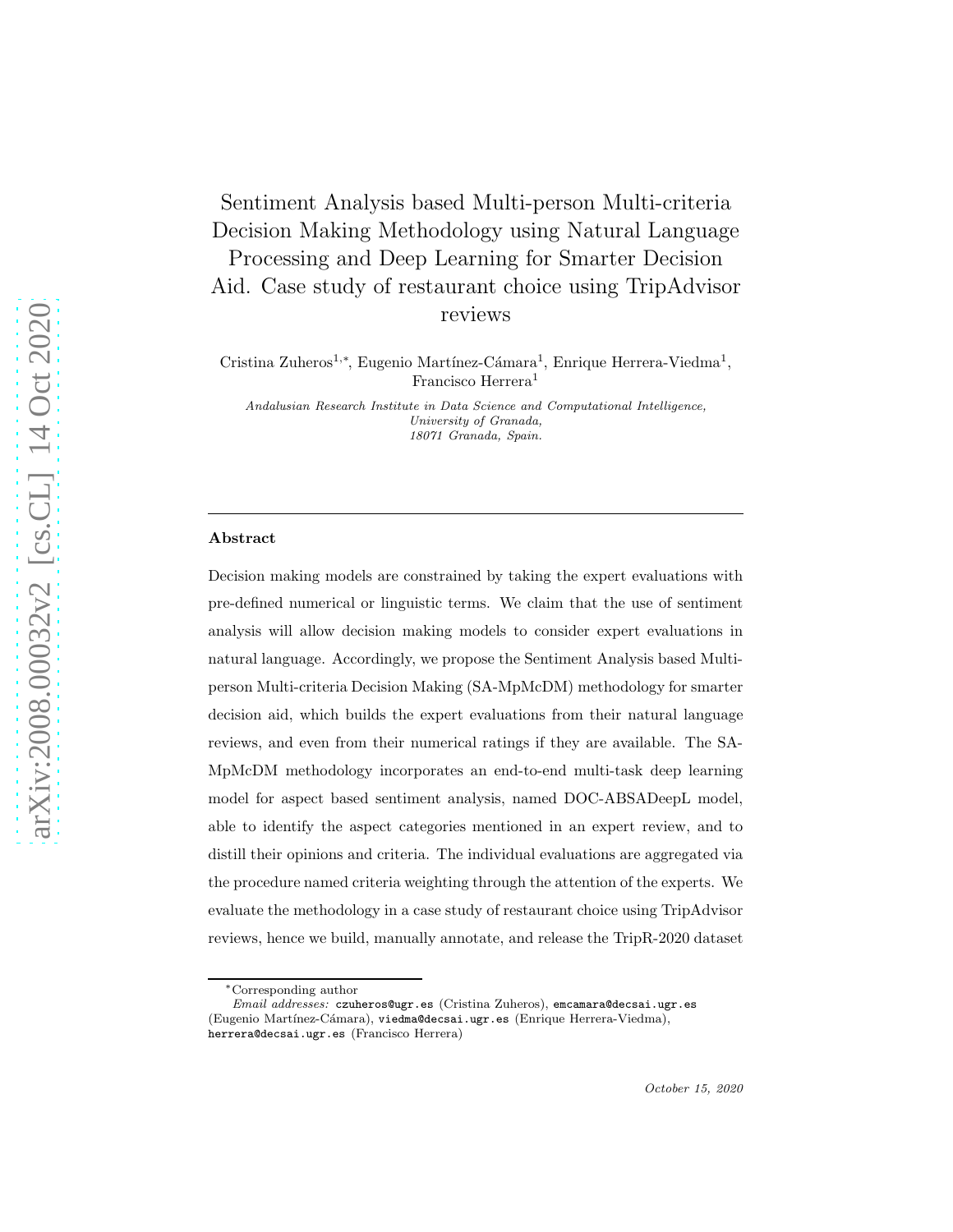of restaurant reviews. We analyze the SA-MpMcDM methodology in different scenarios using and not using natural language and numerical evaluations. The analysis shows that the combination of both sources of information results in a higher quality preference vector.

*Keywords:* Multi-person multi-criteria decision making, aspect-based sentiment analysis, smarter decision aid, multi-task deep learning, social media

## 1. Introduction

Decision making (DM) is an essential cognitive process of human beings. Over time, different models have emerged to help us to solve DM problems. In particular, multi-person multi-criteria decision making (MpMcDM) models consider the evaluations of multiple experts to solve a decision situation analyzing all possible solution alternatives according to several criteria [\[45\]](#page-43-0).

Computational DM process, as the human DM one, requires of useful, complete and insightful information for making the most adequate decision according to the input information. The input of DM models is usually a set of evaluations from the experts. They wish to express their evaluations in natural language, but raw text is not directly processed by DM models. Accordingly, several approaches are followed for asking and elaborating a computational representation of the evaluations, namely: (1) using a numerical representation of the evaluations [\[35\]](#page-42-0) and (2) using a pre-defined set of linguistic terms [\[13\]](#page-40-0). These approaches for asking evaluations constrain the evaluative expressiveness of the experts, because they have to adapt their evaluation to the numerical or linguistic evaluation alternatives. We claim that experts in a DM problem have to express their evaluations in natural language, and the DM model has to be able to process and computationally represent them.

Natural language processing (NLP) is the artificial intelligence area that combines linguistic and computational language backgrounds for understanding and generating human language [\[16](#page-40-1), [28\]](#page-42-1). NLP is composed of several tasks focused on different aspects of language in order to represent it and extract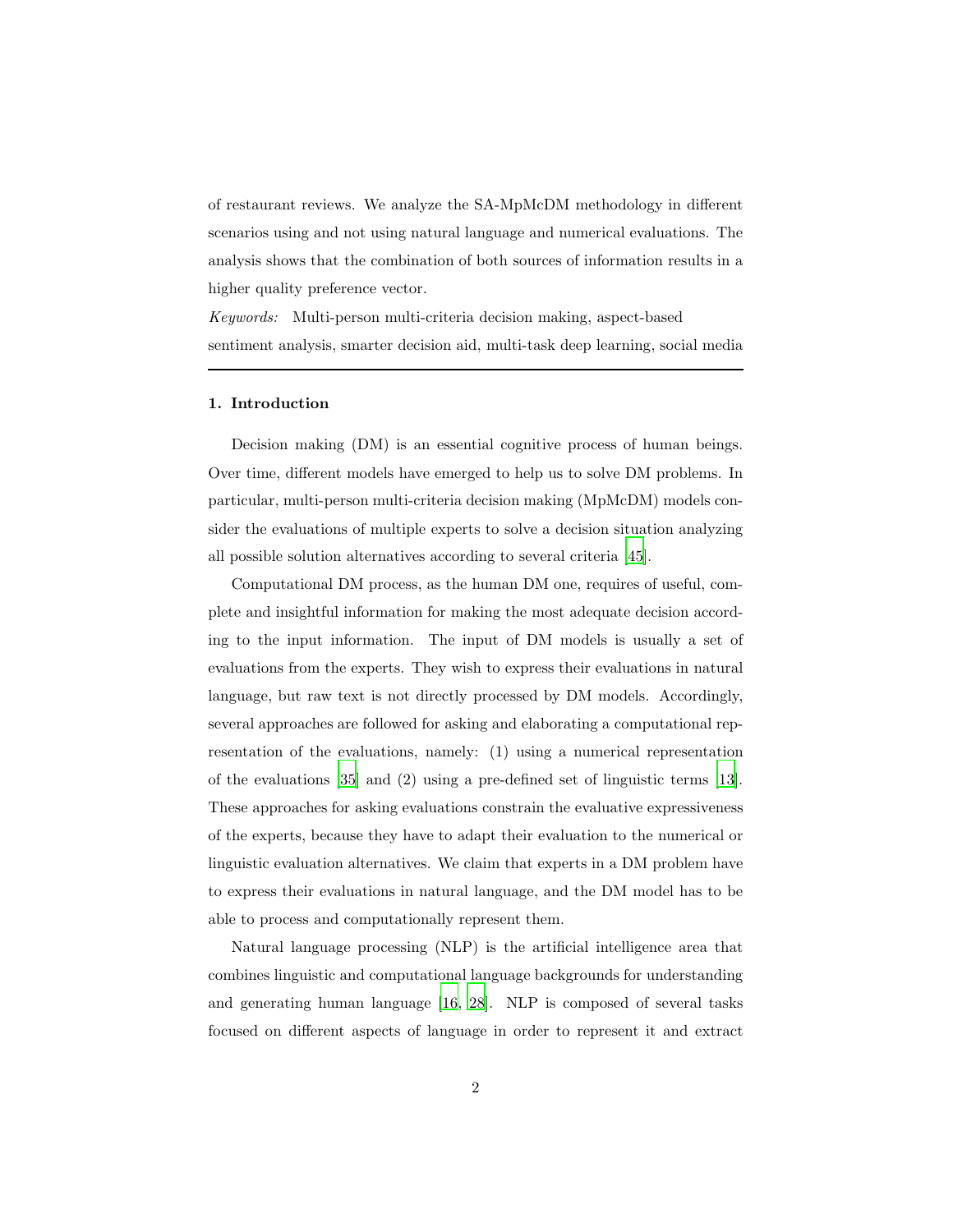insightful knowledge from it, namely: machine translation [\[20\]](#page-41-0), argument mining [\[22\]](#page-41-1), text summarization [\[40\]](#page-43-1), information extraction [\[36](#page-42-2)], among others.

The evaluations of experts in DM are the expression of their private states about a set of target alternatives [\[34](#page-42-3)]. The language used for projecting those private states is subjective language [\[42\]](#page-43-2). The NLP task concerned with the treatment of opinions, sentiments and subjectivity in text is sentiment analysis (SA) [\[31](#page-42-4)]. SA methods infer the opinion meaning of a fragment of text, and that opinion meaning may be expressed in a binary (positive and negative) or a multi-level (from 1 to 5 stars) scale of opinion intensity. Likewise, SA methods can be conducted at different granularity levels, hence they can be used at document, sentence and aspect level. SA at aspect level is known as aspect-based sentiment analysis (ABSA), and it calculates the opinion meaning of every entity and aspects of those entities explicitly or implicitly mentioned in the text. Hence, SA methods, and more specifically ABSA methods, may be used to overcome the constraint of processing the evaluation of experts in natural language.

Since SA methods may process the opinion of experts, some works followed a lexicon-based SA approach to infer the position of the experts with respect to a set of target alternatives [\[29](#page-42-5), [30\]](#page-42-6). However, these lexicon-based SA methods only measure the opinion of the expert at global or evaluation level, they are not able to identify the opinion of the experts when there are several criteria in the DM problem, and they are limited for the lexical coverage of the lexicon.

We propose in this paper a new methodology for MpMcDM problems that combines SA and DM methods for processing the evaluation of the experts in natural language with the aim of providing smarter decision aid. We call it as Sentiment Analysis based Multi-person Multi-criteria Decision Making (SA-MpMcDM) methodology. It allows to deal with expert evaluations expressed in natural language and even with numerical values. Accordingly, it defines how to represent the different kind of evaluations of each expert, and how to combine them for building the input of an MpMcDM model. Hence, the SA-MpMcDM methodology allows to use whatever SA and DM model in order to resolve an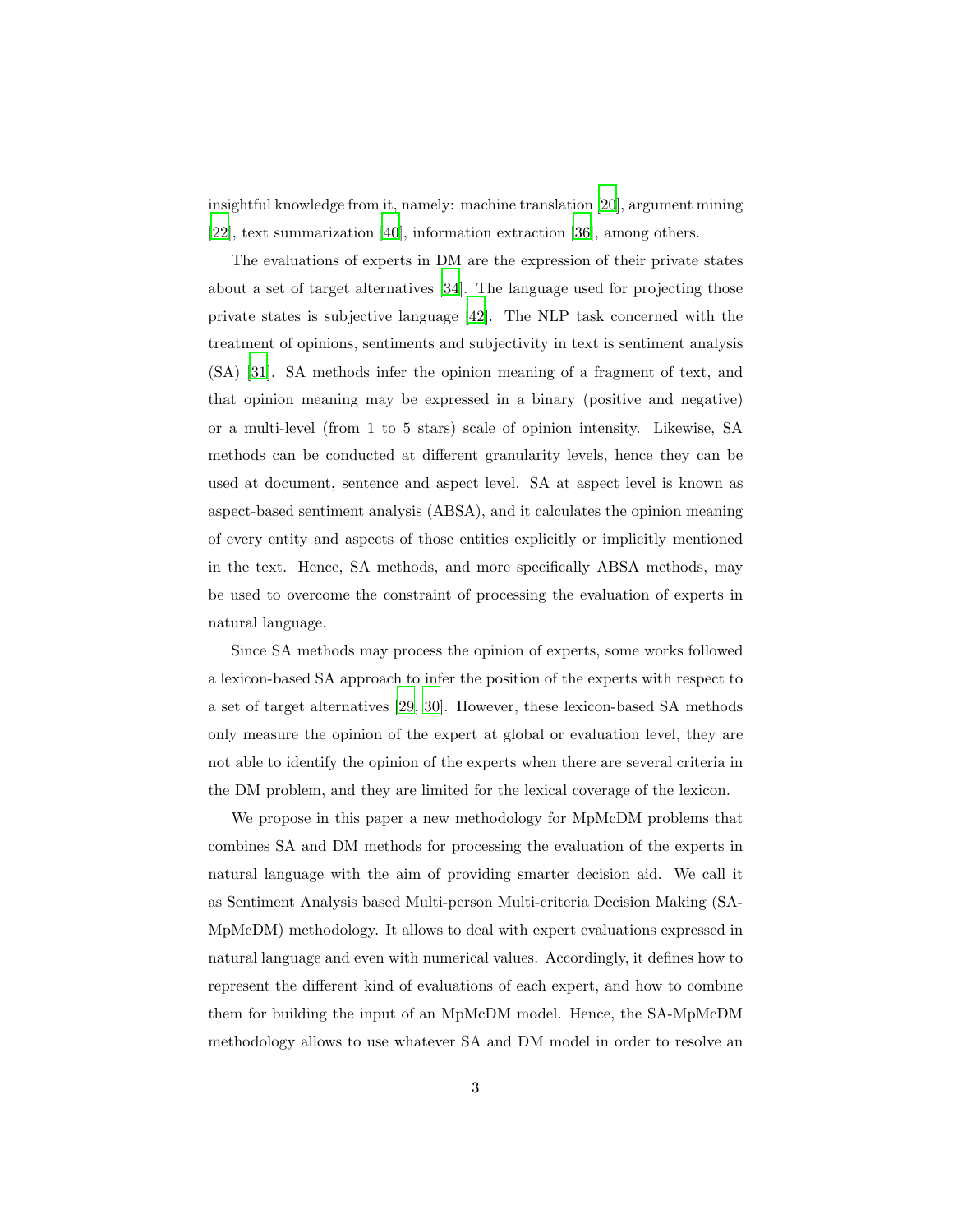MpMcDM problem.

There are several experts and evaluation criteria in MpMcDM problems, which means that more than one expert will evaluate the alternatives according to different criteria. The criteria of alternatives in a DM problem are different aspects of the alternative susceptible of being assessed, roughly speaking, the alternatives are evaluated at criterion level. As we indicated above, SA and ABSA methods can infer the position of each expert with respect to each criterion. Accordingly, if we consider the criteria of an alternative as aspects of an entity, we can use ABSA methods for processing the expert evaluations about different criteria.

We propose in this paper the SA-MpMcDM methodology on a three-tier workflow, namely:

- 1. Obtaining input evaluations: it compiles the evaluation of the experts about a set of target alternatives in natural language, and if it is available in a numerical scale too.
- 2. Distilling opinions at criterion level: the expert evaluations expressed in natural language are processed for distilling their opinions about the target criteria of each alternative. We propose an end-to-end multi-task deep learning model, which we call distilling opinions and criteria using an ABSA based deep learning (DOC-ABSADeepL) model. It has the capacity of (1) identifying all the aspect terms mentioned in the expert evaluation; (2) categorizing those aspect terms in aspect categories that correspond to the criteria of an MpMcDM problem; and (3) inferring the opinion value about each aspect category. Transforming the opinion values to numbers we obtain a matrix representation of the natural language evaluations. If available, the expert evaluations in numerical scale are also considered.
- 3. Alternative choice decisions: the expert evaluations are aggregated into a collective preference matrix, which allows to rank the target alternatives. The aggregation is conducted by the proposed procedure named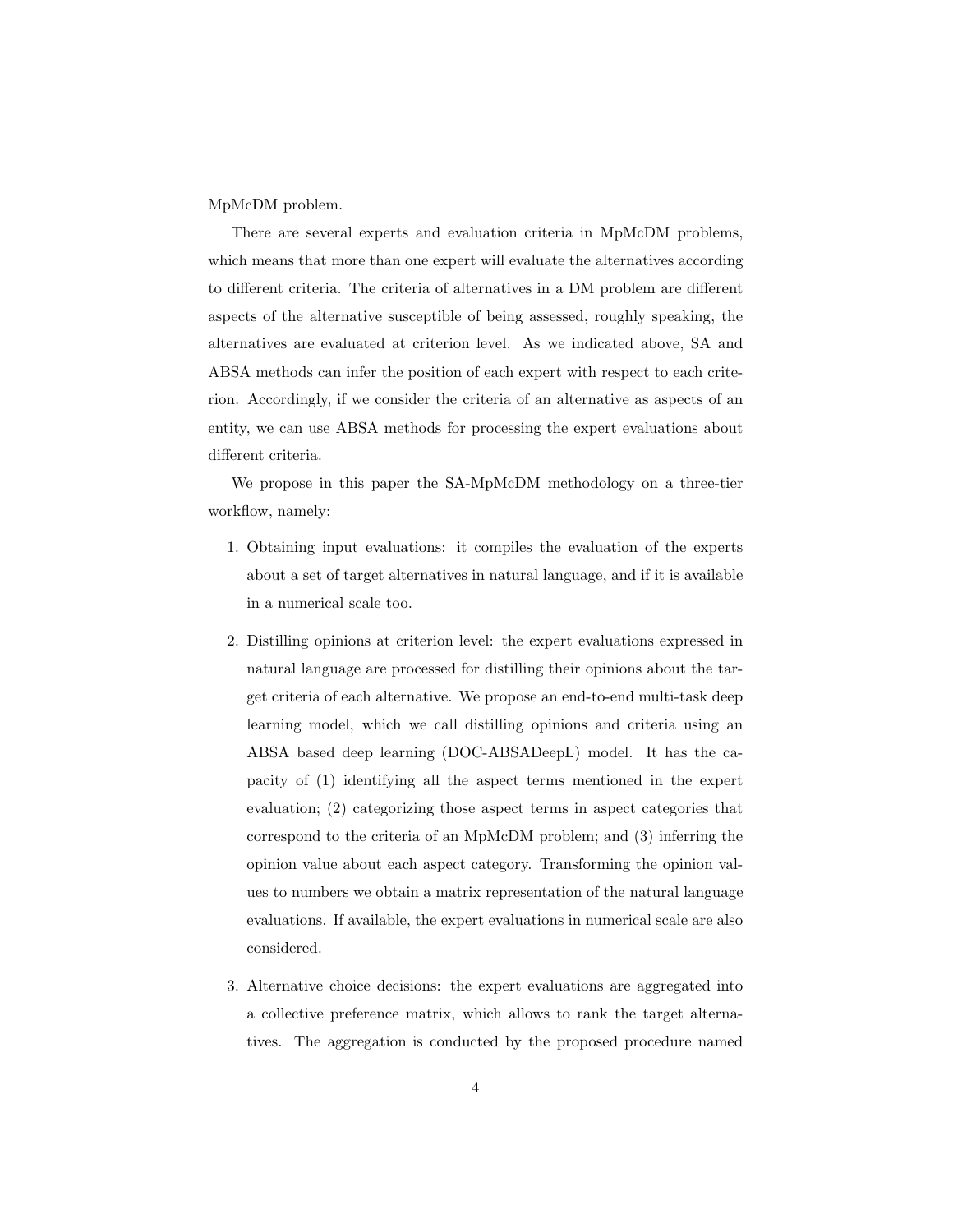criteria weighting through the attention of experts, *i.e* those criteria that receive more opinions, they more highly attract the attention of the experts, hence the SA-MpMcDM methodology gives them a higher weight in the aggregation.

We evaluate the SA-MpMcDM methodology in an MpMcDM case study of restaurant choice using restaurant reviews from an e-commerce site. The restaurants and their services categories are the alternatives and the criteria of the MpMcDM problem. We compiled and annotated a restaurant review dataset from TripAdvisor<sup>[1](#page-4-0)</sup> for evaluating the SA-MpMcDM methodology, and we call it TripR-[2](#page-4-1)020 dataset.<sup>2</sup> Each alternative or restaurant is evaluated for all the experts in TripR-2020, which means that can be used for the evaluation of MpMcDM models.

The main feature of the SA-MpMcDM methodology is enlarging the capacity of an MpMcDM model of considering evaluative information, by means of leveraging natural language evaluations. Hence, we provide different scenarios based on the methodology using (1) numerical evaluations and (2) natural language evaluations ones. The results show that combining natural language and numerical evaluations enhances the quality of the MpMcDM model.

The main contributions of the paper are:

- 1. To propose the SA-MpMcDM methodology for smarter decision aid, which combines natural language and numerical expert evaluations in MpMcDM problems.
- 2. To propose the DOC-ABSADeepL model that is an end-to-end multitask deep learning model for ABSA, which allows to process the expert evaluations as opinions at aspect level.
- 3. To present the TripR-2020 dataset, which is composed of TripAdvisor reviews of restaurants. TripR-2020 can be used for evaluating MpMcDM

<sup>1</sup><https://www.tripadvisor.com/>

<span id="page-4-1"></span><span id="page-4-0"></span><sup>2</sup>The dataset is available at: <https://github.com/ari-dasci/OD-TripR-2020>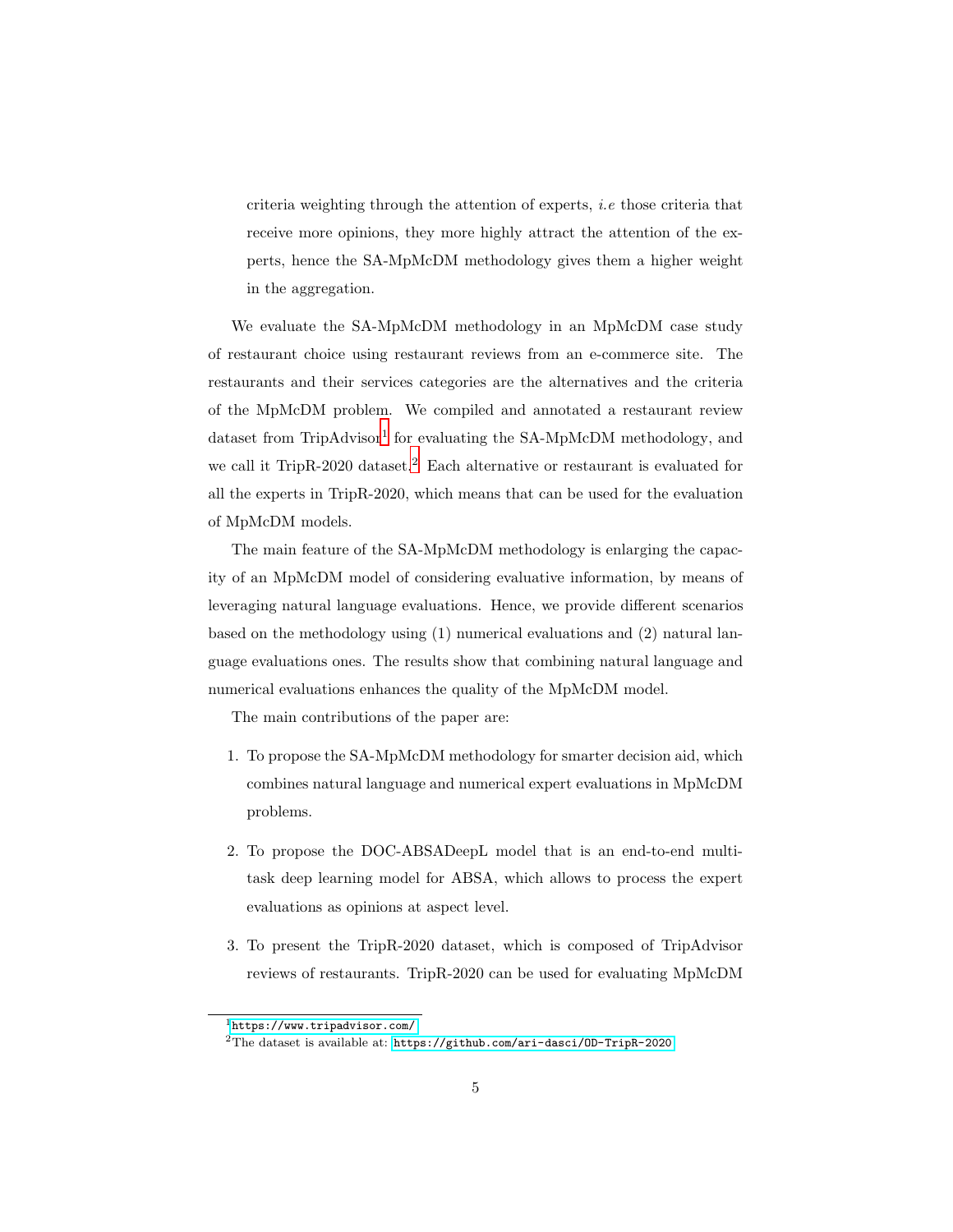models.

This paper is structured as follows. Section [2](#page-5-0) presents the bases of DM, ABSA and deep learning to understand the SA-MpMcDM methodology. Section [3](#page-10-0) explains the SA-MpMcDM methodology and its workflow architecture. Section [4](#page-20-0) describes how the proposed methodology is used in an MpMcDM problem dealing with TripAdvisor restaurant reviews. An analysis of the behaviour of the methodology through different scenarios is shown in Section [5.](#page-31-0) Finally, conclusions and future work are pointed out in Section [6.](#page-37-0) The [Appendix A](#page-45-0) summarizes the abbreviations and notations used in this paper.

## <span id="page-5-0"></span>2. Background

The SA-MpMcDM methodology is an MpMcDM model that uses SA methods for understanding the natural language evaluations from the experts. Hence, this methodology combines several computational methods that may be introduced for its understanding. Accordingly, we present the MpMcDM task in Section [2.1](#page-5-1) and ABSA in Section [2.2.](#page-6-0) We expose some works that attain to combine DM and SA in Section [2.3.](#page-7-0) We implement our methodology using deep learning methods, since they have shown state-of-the-art results for SA [\[48\]](#page-44-0), hence we introduce some background knowledge about it in Section [2.4.](#page-8-0)

#### <span id="page-5-1"></span>*2.1. Multi-person Multi-criteria Decision Making*

DM is a process in which the suitable alternative from a set of possible ones is chosen to establish a ranking of alternatives [\[41\]](#page-43-3). Five steps are usually followed to conduct this process: (1) to identify the problem as well as the objective and the alternatives; (2) to establish a framework that collects all the characteristics of the problem; (3) to obtain the knowledge of the experts who evaluate; (4) to analyze and aggregate the information obtained; and (5) to select the best alternative [\[38\]](#page-43-4). Hence, a DM process needs to define a set of alternatives  $X = \{x_1, \ldots, x_n\}$  that are evaluated by a set of experts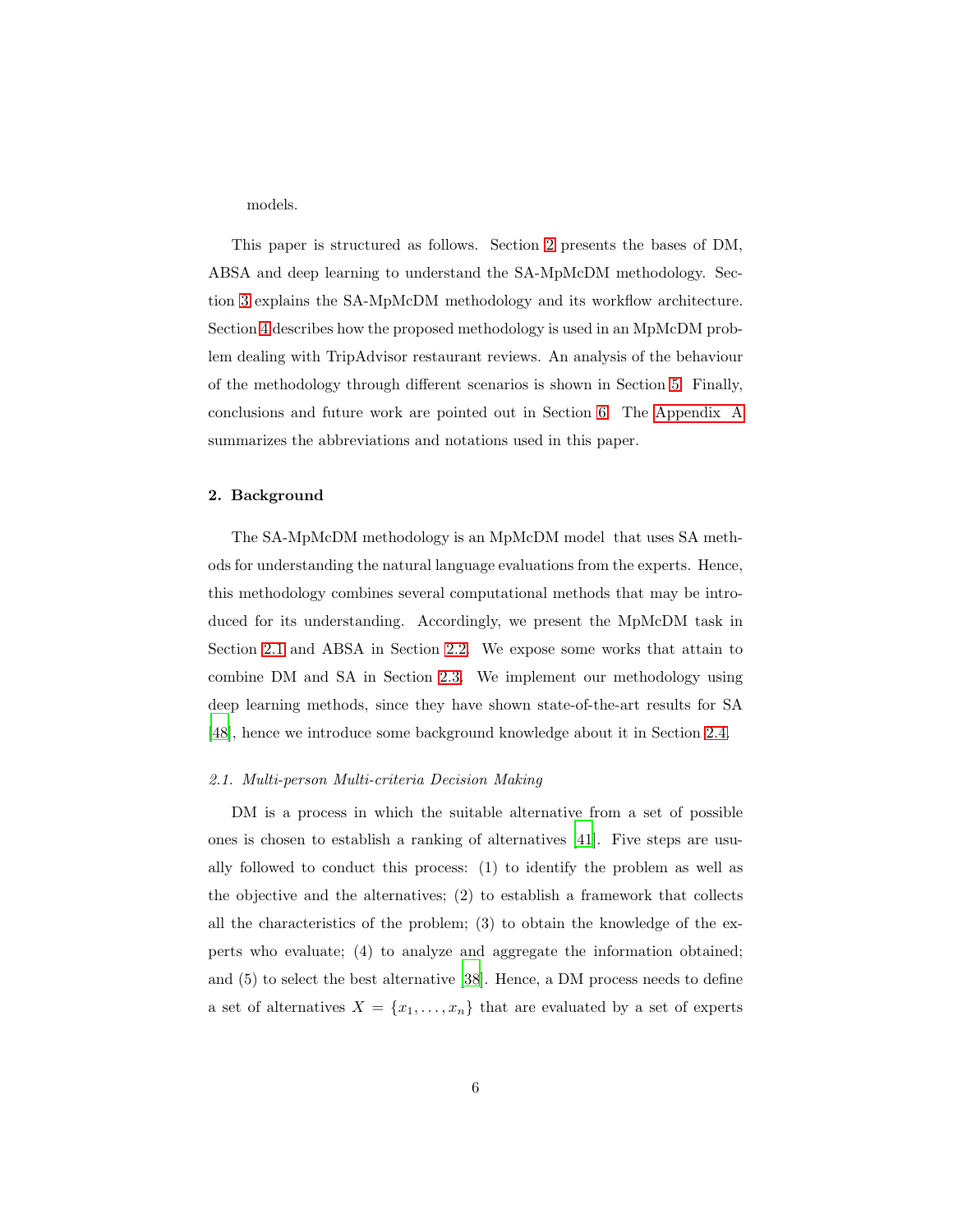$E = \{e_1, \ldots, e_l\}$ . The alternatives are usually evaluated according to a set of criteria  $C = \{c_1, \ldots, c_m\}$ . These models are known as Multi-person Multi-criteria Decision Making (MpMcDM) models [\[39,](#page-43-5) [45\]](#page-43-0).

Figure [1](#page-6-1) shows the workflow of an MpMcDM process and can be summarized as follows:

- Input data phase: Experts provide their evaluations about the alternatives. The individual evaluations are collected into matrices.
- Selecting the best alternative phase: The evaluations of all the experts are aggregated getting a collective preference matrix. The collective evaluation allows to obtain a ranking of the alternatives by means of an exploitation step, which gets the final preference vector.

<span id="page-6-1"></span>

Figure 1: Workflow of a traditional MpMcDM model.

Traditional MpMcDM models allow experts to provide their individual evaluations through numerical ratings [\[35\]](#page-42-0) or linguistic variables [\[13](#page-40-0), [26,](#page-41-2) [47](#page-43-6)]. The linguistic approaches for computing with words can be classified into membership functions based models [\[44,](#page-43-7) [2](#page-39-0)] and qualitative scales based ones [\[51](#page-44-1)]. There are some models that also allow to aggregate numerical and linguistic information [\[14\]](#page-40-2). In any case, these models are constrained by a pre-defined set of linguistic terms or numerical values to evaluate the alternatives.

#### <span id="page-6-0"></span>*2.2. Aspect based Sentiment Analysis*

ABSA is the NLP task mainly focused on the classification of the opinions at aspect level, but it is also concerned with the identification of additional elements of an opinion. According to [\[24\]](#page-41-3), an opinion is defined as the quintuple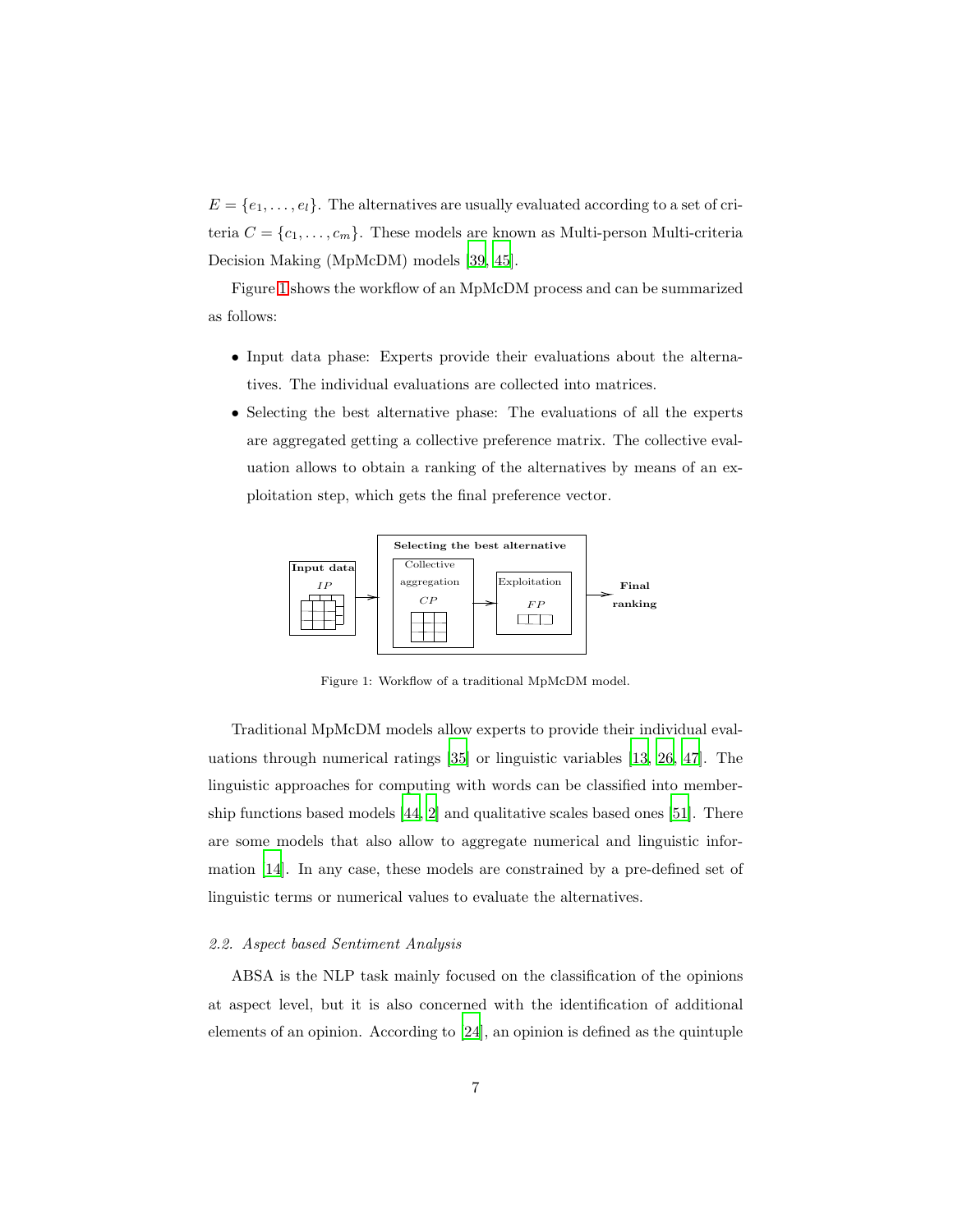$(e_i, a_{ij}, p_{ijkl}, h_k, t_l)$ , such that  $e_i$  is the name of the evaluated entity,  $a_{ij}$  is the aspect term of the entity  $e_i$ ,  $p_{ijkl}$  is the polarity value of the opinion,  $h_k$  is the opinion holder and  $t_l$  is the time when the opinion was written. Therefore, the end-goal of ABSA is the generation of that opinion quintuple.

In the context of the SA-MpMcDM methodology, the target opinion elements are the polarity of the opinion of each aspect of each entity expressed by each expert. We do not to extract neither the author nor the time in which the raw text was written, so  $p_{ijkl}$  is reduced to  $p_{ij}$ . Hence, the resultant representation of an opinion in the SA-MpMcDM methodology is the tuple  $(e_i, a_{ij}, p_{ij})$ .

The SA-MpMcDM methodology tackles three tasks of ABSA. Given the restaurant review "I liked the turkey and the vegetables but I didn't like the fruit", those three tasks are:

- Aspect Terms Extraction: it is focused on the identification of all the aspect terms. The aspect terms of the example are: "turkey", "vegetables" and "fruit".
- Aspect Category Detection: it categorises the aspect terms in aspect categories. The aspect category of the aspect terms of the example is "food".
- Classification of the polarity: it classifies the opinion meaning of the opinions about the aspect terms. In the example, the aspect terms "turkey" and "vegetables" receive a positive opinion, otherwise the aspect term "fruit" receives a negative opinion.

We develop an ABSA end-to-end deep learning model that simultaneously performs the three tasks following a multi-task approach.

## <span id="page-7-0"></span>*2.3. Sentiment-Analysis-based Decision Making*

There are some works that use SA methods to interpret the evaluations of the experts in a DM setting. These few works use lexicon-based SA methods [\[24\]](#page-41-3) for calculating the opinion value of the evaluation of the experts. These methods are grounded in the use of a list of opinion bearing words, hence the calculation of the opinion value depends on finding out in the evaluations the opinion words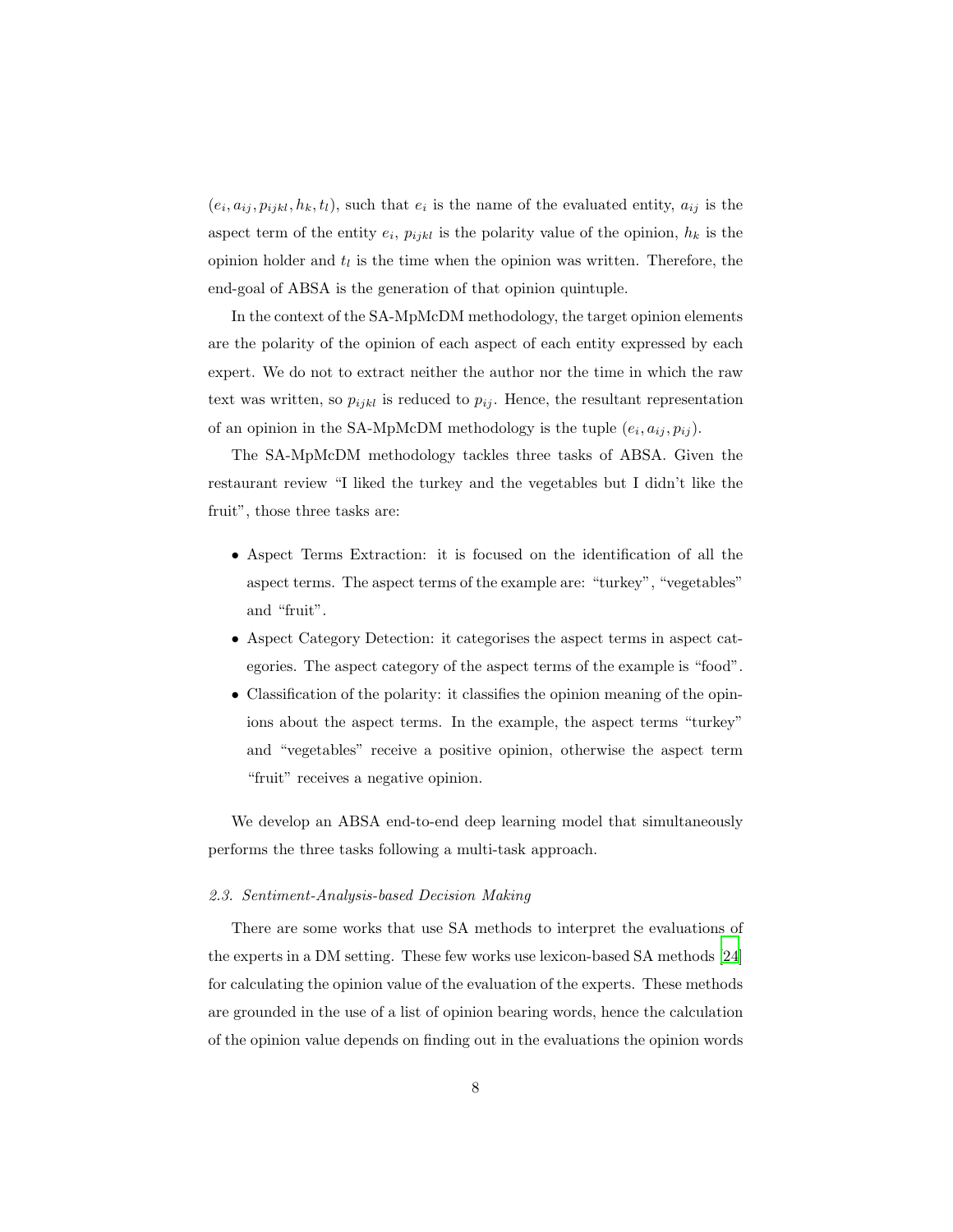of the lexicon. For instance, the authors of [\[29](#page-42-5), [30\]](#page-42-6) use sentiment lexicons to infer the opinion meaning of the evaluations of the experts. However, these two proposals are constrained by the lexical coverage of the sentiment lexicon, and they lack of a semantic processing of the evaluation of the experts.

We find other articles that attain to connect the two areas but do not provide adequate formalization of DM processes. Actually, they focus on presenting SA models that could be linked to DM [\[19,](#page-41-4) [43\]](#page-43-8). These articles lack of: (1) an adequate formalization of the decision-making processes; (2) semantic understanding processes to extract the knowledge of the experts from the provided written texts; and (3) real case studies to test the developed models.

## <span id="page-8-0"></span>*2.4. Deep Learning models*

Deep learning models have been widely used in NLP [\[9](#page-39-1)]. This section presents the basis of convolutional neural networks (CNN) and long-short-term memories (LSTM) networks, since they are used in the developed ABSA model. Furthermore, multi-task deep learning is also introduced.

## *2.4.1. Convolutional Neural Networks*

CNN aim to identify local predictors in large structures with grid-like topologies, *i.e.*, CNN layers try to extract meaningful sub-structures which are representative for the prediction. These networks are characterized by using the mathematical operation known as convolution, which is a kind of linear operation. This operation receives two arguments, the input and the kernel, and its output is known as the feature map [\[11\]](#page-40-3).

The performance of deep learning models based on CNN can be improved through integrating the attention mechanism [\[1\]](#page-38-0). It allows to capture the correlation between non-consecutive words focusing the attention on the specific significant words. The attention mechanism adds a fully-connected layer able to learn the importance and relations between words. CNNs and CNNs with attention have been applied on NLP tasks achieving a strong performance [\[17,](#page-40-4) [46\]](#page-43-9).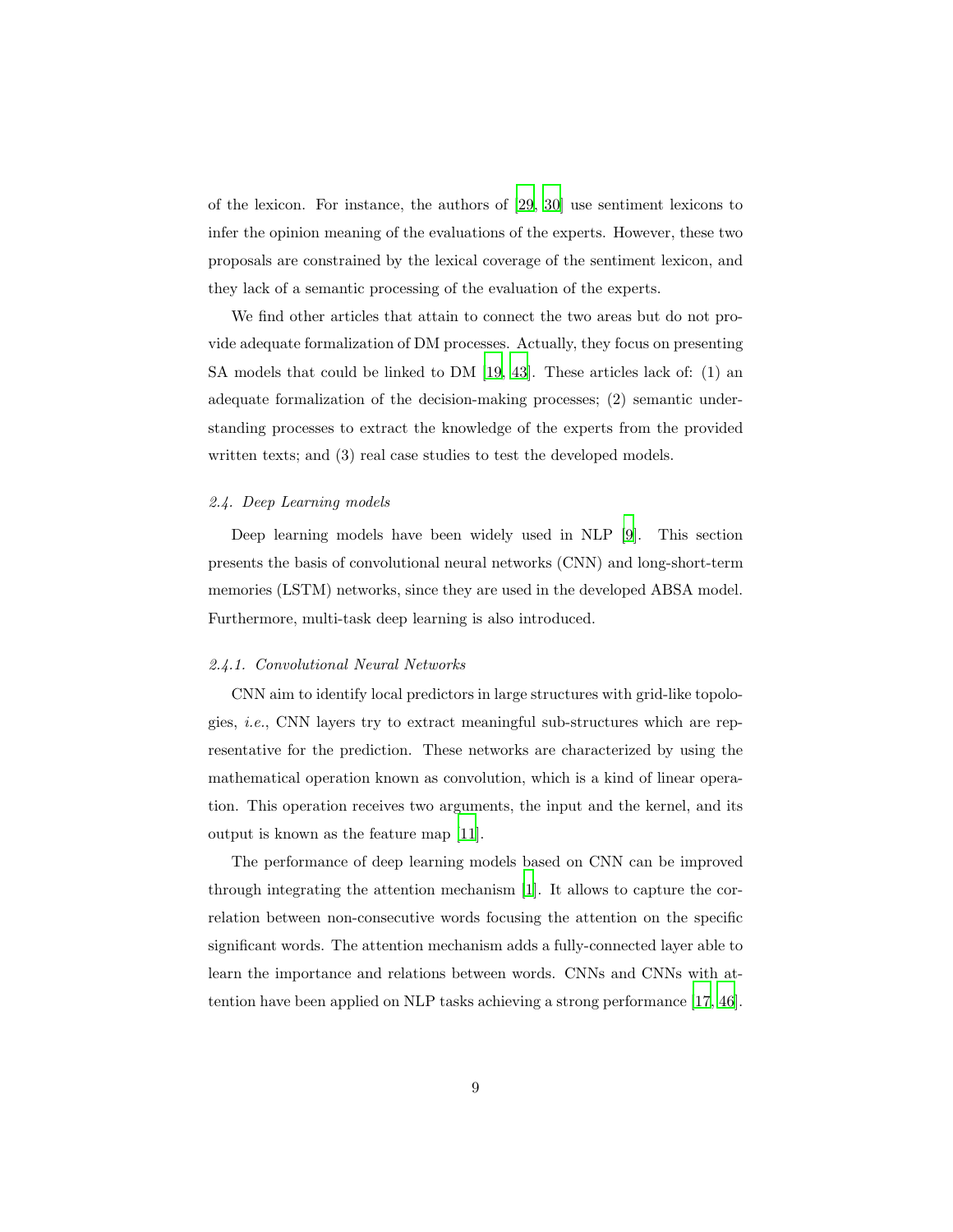## *2.4.2. Long Short-Term Memory*

Recurrent Neural Networks (RNNs) are defined by means of a function R that is recursively applied on a sequence of input words  $(w_1, w_2, ..., w_s)$ . Specifically, the R function considers as input a vector  $w_i$  and a state vector  $s_{i-1}$ , producing as output a new state vector named  $s_i$ . The new state vector is applied to a deterministic function  $O(\cdot)$  getting an output vector  $y_i$ . The formal definition is captured in Equation [1](#page-9-0) [\[9](#page-39-1)].

$$
RNN(w_{1:s}; \mathbf{s}_o) = \mathbf{y}_{1:s}
$$

$$
\mathbf{y}_i = O(\mathbf{s}_i)
$$

$$
\mathbf{s}_i = R(\mathbf{s}_{i-1}, \mathbf{w}_i);
$$

$$
\mathbf{w}_i \in \mathbb{R}^d, \quad \mathbf{y}_i \in \mathbb{R}^{out}, \quad \mathbf{s}_i \in \mathbb{R}^{f(out)}
$$
(1)

<span id="page-9-0"></span>Long short-term memory (LSTM) is a kind of RNN [15]. The main contribution of LSTM is to solve the vanishing gradient problem of RNNs [\[32\]](#page-42-7). To achieve it, the gating-based architecture of the LSTM analyzes how much of the input word should be kept or forgotten [8]. Then, each input word is encoded with the meaning of the significant previous words.

From a linguistic point of view, the meaning of a word is affected not only by its previous words but also by the following words. Therefore, the bidirectional LSTM (biLSTM) arises. This network allows to encode all the information through two consecutive LSTM networks, one encoding forward information  $(LSTM<sup>f</sup>)$  and one encoding backward information  $(LSTM<sup>b</sup>)$ . Equation [2](#page-9-1) summarises the definition:

$$
biLSTM(w_{1:s}) = [LSTM^{f}(w_{1:s}, \mathbf{s}_{o}^{f}); LSTM^{b}(w_{1:s}, \mathbf{s}_{o}^{b})]
$$
(2)

<span id="page-9-1"></span>LSTM and biLSTM are currently the most successful networks in NLP. They are used in different tasks such as automatic language identification [\[10](#page-39-2)], word sense disambiguation [\[52\]](#page-44-2) and ABSA [\[37\]](#page-43-10).

*2.4.3. Multi-task deep learning*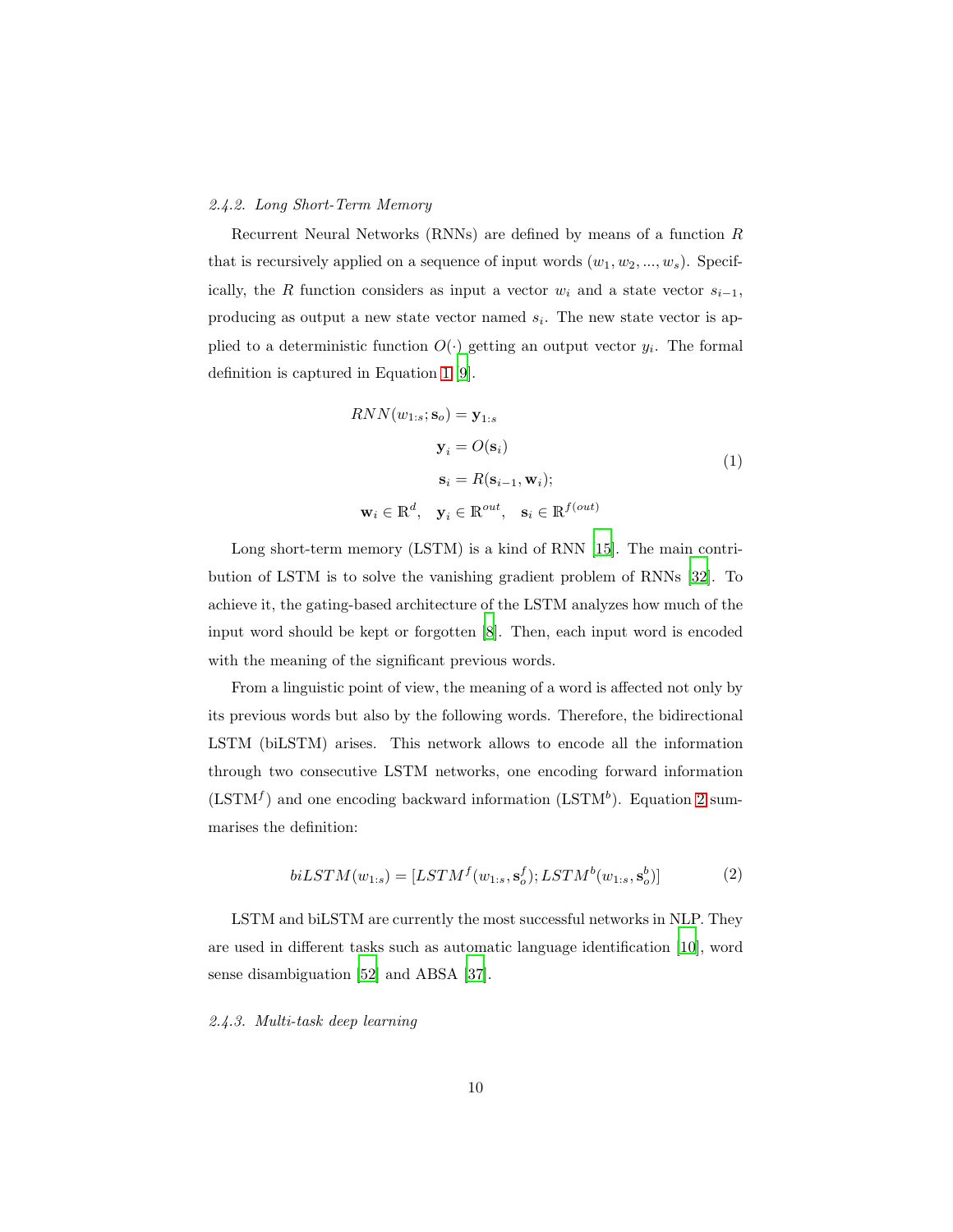Multi-Task Learning (MTL) is a sub-task of machine learning which leverages information from multiple related tasks to improve the overall performance of all the tasks [\[49\]](#page-44-3). Learning each task helps rest of tasks to be learned better by means of the back-propagation mechanism, which allows features obtained in the hidden layers for one task to be used in other tasks [\[3](#page-39-3)].

There are two sort of structures to perform multi-task learning through neural networks depending on the parameter sharing of the hidden layers: (1) soft parameter sharing architectures, in which each task has its own parameters that maintain a distance that is regularized [\[7](#page-39-4)]; and (2) hard parameter sharing architectures that share hidden layers between all tasks and maintain specific output layers for each task [\[4](#page-39-5)]. This last type of structure is most commonly used since it avoids overfitting. Figure [2](#page-10-1) outlines the hard parameter sharing architecture.

<span id="page-10-1"></span>

Figure 2: Multi-task deep learning architecture with hard parameter sharing.

Multi-task deep learning are successfully used in different NLP tasks, such as question answering [\[27\]](#page-42-8) and language understanding [\[25\]](#page-41-5).

## <span id="page-10-0"></span>3. Sentiment Analysis based Multi-person Multi-criteria Decision Making: SA-MpMcDM Methodology

MpMcDM models allow experts to provide their evaluations through numerical evaluations or linguistics terms [\[14](#page-40-2)]. Evaluating through numerical values causes difficulties for experts, since it is not natural for humans to express their opinions with numbers. Alternatively, evaluating using linguistic terms means that expert evaluations are limited to those terms. In any case, those models cause that the evaluations of the experts are not as valuable and right as they could and should be.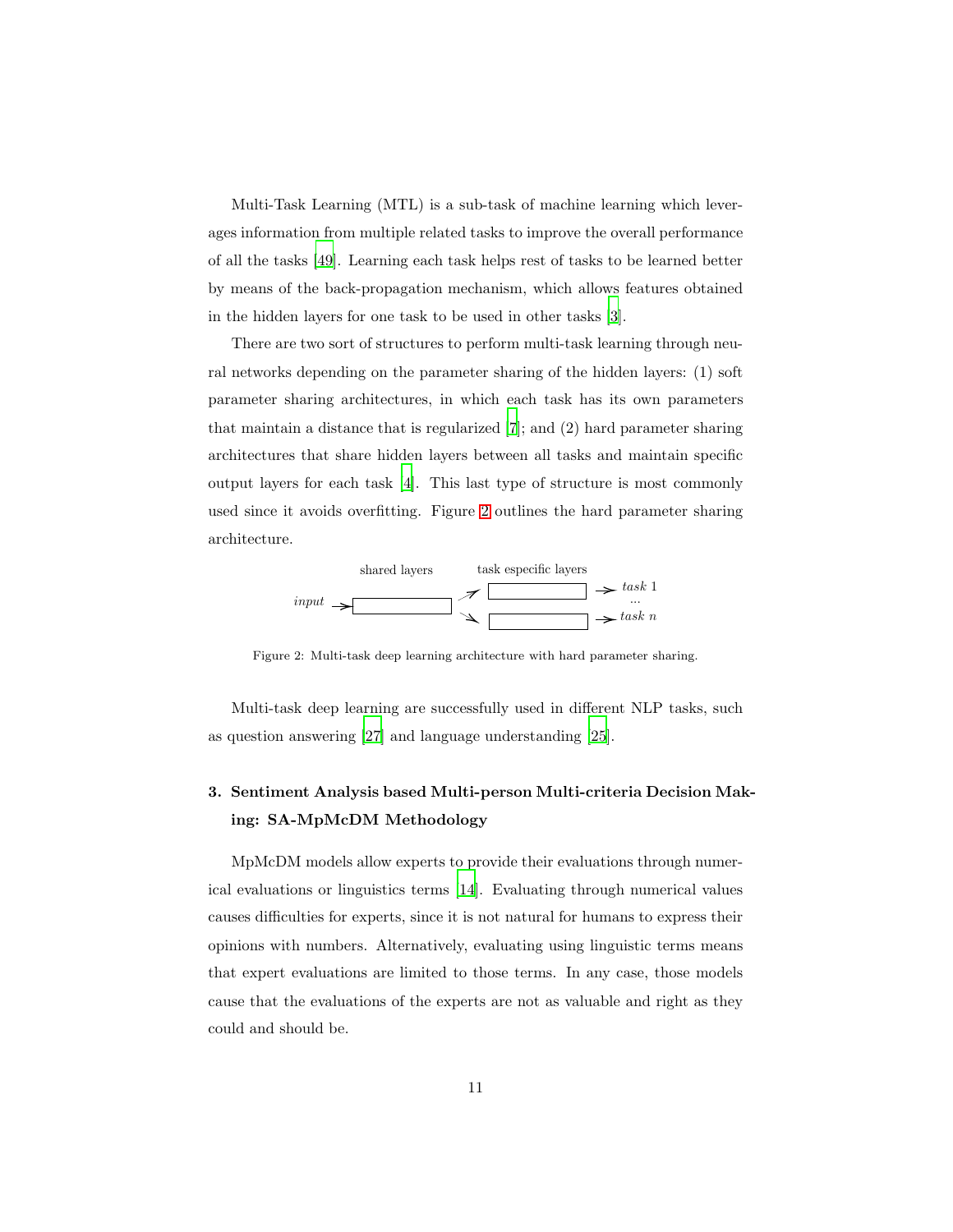We propose the SA-MpMcDM methodology that allows experts to freely evaluate the alternatives using natural language, and more specifically experts are able to evaluate the alternatives in multiple ways, for instance: (1) publishing reviews on e-commerce sites; (2) filling out questionnaires using free text; (3) publishing posts about products; (4) and even answering surveys orally.

In this paper, we focus on the first of the four options, *i.e.,* on e-commerce sites. Consequently, the experts are the users that publish reviews about different entities, which are the alternatives to evaluate.

In contrast to the traditional scheme of MpMcDM models shown in Figure [1,](#page-6-1) SA-MpMcDM incorporates a phase in which the expert knowledge is extracted by means of a semantic understanding procedure. Specifically, Figure [3](#page-11-0) presents the SA-MpMcDM workflow that is split into three phases:

- Obtaining input evaluations phase: the experts evaluations, written texts in natural language and even numerical ratings, are extracted.
- Distilling opinions at criterion level phase: the opinions from the written texts are extracted using the DOC-ABSADeepL model that incorporates an NLP procedure focus on ABSA and collected into matrices. Optionally, the numerical ratings are collected into matrices too.
- Alternative choice decisions phase: the ranking of the alternatives is obtained aggregating the evaluation of all experts through the weighted criteria, which are obtained by the proposed procedure named criteria weighting through the attention of the experts.

<span id="page-11-0"></span>

Figure 3: Workflow of the SA-MpMcDM methodology.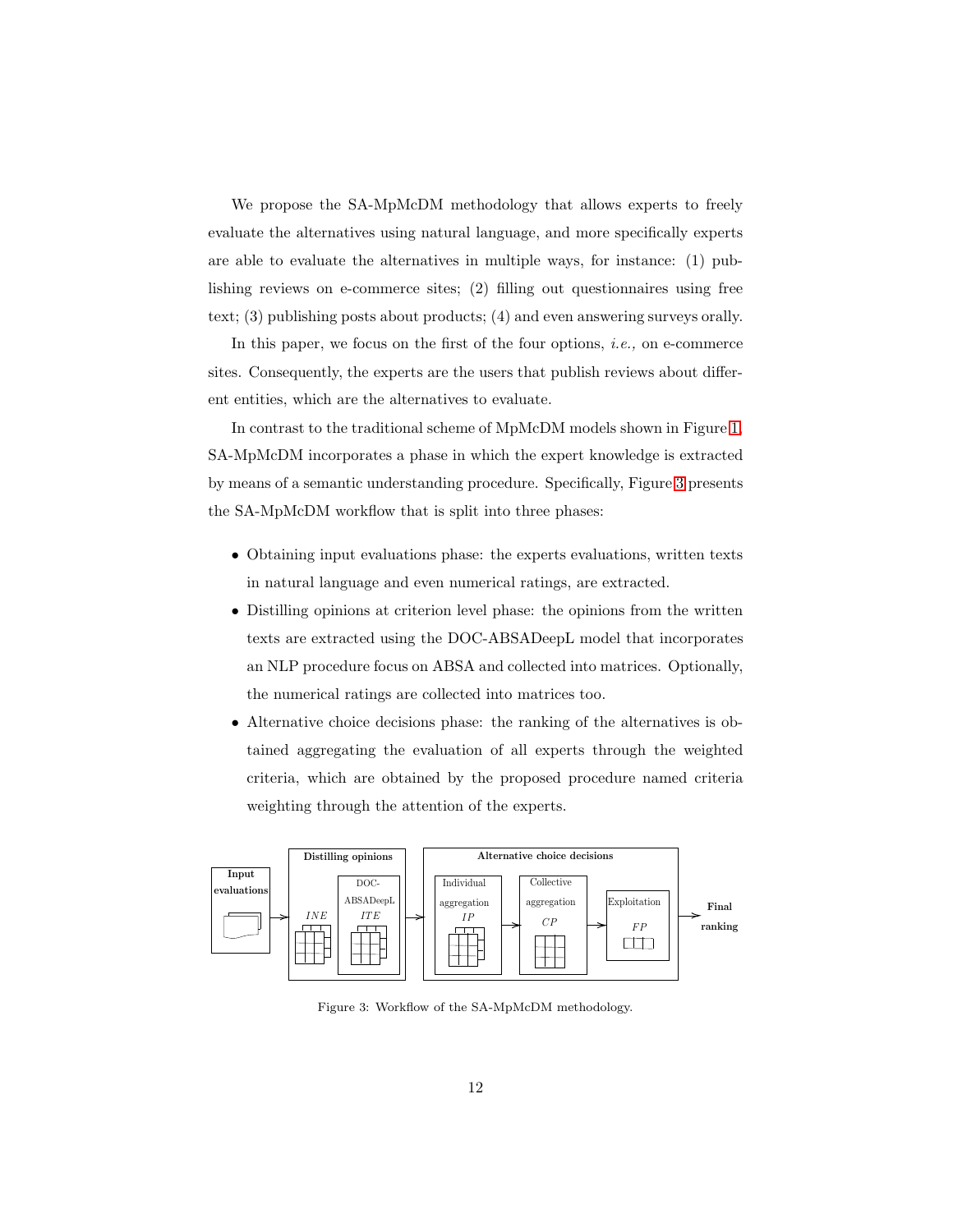We subsequently describe the three phases, specifically the *obtaining input evaluations phase* is exposed in Section [3.1,](#page-12-0) the *distilling opinions at criterion level phase* is discussed in Section [3.2](#page-13-0) and the *Alternative choice decisions phase* is explained in Section [3.3.](#page-18-0) We outline the full architecture of the SA-MpMcDM methodology in Section [3.4.](#page-20-1) We compile all the notation used in [Appendix](#page-45-0) A.

#### <span id="page-12-0"></span>*3.1. Obtaining input evaluations phase*

Given a MpMcDM problem, the first task is to define the set of alternatives and the set of experts. Since we focus on e-commerce sites, the alternatives and the experts are selected from the e-commerce site.

The set of alternatives  $X = \{x_1, \ldots, x_n\}$  is the set of entities from the ecommerce site that could solve the MpMcDM problem. Each alternative can be evaluated according to a set of pre-defined criteria  $C = \{c_1, \ldots, c_m\}$ . The set of experts  $E = \{e_1, \ldots, e_l\}$  is the set of users that evaluate all the alternatives. The methodology allows to fix this set in two ways: (1) experts could be fixed a priori, so we only consider the reviews that those users provide about the alternatives; and (2) experts could be fixed a posteriori, so we consider the reviews of all the possible users from the e-commerce site who have evaluated the alternatives. Second approach allows to have as many experts as possible given place to large scale decision making [\[5](#page-39-6)].

In order to extract the evaluations of the expert to the alternatives from the e-commerce sites, a web crawler is needed. It allows to download from the web site all the information related to the expert, the alternative and the evaluation such as the written texts in natural language and even the numerical ratings.

The written text evaluations provided by each expert  $e_k, k = 1, ..., l$  are collected into a vector  $T^k$ . Therefore, each element  $t_i^k$  is the written text in natural language of the user  $e_k$  to the alternative  $x_i, i = 1, ..., n$ . Each written text is made up of a set of sentences, and each sentence can expose multiple opinions. Each opinion expresses an evaluation about a criterion.

In addition, many e-commerce sites allow users to evaluate entities not only through natural language written texts, but assigning numerical ratings to cer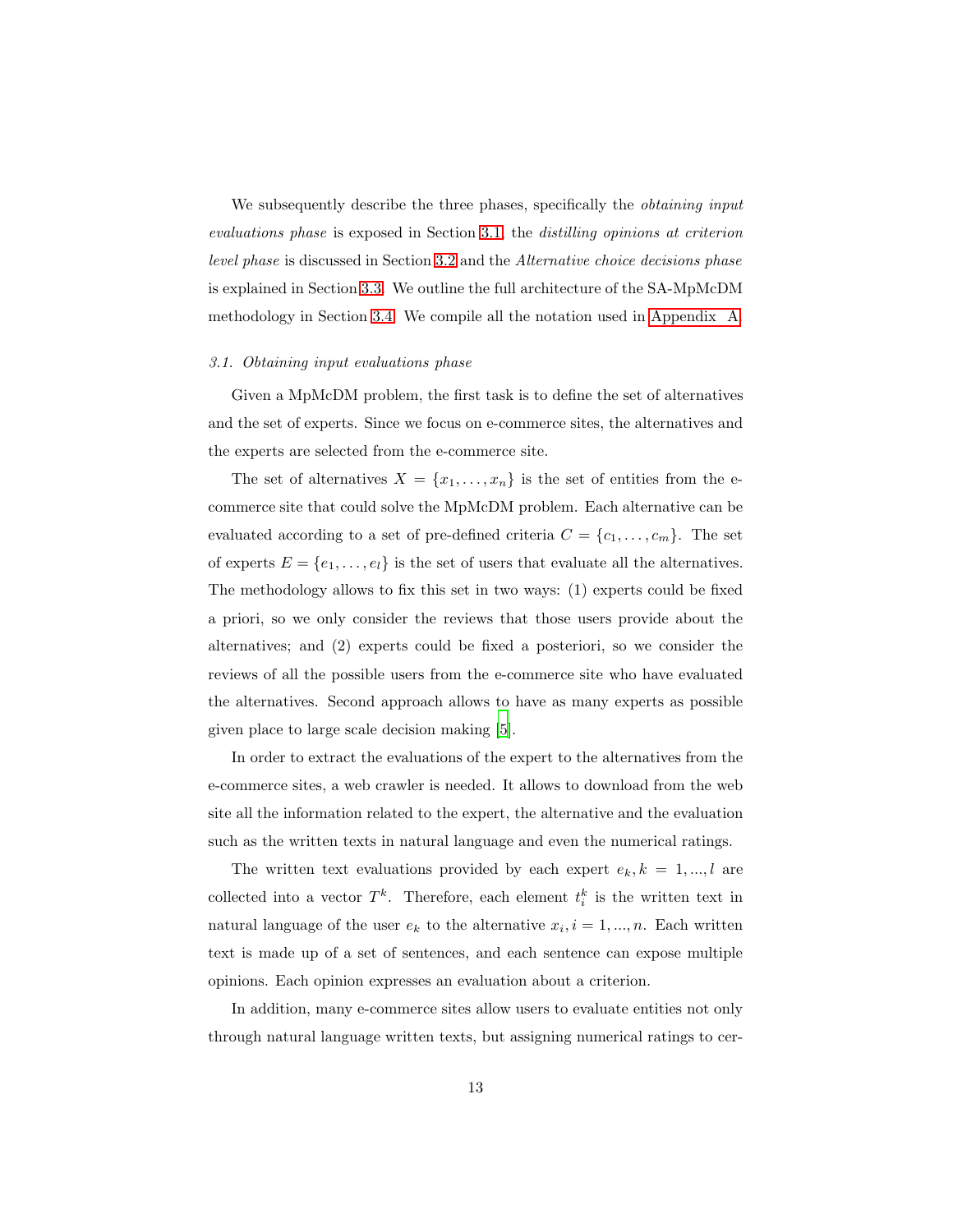tain criteria related to the entities too. Traditionally, these platforms provide an intensity level opinion system for users to numerically evaluate a criterion. Consider that experts may provide their numerical evaluations in a scale of  $2\tau + 1$  levels of opinion intensity. Then, the numerical ratings belong to interval  $[-\tau, \tau]$ . To achieve unanimity, all the numerical values inferred or analyzed by SA-MpMcDM belong to this interval.

To sum up, Figure [4](#page-13-1) outlines the *obtaining input evaluation phase* of the SA-MpMcDM methodology. The output of the *input evaluation phase*, *i.e.*, the numerical ratings and the written texts in natural language, is the input of the *distilling opinions at criterion level phase*.

<span id="page-13-1"></span>

Figure 4: The *Original input evaluations* phase of the SA-MpMcDM methodology.

## <span id="page-13-0"></span>*3.2. Distilling opinions at criterion level phase*

The *distilling opinions at criterion level phase* collects the written texts and even the numerical ratings provided by the experts into the individual textual evaluation (*ITE*) and individual numerical evaluation (*INE*) matrices respectively. The INE matrices are optional since not all the e-commerce site allows users to provide numerical ratings. Furthermore, the INE matrices provide less information than the  $ITE$  matrices, since the  $INE$  matrices are limited to the criteria that web sites allow to evaluate through numerical ratings, while the *ITE* matrices are not limited by pre-defined criteria. Section [3.2.1](#page-14-0) describes the process of filling the  $ITE$  matrices, while Section [3.2.2](#page-18-1) presents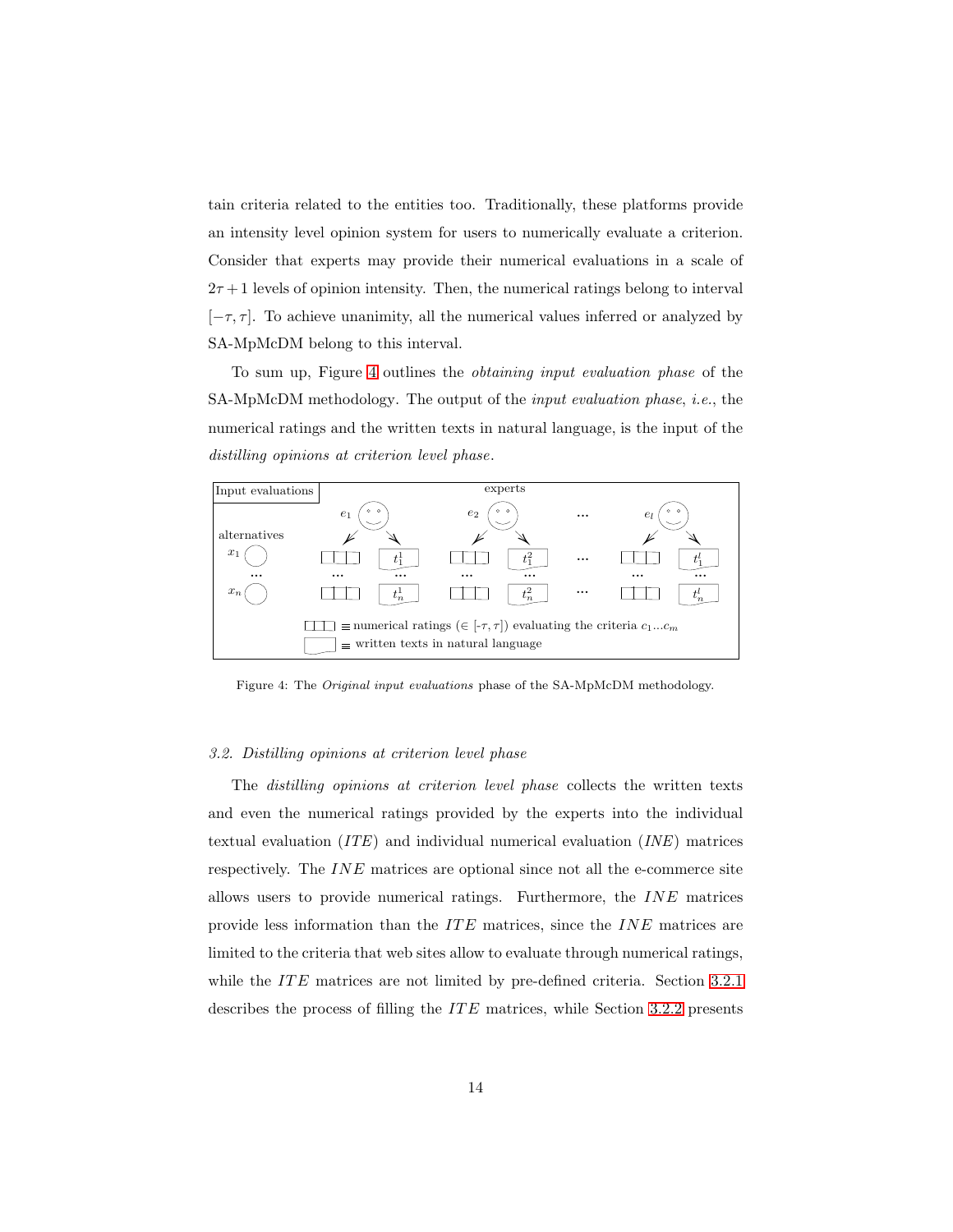<span id="page-14-1"></span>the process of filling the  $INE$  matrices with the optional numerical evaluations. Figure [5](#page-14-1) illustrates the distilling opinions at criterion level phase.



<span id="page-14-0"></span>Figure 5: The *Distilling opinions at criterion level* phase of the SA-MpMcDM methodology.

## *3.2.1. Individual Textual Evaluations with the DOC-ABSADeepL model*

An individual textual evaluation matrix  $(ITE)$  is defined for each expert. The rows represent the alternatives while the columns represent the criteria. The matrices are built extracting the opinions using the DOC-ABSADeepL model, which processes the evaluations of the undefined criteria of each alternative from the written texts, and transforming the opinions into numbers. Therefore, the generation of the  $ITE$  matrices is split into two subtasks, namely: (1) extracting the opinions and  $(2)$  computing the *ite* values.

*Extract the opinions.* The target information for building the ITE matrices is the aspects of each entity (criteria) and the value of the opinion about each aspect. Likewise, the aspect terms may refer to similar concepts, hence they may be categorized in aspect categories. For instance, if the review is talking about the *main meal* and the *desert*, those aspect terms can be categorized in the aspect category *food*. Therefore, we need to extract the aspect terms, the aspect categories and the value of the opinion.

To extract the aspects, the categories and the polarities of the opinions, two approaches can be followed: (1) an individual approach to independently extract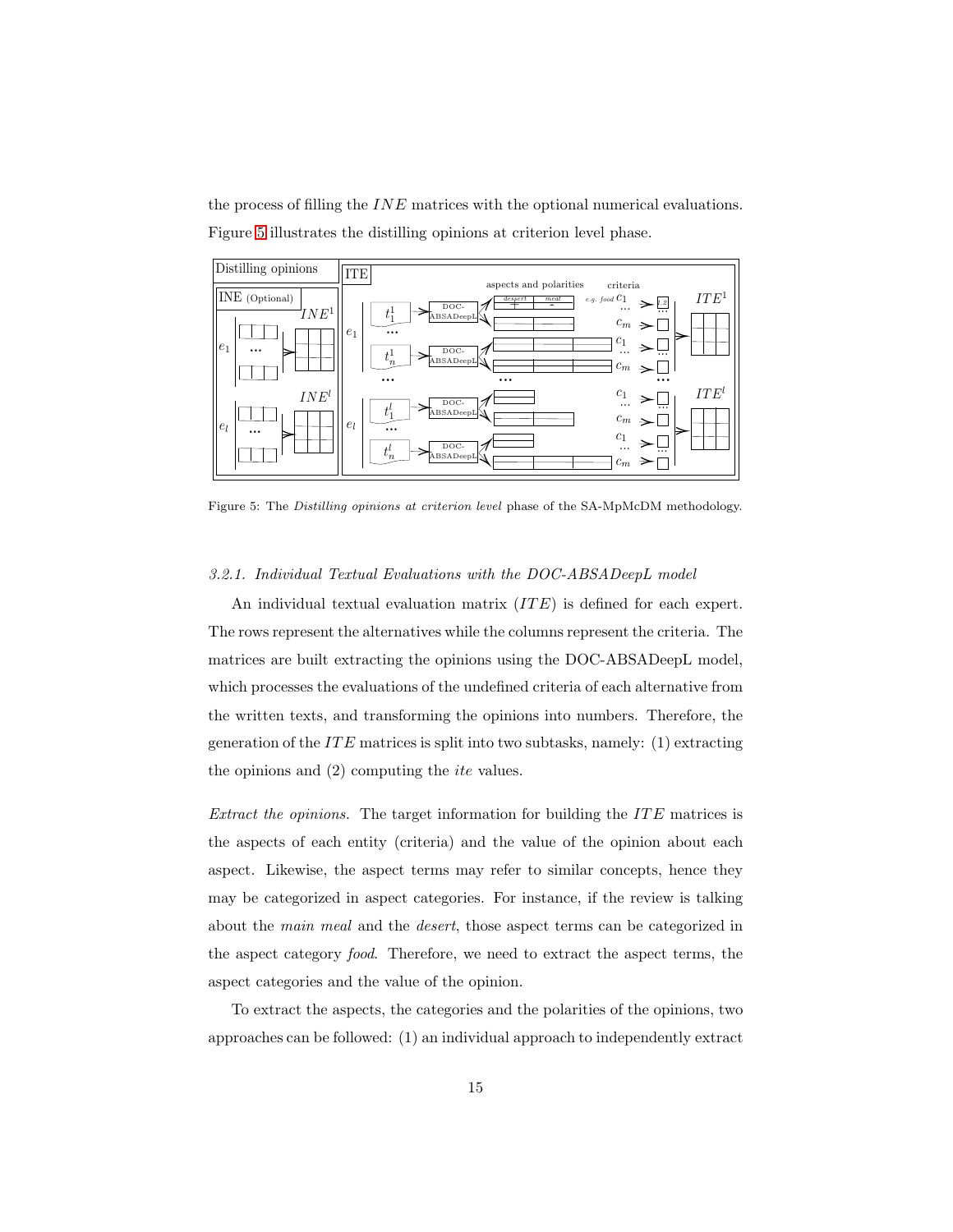aspects, categories and polarities; or (2) an end-to-end multi-task approach to simultaneously infer them. We focus on the second methodology, since we consider that there is a strong relation between the aspect, the category and the polarity of the opinions. We thus develop a multi-task end-to-end deep learning model, named DOC-ABSADeepL model, with language understanding capacity in the line of the state of the art in ABSA [\[12](#page-40-5)].

The DOC-ABSADeepL model analyzes each sentence of the natural language reviews of the experts (elements  $t_i^k$ ) to identify the opinion values. In particular, Figure [6](#page-15-0) presents the designed model to extract the aspect, the category and the polarity of each identified opinion. The architecture of the DOC-ABSADeepL model, shown in more detail in Equation [3,](#page-16-0) is composed by:

<span id="page-15-0"></span>

Figure 6: Architecture of the DOC-ABSADeepL model for extracting the triplet *(aspect, category, polarity)* of all the opinions provided in a sentence.

- Embedding layer. The input layer is defined by a sequence of  $s$  words,  $\{w_1, ..., w_s\}$ . We represent each input word  $(w_r)$  with its corresponding ddimensional word embedding vector  $\mathbf{we}_r = (we_{r1},...,we_{rd})$ . The output of the embedding layer is  $we_{s \times d}$ .
- Shared layer. To capture the dependencies between words, we add a bidirectional LSTM layer (biLSTM) with  $h_{lstm}$  hidden units. The output of the biLSTM layer are features that encode the inter-dependencies among words.
- Classification layer. It is composed of three layers, one per each task:
	- 1. Aspect term classification. We combine the outputs of the biLSTM and the attention layers for leveraging the semantic information from the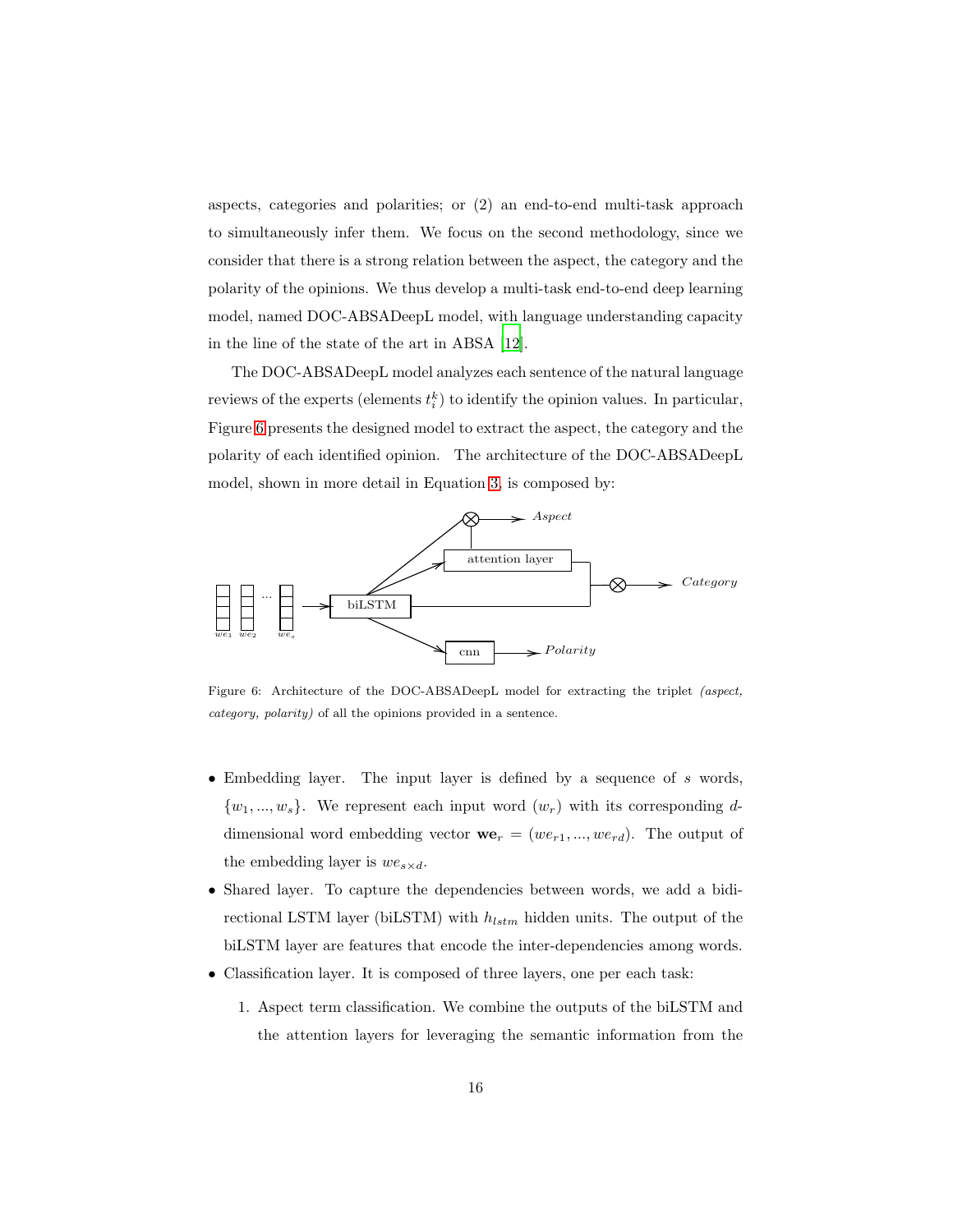inter-dependencies of the words. The output of aspect term classification layer is a s-dimensional vector that labels whether a word is an aspect.

- 2. Aspect category classification. It is similar to the previous one, because it also combines the outputs of the biLSTM and the attention layers. The output is a s-dimensional vector indicating the aspect category to which each word belongs in case it expresses an opinion.
- 3. Polarity classification. It combines the outputs of the biLSTM layer and the CNN layer, which has as kernel size  $k_1$  and a feature maps of size  $fm_1$ . The output is a s-dimensional vector that label the opinion value of each word regarding the aspect and the identified category.

Aspects and categories are obtained by the same process sharing all layers since they are strongly connected. Polarities are obtained by a parallel classification layer since is not as closely dependent on aspects and categories.

<span id="page-16-0"></span>pred\_aspect = sigmoid(y<sub>s×2h<sub>lstm</sub></sub>)  
\npred\_category = sigmoid(y<sub>s×2h<sub>lstm</sub></sub>  
\npred\_policy = sigmoid(y<sub>s×f<sub>m<sub>1</sub></sub></sub>  
\n
$$
\mathbf{y}_{s×fm1}^5 = CNN(ys×2hlstm, k1)
$$
\n
$$
\mathbf{y}_{s×2hlstm}^4 = multiply(ys×2hlstm, ys×2hlstm2)
$$
\n
$$
\mathbf{y}_{s×2hlstm}^3 = multiply(ys×2hlstm, ys×2hlstm2)
$$
\n
$$
\mathbf{y}_{s×2hlstm}^2 = multiply(ys×2hlstm2, ys×2hlstm2)
$$
\n
$$
\mathbf{y}_{s×2hlstm}^2 = cnn_
$$

One of the most outstanding advantages of the DOC-ABSADeepL model is providing mutual information between aspects, categories and polarities. Moreover, aspects and categories are strongly related in the model as in the raw text. For example, the aspect *beer* is usually related to the *drink* criterion, so when identifying such aspect the model easily associate its criterion.

Another advantage of the model is the capacity of obtaining the categories and the polarities of implicit aspects. This is really useful for sentences that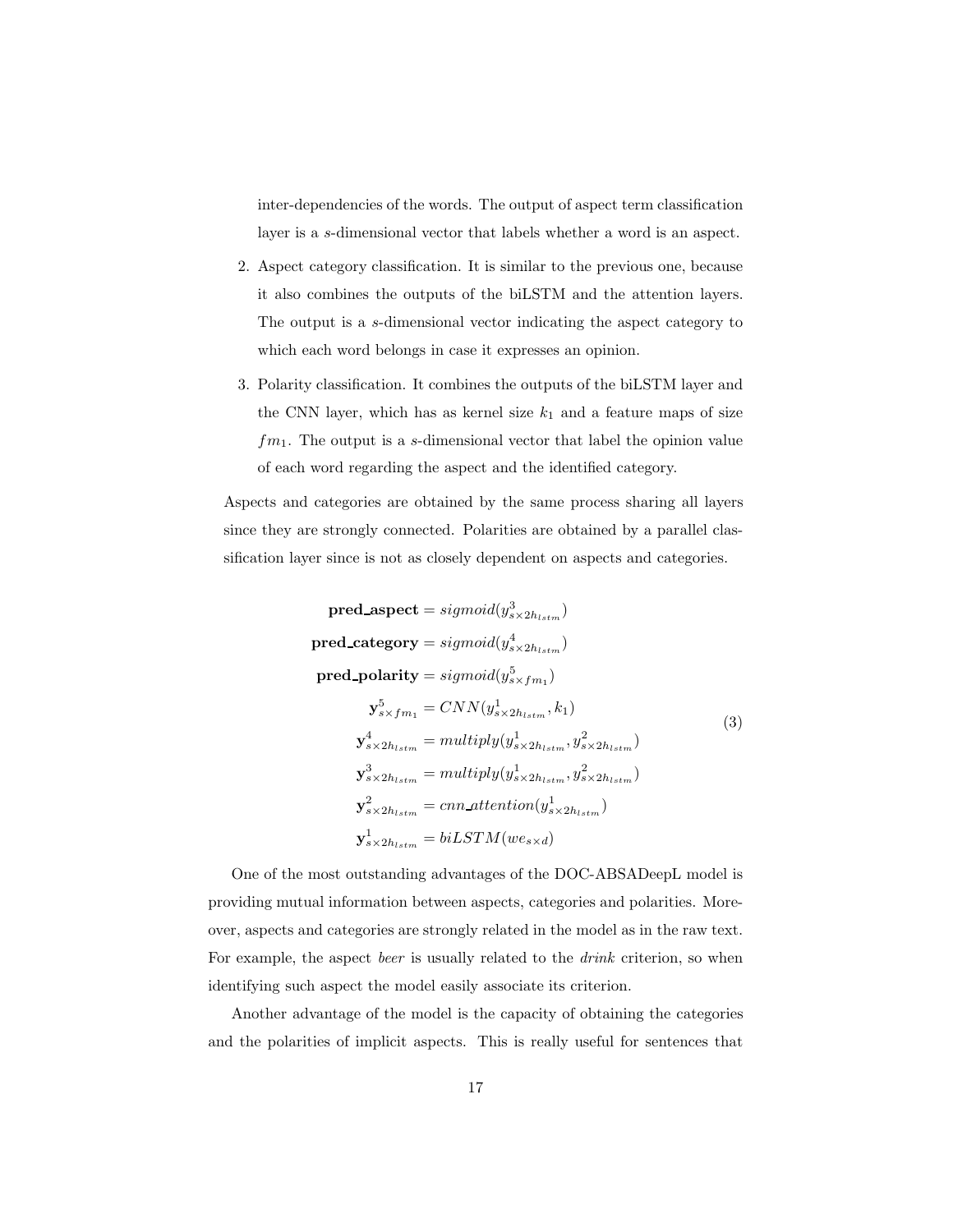provide an overall opinion on a criterion and not a specific opinion on an aspect concerning the criterion. For instance, the sentence *"I will be back!"* expresses a positive polarity about a general criterion without specifying any aspect.

*Compute the ITE values.* We define a matrix *ITE* for each expert to represent their natural language evaluations in a measurable way. Each element  $ite_{ij}^k$ represents the opinion of the expert  $e_k$  about the aspect category or criterion  $c_i$ of the alternative  $x_i$  expressed in the review  $t_i^k$ . We compute the  $ite_{ij}^k$  values by combining the number of opinions expressed about the criterion  $c_j$  (#total  $c_j$ ) considering the positive  $(\text{#pos } c_j)$  and the negative  $(\text{#neg } c_j)$  opinions. The individual textual evaluation values belong to the interval  $[-\tau, \tau]$ . Equation [4](#page-17-0) defines how to calculate each  $ite_{ij}^k$ .

<span id="page-17-0"></span>
$$
ite_{ij}^k = \frac{\tau(\#pos.c_j - \#neg.c_j)}{\#total.c_j} \tag{4}
$$

We illustrate the calculation of the  $ite^{k}_{ij}$  value with the following opinion given by the expert  $e_1$  about the alternative  $x_1$  as example: *While sake and sushi were fantastic, rice was pasty*. The opinion speaks about two aspects about the criterion *food* (sushi and rice), and one aspect from the criterion *drinks* (sake). The DOC-ABSADeepL model returns three output vectors of the same size than the number of tokens of the input opinion, and they indicate whether a token is an aspect, the category of the aspect and the polarity of the opinion about that aspect. In this case, the DOC-ABSADeepL model returns three  $ten^3$  $ten^3$  component output vectors, specifically the vector  $a \vec{spec}ts = (0, 1, 0, 1, 0, 0, 0, 1, 0, 0)$ , where the value 1 corresponds to the tokens: sake, sushi and rice; the vector  $categories = (0, 1, 0, 2, 0, 0, 0, 2, 0, 0)$ , where 1 refers to the criterion *drinks* and 2 refers to the criterion *food*; and the vector  $polarities = (0, 1, 0, 1, 0, 0, 0, 2, 0, 0)$ , where 1 means *positive* and 2 means *negative*. Then, we set the value of  $\tau$  to 2, and we calculate the  $ite_{ij}^k$  value following the Equation [4](#page-17-0) as:  $ite_{11}^1 = \frac{2(1-0)}{1} = 2$  $(drinks \ category)$  and  $ite_{12}^1 = \frac{2(1-1)}{2} = 0$  (*food* category).

<span id="page-17-1"></span><sup>3</sup>The opinion is composed of ten tokens, nine words and one comma.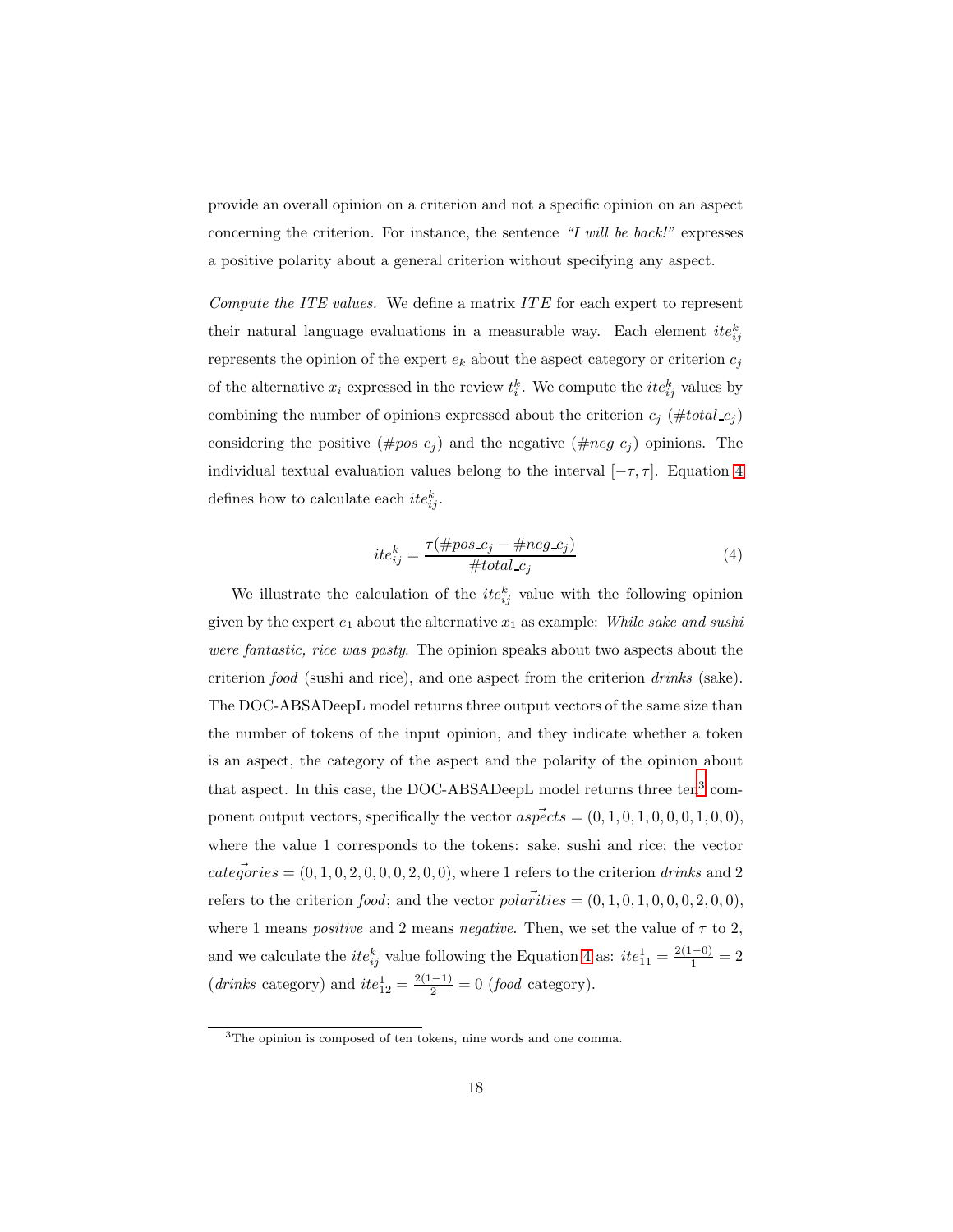#### <span id="page-18-1"></span>*3.2.2. Individual Numerical Evaluations*

An individual numerical evaluation matrix  $(INE)$  is defined for each expert only when the e-commerce site allows experts to provide numerical ratings. These matrices collect the numerical ratings that experts may provide evaluating pre-defined criteria related to the alternatives. The alternatives are represented into the rows while the criteria are represented into the columns.

Formally, we define a matrix  $INE$  for each expert, such that the element  $ine_{ij}^k$  refers to the numerical evaluation to the alternative  $x_i$  according to the criterion  $c_j$ ,  $j = 1, ..., m$  provided by the expert  $e_k$ . The *ine*<sup>k</sup><sub>ij</sub> values belong to the interval  $[-\tau, \tau]$ .

## <span id="page-18-0"></span>*3.3. Alternative choice decisions*

Once the expert knowledge is extracted and numerically represented, the alternative choice decision is conducted through three tasks: (1) the individual aggregation of the ITE and INE matrices of each expert;  $(2)$  the collective aggregation of the aggregated evaluations of the experts; and (3) the exploitation of the collective aggregation for selecting the best alternative. Figure [7](#page-18-2) shows the *alternative choice decisions phase*, and we subsequently detail it.

<span id="page-18-2"></span>

Figure 7: The *Alternative choice decisions* phase of the SA-MpMcDM methodology.

*Individual aggregation.* Each expert has associated two matrices that collect her evaluation. The  $ITE<sup>k</sup>$  matrix contains the individual numerical evaluations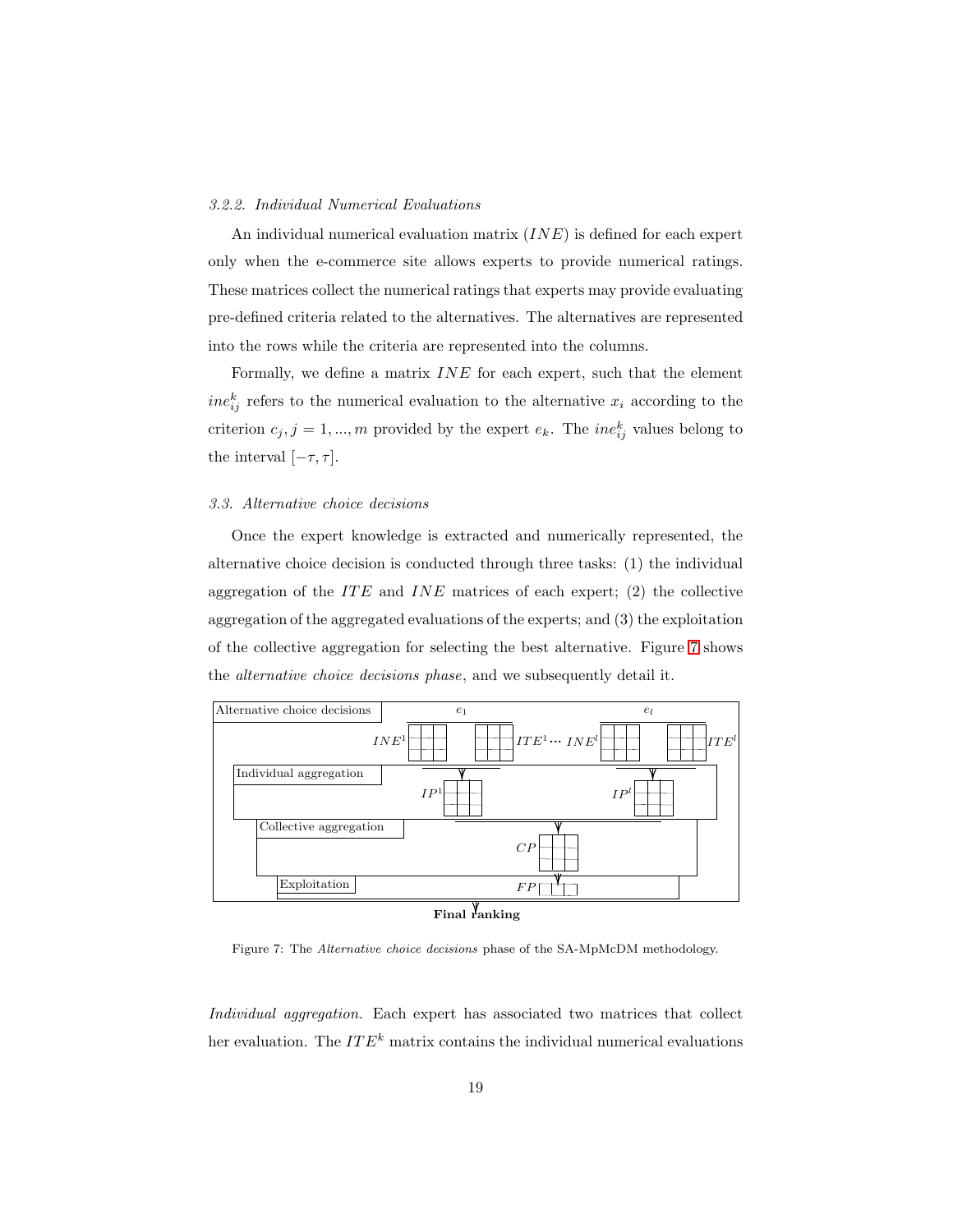inferred by the DOC-ABSADeepL model, by extracting the expert knowledge from the textual natural language evaluations that the expert freely provides. Optionally, the  $INE<sup>k</sup>$  matrix contains the individual numerical evaluations that the expert provides directly on the pre-defined criteria. We define an Individual Preference  $(IP)$  matrix for each expert combining their corresponding  $ITE<sup>k</sup>$ and  $INE<sup>k</sup>$  matrices. Each  $ip_{ij}^k$  value of the  $IP<sup>k</sup>$  matrix is computed according to Equation [5](#page-19-0)

<span id="page-19-0"></span>
$$
ip_{ij}^k = \omega_{ite} \cdot ite_{ij}^k + \omega_{ine} \cdot ine_{ij}^k \tag{5}
$$

such that  $\omega_{ite} + \omega_{ine} = 1$ . The weight  $\omega_{ite}$  represents the importance of the textual evaluation analysed by DOC-ABSADeepL, while the weight  $\omega_{ine}$  represents the importance of the numerical evaluation provided by the expert. By default, if the MpMcDM problem does not specify the relevance of the textual and numerical evaluations, we set  $\omega_{ite} = \omega_{ine} = 0.5$ . When experts are not allowed to provide numerical evaluations, the weigth  $\omega_{ine}$  takes value zero, so  $ip_{ij}^k$  is just  $ite_{ij}^k$ . In any case, the  $ip_{ij}^k$  values belong to the interval  $[-\tau, \tau]$ .

*Collective aggregation.* The particular evaluations of the experts are aggregated to obtain a collective evaluation for each alternative based on each criterion. The Collective Preference  $(CP)$  matrix is defined for representing such collective evaluation. The element  $cp_{ij}$  is defined by  $\phi(ip_{ij}^k)$ , where  $\phi$  refers to the average operator that aggregate the evaluation of the  $k$  experts. The  $cp_{ij}$  values belong to the interval  $[-\tau, \tau]$ .

*Exploitation.* Once the collective evaluation of each alternative based on each criterion is obtained, we get the general assessment for each alternative. For this purpose, we aggregate the evaluation of the criteria for each alternative. The criteria have associated weights since not all of them have the same importance. Then, the set of criteria is linked to a set of weights  $\omega = {\omega_1, \ldots, \omega_m}$ . For example, users could evaluate restaurants according to the criteria *food* and *service*. However, *food* is usually more important than *service* when evaluating a restaurant, hence the weight associated to the *food* criterion will be greater than the weight of *service* criterion.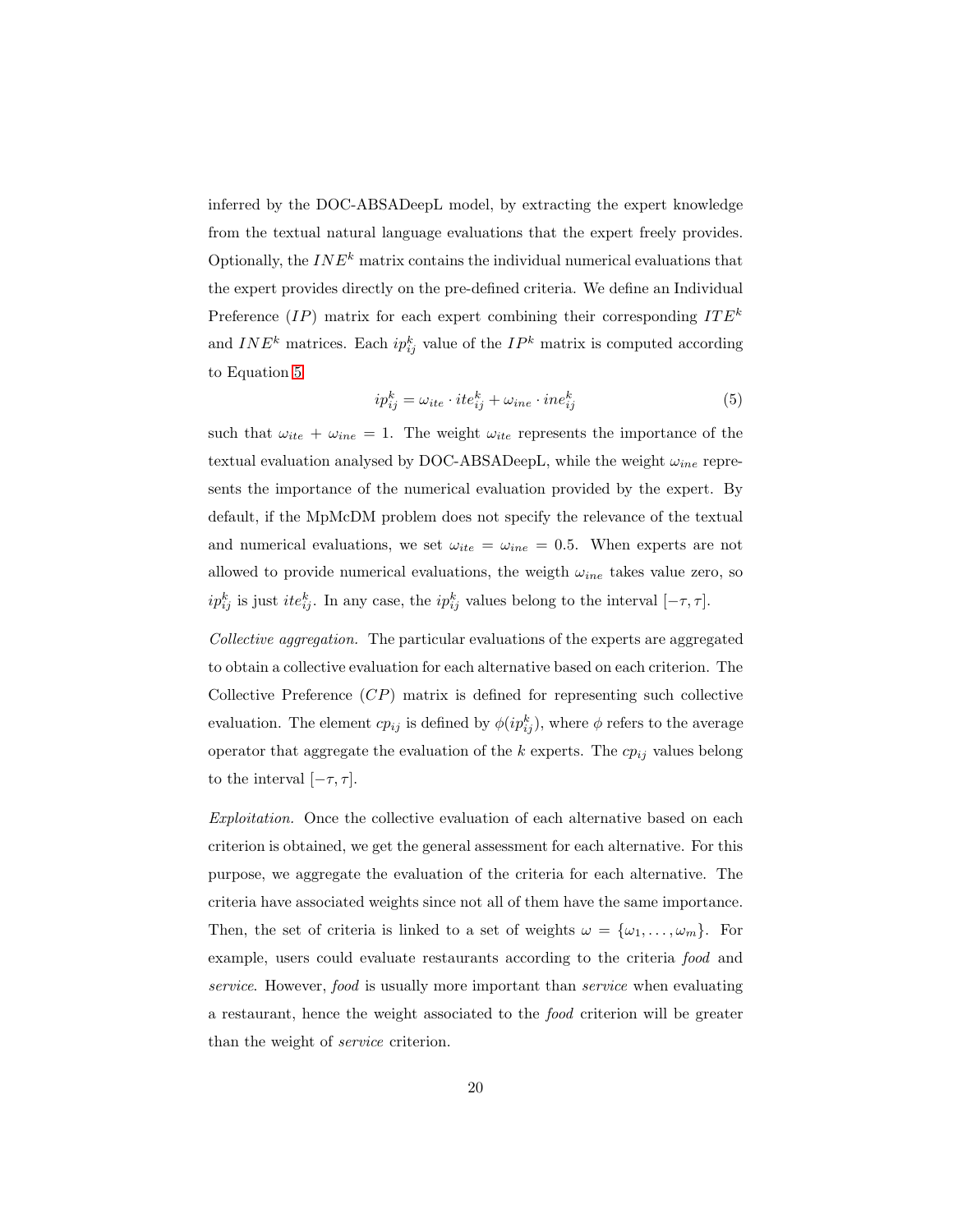The criteria weights could be directly established based on the requirements of the problem. However, the SA-MpMcDM methodology allows to establish them according to the reviews of the experts. We define the criteria weighting through the attention of the experts to set the criteria weights. This procedure consists of counting the number of evaluations, that is, the sum of the number of opinions and the number of numerical ratings of all the experts about each criterion, and dividing each one by the total number of evaluations. This way, the criteria that receive more attention of the experts, that is they have more evaluations, will have greater weight highlighting their importance. Formally,

<span id="page-20-2"></span>
$$
\omega_j = \frac{n\_evaluations(c_j)}{n\_total}, j = 1, ..., m
$$
\n(6)

where  $n\_evaluations(c_j)$  is the sum of all the evaluations (opinions and numerical ratings) about the criterion  $c_j$ , and n total is the total number of evaluations.

For each alternative, the model aggregates the evaluation obtained for each criterion based on the criteria weighting (see Equation [6\)](#page-20-2). We define the final preference (FP) vector representing the final preferences for all the alternatives by means of the weighted average operator. The element  $fp_i$  is computed by

<span id="page-20-3"></span>
$$
fp_i = \omega_1 \cdot cp_{i1} + \dots + \omega_m \cdot cp_{im} \tag{7}
$$

where  $\omega_j \in [0,1]$  and  $\sum_{j=1}^m \omega_j = 1$ . Then, each alternative  $x_i$  has an associated value, which belongs to  $[-\tau, \tau]$ , collecting all the expert's evaluations. The ranking of the alternatives is obtained by ordering those values. The highest value represents the best alternative, while the lowest value represents the worst.

## <span id="page-20-1"></span>*3.4. Architecture of the methodology*

<span id="page-20-0"></span>We outline the architecture of the SA-MpMcDM methodology in Figure [8.](#page-21-0)

## 4. Case of study: choice of a restaurant

We consider the selection of a restaurant taking into account the reviews of several restaurants in an e-commerce site as an MpMcDM problem. Subsequently, we detail the real use case, and how we use the SA-MpMcDM methodology for ranking restaurants located in the city of London.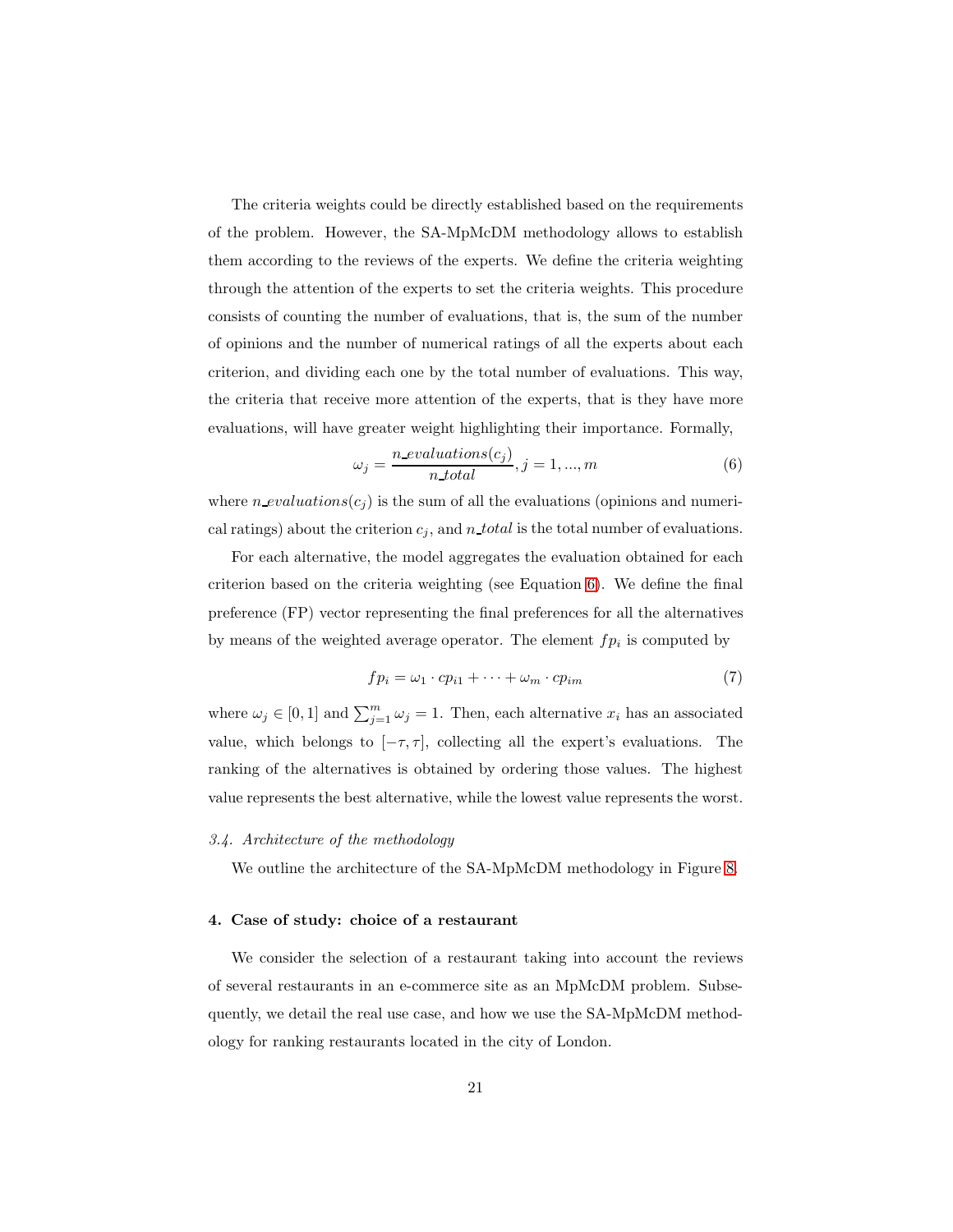<span id="page-21-0"></span>



Figure 8: Architecture of the SA-MpMcDM methodology.

Restaurants are evaluated by experts through TripAdvisor. This is a wellknown e-commerce site, which allows both making reservations and providing travel related reviews, *e.g.*, reviews evaluating restaurants. Also, experts can provide their reviews both by written texts and by numerical evaluations. The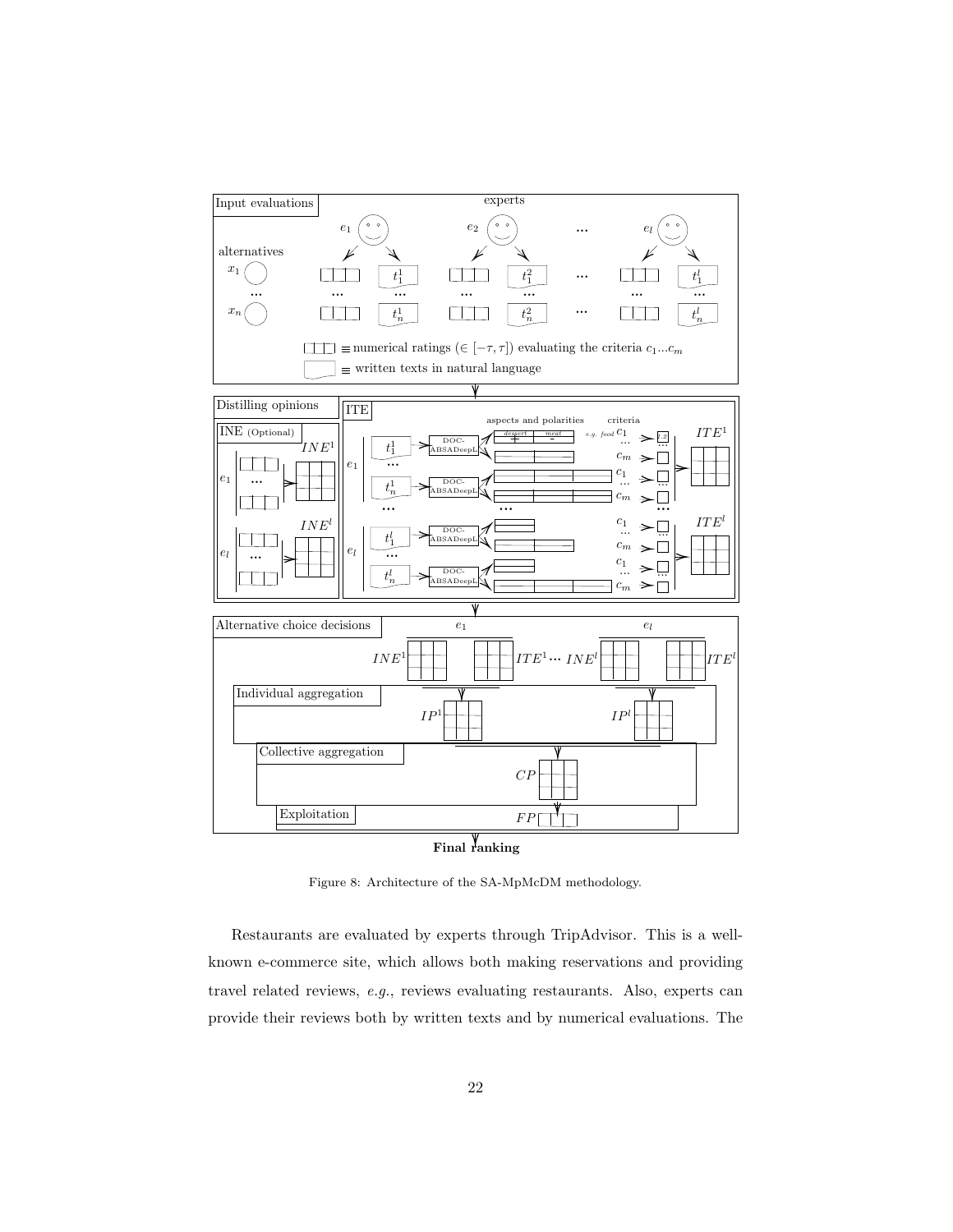numerical evaluations are discrete variables that can take five values, that is, in a scale of five levels of opinion intensity. Then,  $\tau = 2$  according to our methodology. SA-MpMcDM allows to analyze all possible sources of information, *i.e.*, the written texts and the numerical ratings.

The restaurant reviews in TripAdvisor may be written in any language spoken in the world, but we only processed the reviews written in English in this evaluation. The set of criteria is defined by C = {*Restaurant*, *Food*, *Service*, *Drinks*, *Ambience*, *Location*} because: (1) TripAdvisor considers *Food* and *Service* as numerical evaluation criteria; (2) *Drinks*, *Ambience* and *Location* are criteria usually mentioned by users when evaluating restaurants; and (3) *Restaurant* criterion, which is a general criterion that gathers the aspects of a restaurant. Furthermore, TripAdvisor allows to provide an overall numerical evaluation to the restaurants, which is represented in the *Restaurant* criterion.

The exposed problem is solved through the SA-MpMcDM methodology as we describe in the subsequent sections.

## *4.1. Obtaining input evaluations: TripR-2020 dataset*

To solve the MpMcDM case study, we download the restaurant reviews from TripAdvisor using a web crawler. The developed web crawler considers as entities restaurants located in London. Given the link of a particular restaurant, the web crawler downloads all its reviews providing attributes concerning the restaurant, the user and the review such as the *body*, the *title* and the numerical ratings. We download the reviews of 78 restaurants from the *Local Cuisine* section. The 78 restaurants are evaluated by 1,428 experts. Unfortunately, most of them evaluate just one or two restaurants. Therefore, we select the experts who have evaluated a number of restaurants in common. For this case study, we limit such number to four. Of the 1,428 original experts, only six experts evaluate four restaurants in common. There is not loss of information since the 6 experts evaluate the 4 restaurants gathering a dataset with 24 reviews.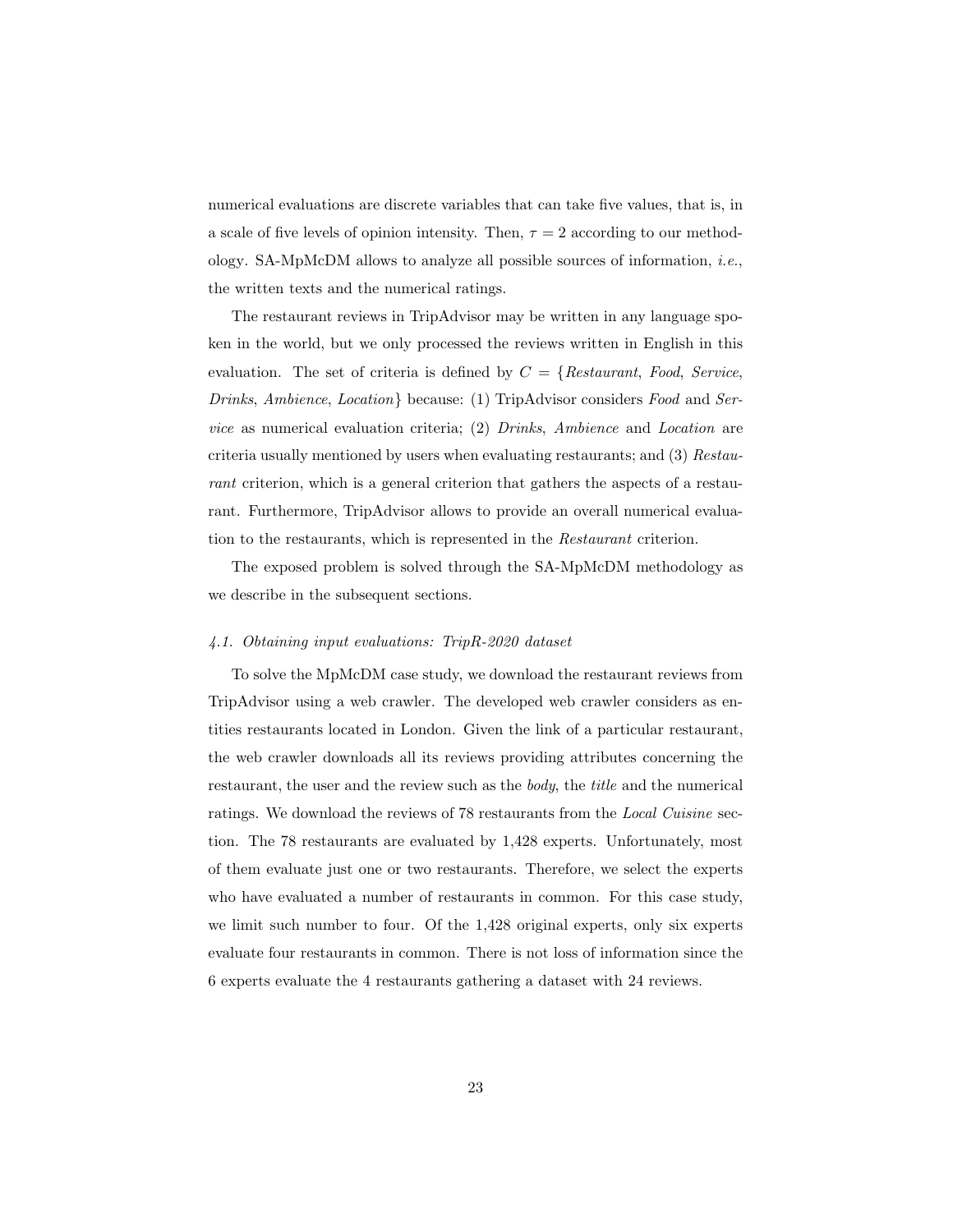We build and release the TripR-2020 dataset<sup>[4](#page-23-0)</sup> collecting the numerical evaluations and the written texts downloaded by the web crawler. Written texts are composed by a *title* and a *body*. Then, the TripR-2020 provides the data of the case study which could be use to evaluate the SA-MpMcDM methodology.

Table [1](#page-23-1) shows the experts and the alternatives from the case of study. The set of alternatives is given by the restaurants  $X = \{x_1, x_2, x_3, x_4\} = \{Ox_0\}$ *Tower Restaurant, Bar and Brasserie*[5](#page-23-2) , *J. Sheekey*[6](#page-23-3) , *The Wolseley*[7](#page-23-4) , *The Ivy*[8](#page-23-5)}. The set of experts is represented by  $E = \{e_1, e_2, e_3, e_4, e_5, e_6\}$ .

<span id="page-23-1"></span>

|                | <b>Experts</b> |                | <b>Alternatives</b>                               |                 |
|----------------|----------------|----------------|---------------------------------------------------|-----------------|
| e <sub>1</sub> | e2             | eз             | $x_1 = Ox_0$ Tower Restaurant $x_2 = J$ . Sheekey |                 |
| e4             | е5             | e <sub>6</sub> | $x_3$ = The Wolseley                              | $x_4$ = The Ivy |

Table 1: Set of experts and set of alternatives of the case of study collected into the TripR-2020 dataset. It has 24 reviews since the six experts evaluate the four restaurants.

Figure [9](#page-24-0) shows the information related to the expert  $e_1$  downloaded by the web crawler and collected into the TripR-2020 dataset. The expert provides numerical ratings just on the general *restaurant* criterion. However, the expert provides so much more information into the written texts for all the restaurants.

## <span id="page-23-7"></span>*4.2. Distilling opinions at criterion level: DOC-ABSADeepL model*

This section analyzes the written texts from the TripR-2020 dataset and collects the numerical evaluations generating the  $ITE$  and the  $INE$  matrices, re-

<span id="page-23-0"></span><sup>&</sup>lt;sup>4</sup>The TripR-2020 dataset provides the evaluations of the 1,428 experts. Moreover, it provides the 24 evaluations of the 6 experts considered in this case of study. We provide those 24 evaluations as raw text and annotated opinions for processing the evaluation of the experts. We describe the annotation of the evaluations in Section [4.2.](#page-23-7)

<sup>5</sup>[https://www.tripadvisor.co.uk/Restaurant\\_Review-g186338-d680501](https://www.tripadvisor.co.uk/Restaurant_Review-g186338-d680501)

<span id="page-23-2"></span> $6$ [https://www.tripadvisor.co.uk/Restaurant\\_Review-g186338-d719379](https://www.tripadvisor.co.uk/Restaurant_Review-g186338-d719379)

<span id="page-23-3"></span><sup>7</sup>[https://www.tripadvisor.co.uk/Restaurant\\_Review-g186338-d731402](https://www.tripadvisor.co.uk/Restaurant_Review-g186338-d731402)

<span id="page-23-5"></span><span id="page-23-4"></span><sup>8</sup>[https://www.tripadvisor.co.uk/Restaurant\\_Review-g186338-d776287](https://www.tripadvisor.co.uk/Restaurant_Review-g186338-d776287)

<span id="page-23-6"></span><sup>9</sup>For privacy reasons, we do not publish the names and identifiers of the experts who evaluate the restaurants.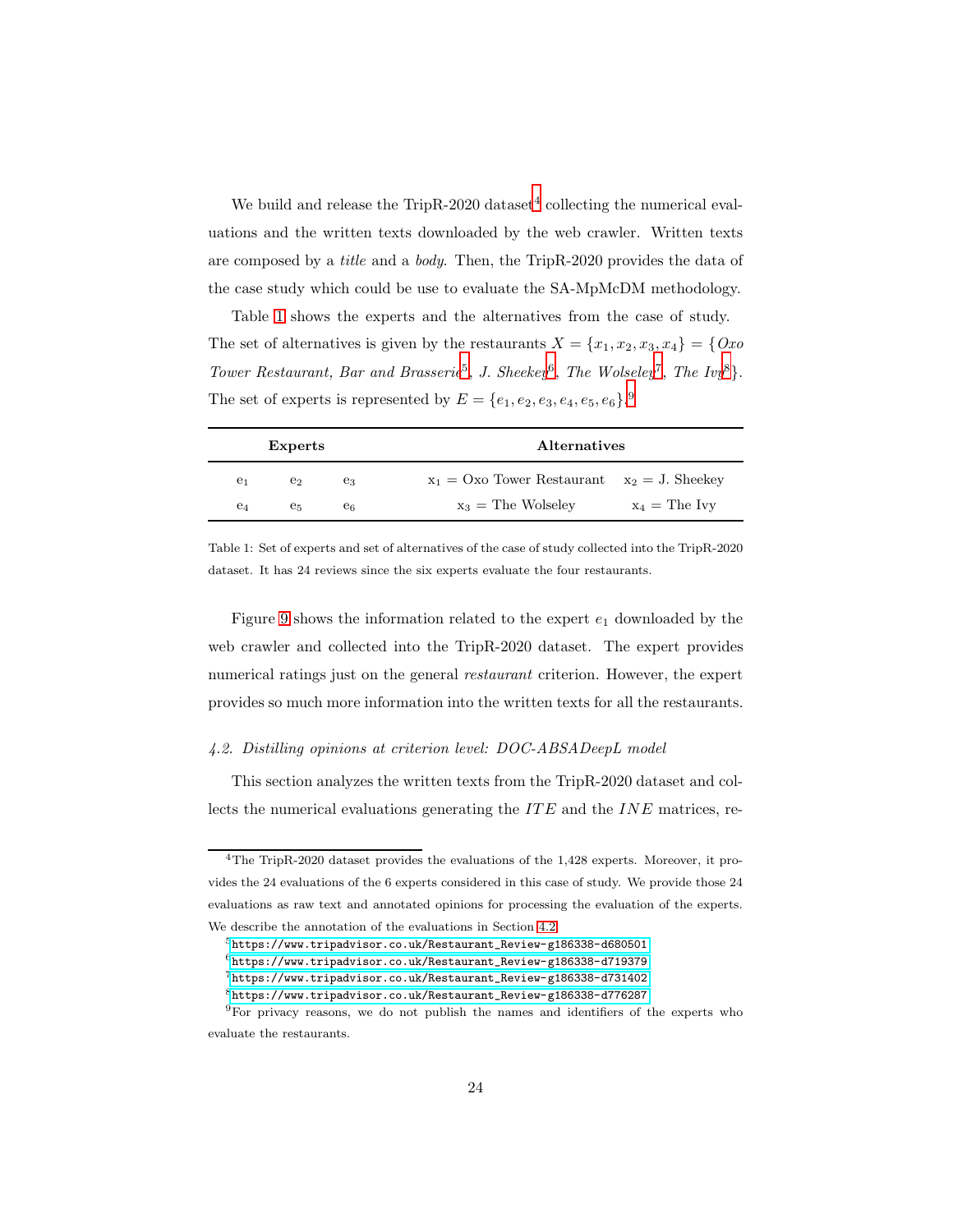<span id="page-24-0"></span>

numerical ratings (∈ [−2, 2]) evaluating the criteria *restaurant*, *food* and *service*

Figure 9: Original input evaluations provided by the expert e1 from the TripR-2020 dataset. The expert does not provide numerical ratings for *food* and *service* criteria.

spectively. Figure [10](#page-24-1) shows the format of all the matrices generated for this case study. The rows represent the expert evaluations provided to the restaurants *Oxo Tower*, *J. Sheekey*, *The Wolseley* and *The Ivy* respectively. The columns represent the evaluation for all the criteria, *i.e.*, *restaurant*, *food*, *service*, *drinks*, *ambience* and *location* respectively.

<span id="page-24-1"></span>restaurant food service drinks ambience location Oxo Tower J. Sheekey The Wolseley The Ivy ITE, INE, IP and CP matrices values belongs to the interval [−τ, τ ] = [−2, 2] 4x6

Figure 10: Format of all the matrices obtained by SA-MpMcDM for the case of study.

The ITE matrices are built extracting the opinions using the DOC-ABSADeepL model, and transforming them into numbers as described in Section [3.2.1.](#page-14-0) Then, we first describe how to extract the opinions from the written texts, and then how to compute the *ite* values.

*Extract the opinions.* To extract the opinions from the vectors  $T^k$ , the DOC-ABSADeepL model is fed with such vectors. To represent each input word by its word embedding, we consider the Fasttext word embedddings [\[18\]](#page-40-6) trained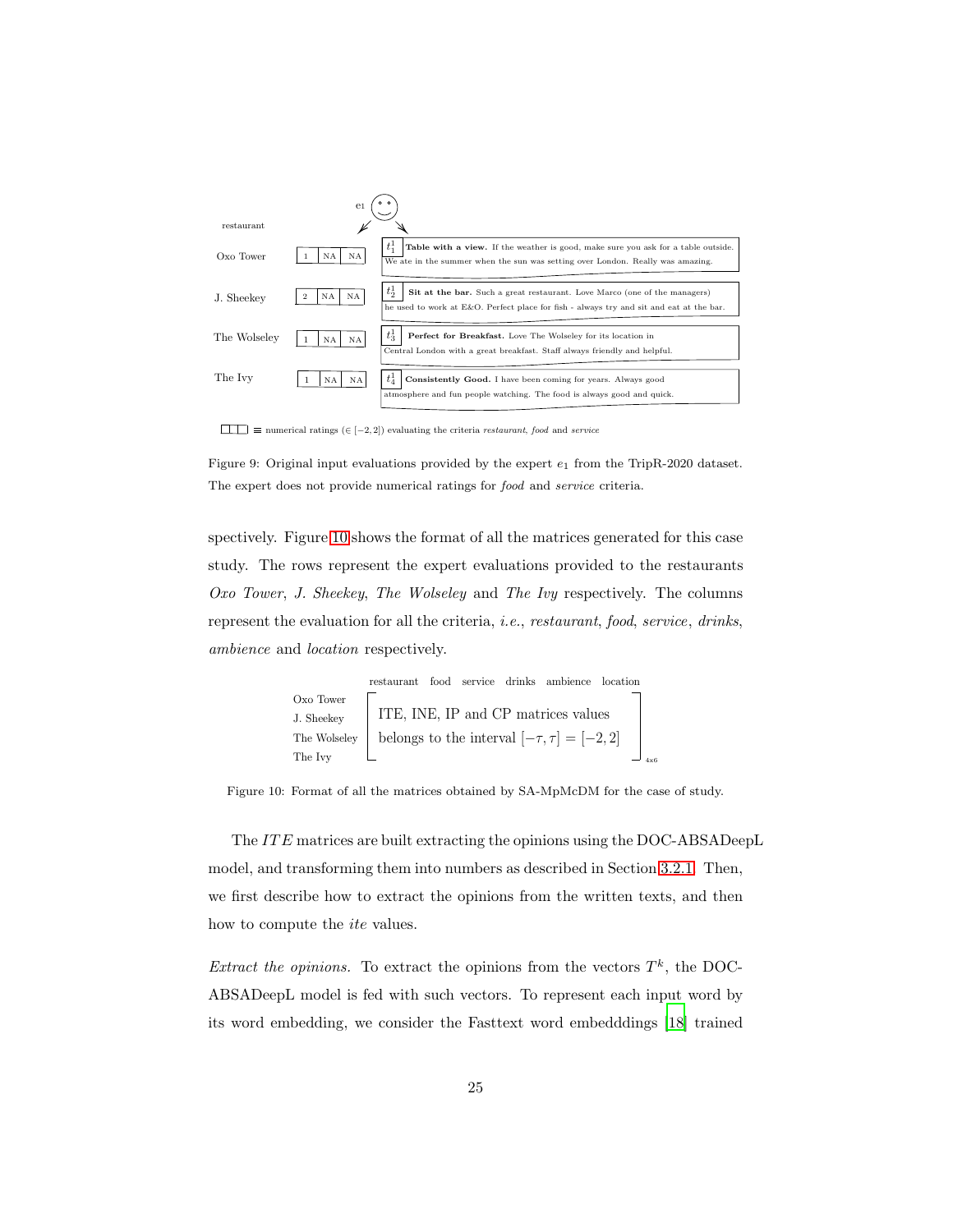on Common Crawl [\[21\]](#page-41-6). The word embedding dimension is  $d = 300^{10}$  $d = 300^{10}$  $d = 300^{10}$  DOC-ABSADeepL is trained on the restaurant training set of the ABSA task of  $SemEval-2016<sup>11</sup>$  $SemEval-2016<sup>11</sup>$  $SemEval-2016<sup>11</sup>$  This dataset contains multiple restaurant reviews that are splitted into sentences. Most of the sentences in this dataset do not exceed 200 words, so we set  $s = 200$  words as input for the multi-task deep learning model. Remaining hyper-parameters from the end-to-end deep learning model are  $h_{lstm} = 128$ ,  $k_1 = 2$  $k_1 = 2$  and  $fm_1 = 100$ . To sum up, Table 2 presents the hyper-parameters established for DOC-ABSADeepL.

<span id="page-25-2"></span>

| Hyperparameter                 | Value          |
|--------------------------------|----------------|
| Input sentence size $(s)$      | 200            |
| Word embedding dimension $(d)$ | 300            |
| LSTM hidden units $(h_{lstm})$ | 128            |
| CNN kernel size $(k_1)$        | $\overline{2}$ |
| CNN feature maps $(f_{m_1})$   | 100            |
| batch size                     | 16             |
| epochs                         | 20             |

Table 2: Hyperparameters of the DOC-ABSADeepL model.

To extract the expert knowledge from the written texts of the TripR-2020 dataset, the  $T^k$  vectors are transformed into a suitable format for the DOC-ABSADeepL model. This format is analogous to the training set of SemEval-2016, because we use this dataset for training DOC-ABSADeepL. Therefore, (1) we split the written texts by sentences and (2) we carry out a manual annotation of the 24 reviews following the official SemEval-2016 annotation manual. Table [3](#page-26-0) shows the manual annotation labeling of the  $t_4$ <sup>1</sup> natural language review.

We first evaluate the DOC-ABSADeepL model using the training and test subsets of the SemEval-2016 dataset. We use the F1-score and the Accuracy

<sup>10</sup><https://fasttext.cc/docs/en/english-vectors.html>

<span id="page-25-1"></span><span id="page-25-0"></span><sup>11</sup><http://alt.qcri.org/semeval2016/task5/>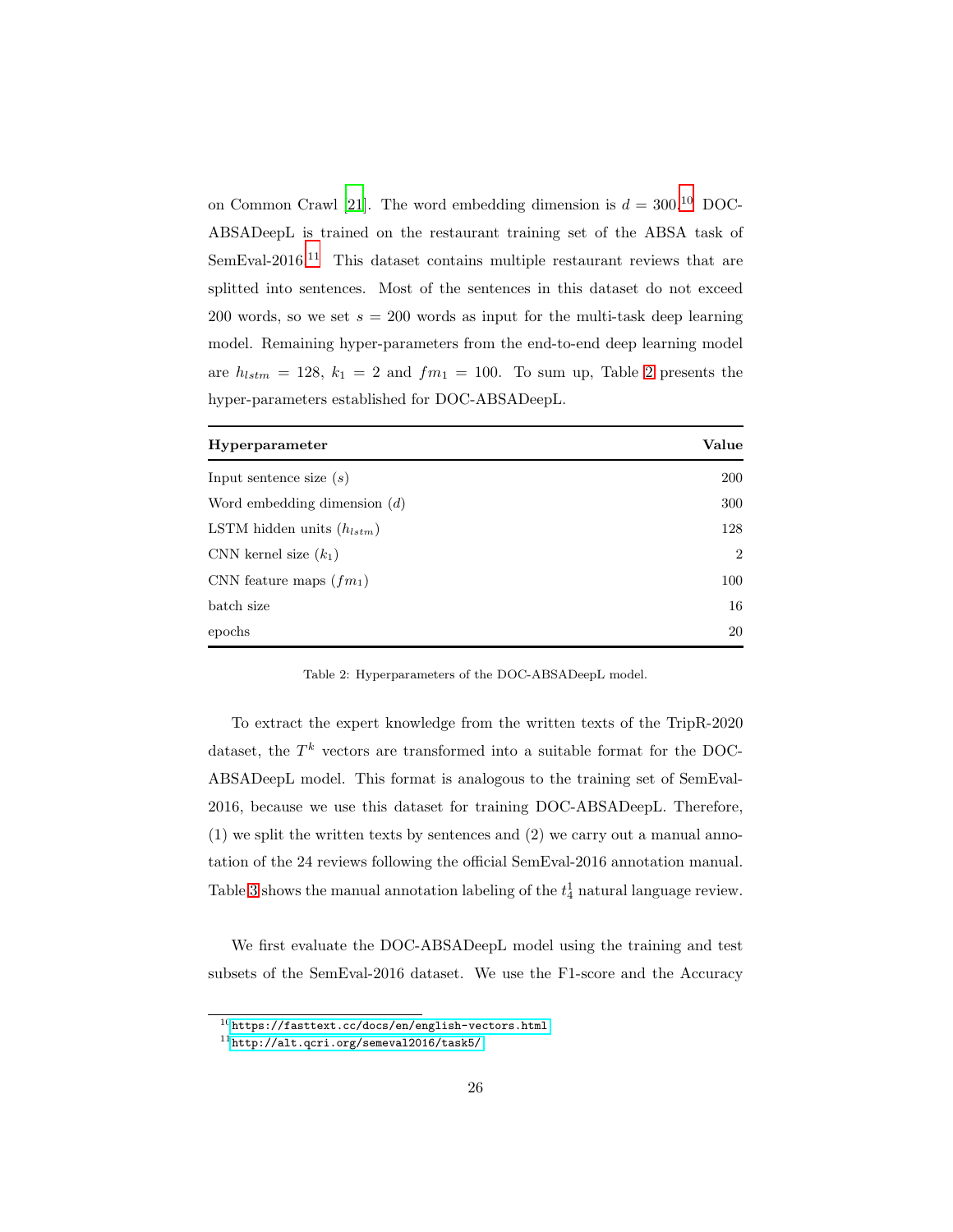<span id="page-26-0"></span>

| Sentence                                        | aspect     | category   | polarity |
|-------------------------------------------------|------------|------------|----------|
| Consistently good.                              | implicit   | restaurant | positive |
| I have been coming for years.                   | implicit   | restaurant | positive |
| Always good atmosphere and fun people watching. | atmosphere | ambience   | positive |
| The food is always good and quick.              | food       | food       | positive |

Table 3: Annotation at aspect and opinion level of the review  $t_4^1$ . The review is split into sentences.

evaluation measures for the aspect-term extraction and polarity classification tasks respectively, as in SemEval-2016. The task of aspect category classification is not considered in SemEval-2016, so we use the F1-score as for the aspect term extraction task.[12](#page-26-1) Although our aim is only to assess the SA-MpMcDM methodology, we stress out that we reached the highest result in the aspect term extraction task according to the SemEval-2016 results [\[33](#page-42-9)].

Once we evaluated the DOC-ABSADeepL model on the SemEval-2016 dataset, we evaluated it using the TripR-2020 dataset as test set. Table [4](#page-27-0) shows the results reached by DOC-ABSADeepL on both datasets. We highlight that the results reached on the TripR-2020 dataset are higher than using the test set of SemEval-2016, which means that the DOC-ABSADeepL model is able to generalize the knowledge learnt from the training data.

*Compute the ITE values.* Applying the Equation [4,](#page-17-0) we obtain the  $ITE^k$  matrices shown in Figure [11](#page-27-1) with the inferred numerical evaluations for each criterion. Figure [10](#page-24-1) shows the format of the matrices. Analyzing as example the expert  $e_1$  based on the restaurant  $x_4$ , we conclude that this expert provides very posi-

<span id="page-26-1"></span> $12$ For the sake of clarity, the task 5 of SemEval-2016 defines aspect categories in a different way from us. We consider aspect categories as a cluster of aspect terms, while SemEval-2016 defines them as the combination of a cluster of aspect terms and the qualitative attribute that receives the opinion. For instance, we only consider the aspect category *food*, and SemEval-2016 takes into account *food#quality*, *food#style* among others.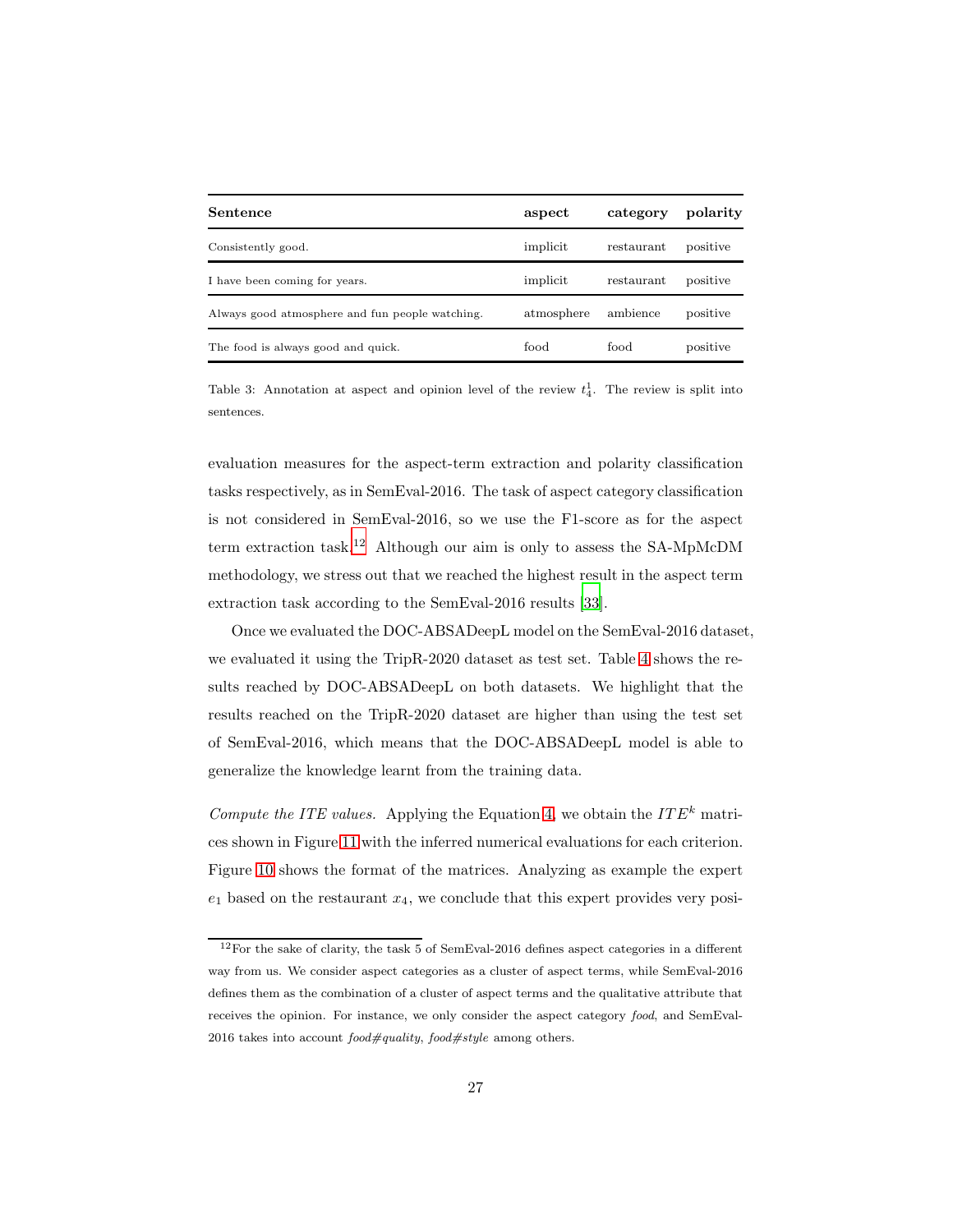<span id="page-27-0"></span>

|                         | SemEval-2016 | $TripR-2020$ |
|-------------------------|--------------|--------------|
| Aspects $(\%F1)$        | 72.53        | 70.08        |
| Categories $(\%F1)$     | 68.74        | 78.31        |
| Polarities (% accuracy) | 72.03        | 80.12        |

Table 4: Results of the DOC-ABSADeepL model trained and tested in SemEval-2016 and tested in TripR-2020. Aspects and categories are evaluated according to %F1-score while polarities are evaluated according to %accuracy.

tive opinions about the criteria *restaurant*, *food* and *ambience* when evaluating through written texts. Therefore, the expert provides more information through written texts than by providing numerical ratings.

<span id="page-27-1"></span>

|  |  |  |  | $\label{eq:ITE3} ITE^3 = \begin{bmatrix} 2 & 1.5 & NA & 2 & 2 & NA \\ 2 & 2 & 2 & NA & 2 & NA \\ 2 & 1.56 & NA & 2 & NA & NA \\ 2 & 2 & 2 & NA & 2 & NA \end{bmatrix} \quad ITE^4 = \begin{bmatrix} 2 & 2 & 2 & 2 & 2 & 2 \\ 2 & 2 & NA & NA & NA & NA \\ 2 & NA & 2 & 2 & 2 & 2 \\ 0.4 & 1.5 & 0 & NA & NA & NA \end{bmatrix}$ |  |  |  |
|--|--|--|--|---------------------------------------------------------------------------------------------------------------------------------------------------------------------------------------------------------------------------------------------------------------------------------------------------------------------------------|--|--|--|
|  |  |  |  |                                                                                                                                                                                                                                                                                                                                 |  |  |  |
|  |  |  |  |                                                                                                                                                                                                                                                                                                                                 |  |  |  |
|  |  |  |  |                                                                                                                                                                                                                                                                                                                                 |  |  |  |
|  |  |  |  |                                                                                                                                                                                                                                                                                                                                 |  |  |  |
|  |  |  |  |                                                                                                                                                                                                                                                                                                                                 |  |  |  |
|  |  |  |  |                                                                                                                                                                                                                                                                                                                                 |  |  |  |
|  |  |  |  |                                                                                                                                                                                                                                                                                                                                 |  |  |  |

Figure 11: Individual Textual Evaluations matrices obtained by SA-MpMcDM.

Figure [12](#page-28-0) illustrates the generation of the *ITE* matrices through an example. Specifically, it outlines the process of extracting the expert knowledge from the review provided by the expert  $e_1$  based on the restaurant  $x_4$ . The DOC-ABSADeepL model extract the opinions getting numerical evaluations regarding the *restaurant*, *food* and *ambience* criteria, which perfectly matches with the written text and with the actual annotation label shown in Table [3.](#page-26-0) Thus, it is appreciated that  $ITE$  matrices provide much more information, of high quality, than the  $INE$  matrices.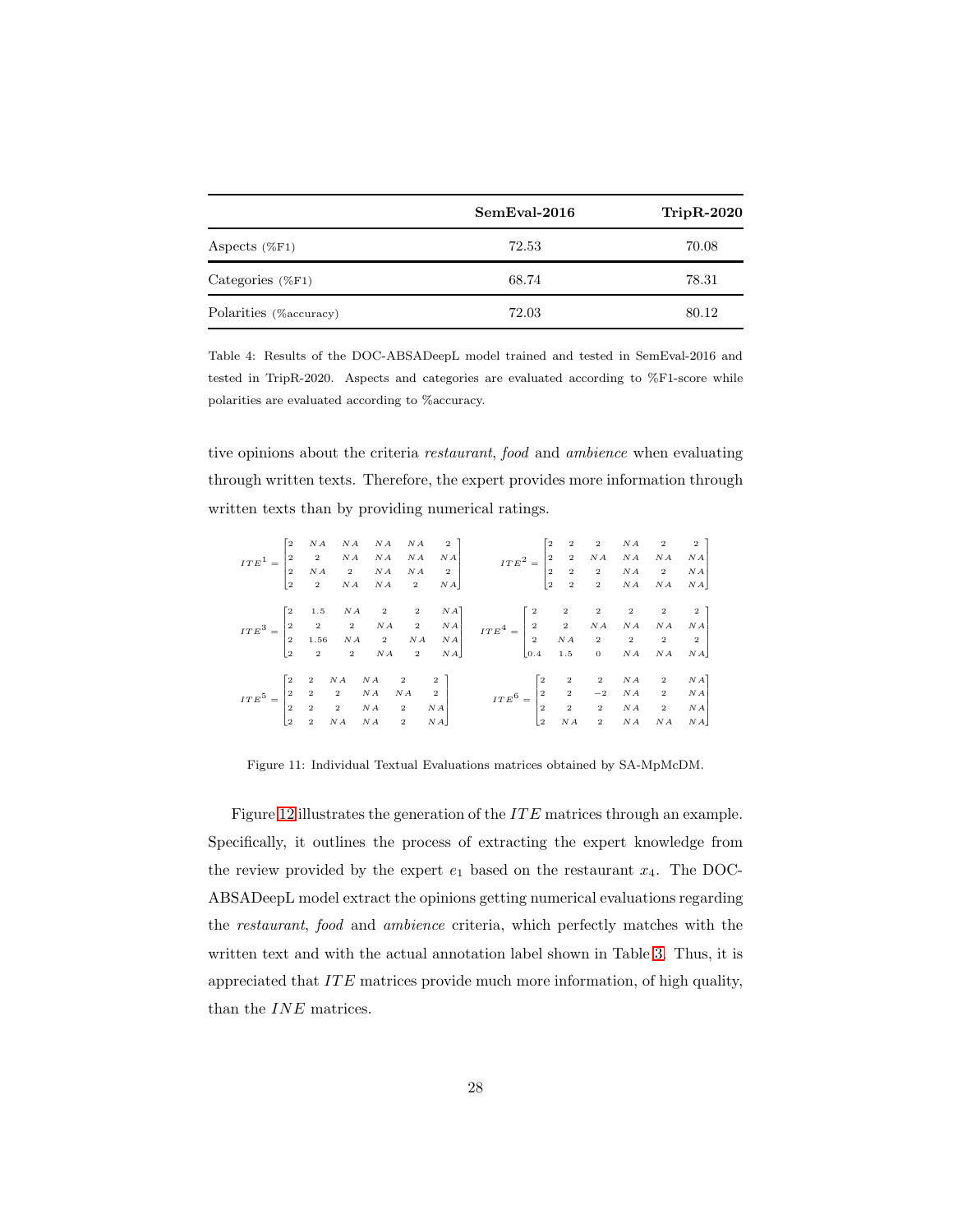<span id="page-28-0"></span>

Figure 12: Example of generating the ITE values from the natural language review  $t_4^1$ .

The INE matrices, collecting the numerical ratings provided directly by the experts, are shown in Figure [13.](#page-29-0) Since TripAdvisor allows to provide numerical evaluations just to the criteria *restaurant*, *food* and *service*, the columns referring to the criteria *drinks*, *atmosphere* and *location* contain missing values. Let us consider the evaluations provided by the expert  $e_1$  to the restaurant  $x_4$ , which are collected into the column  $ine_{4j}^1, j = 1, ..., 6$ . The numerical evaluation provided to the criteria *restaurant* takes the value 1, which means *Very Good* according to TripAdvisor. The numerical evaluations provided to the remaining criteria are not available since the expert does not provide them. Therefore, according to the numerical evaluations, this expert provides information on just one criterion. However, as shown in Figure [9,](#page-24-0) the element  $t_4^1$  provides information about the criteria *restaurant*, *food* and *ambience*. Through this example, we show that analyzing natural language reviews provide much more knowledge than analyzing just numerical evaluations. Likewise, the INE matrices show that experts can numerically evaluate one, two or three criteria of the allowed ones. For example, the expert e<sup>6</sup> evaluates all possible criteria, *restaurant*, *food* and *service* respectively, for the first alternative while evaluates only the *restaurant* criterion for the second alternative.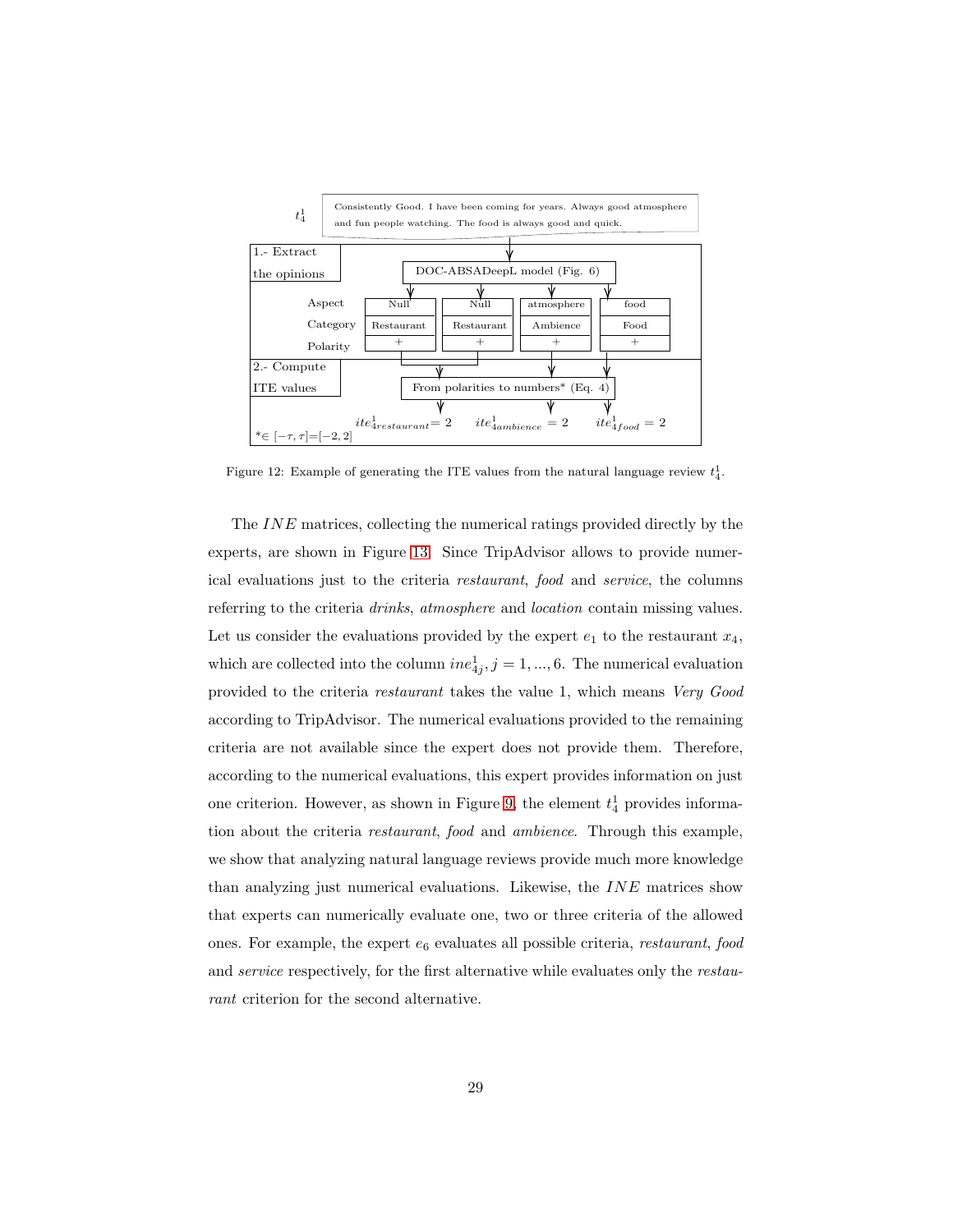<span id="page-29-0"></span>

|                                                                                                                                                         |  |  |  | $\small INE^1=\begin{bmatrix} 1 & NA & NA & NA & NA & NA & NA\\ 2 & NA & NA & NA & NA & NA & NA\\ 1 & NA & NA & NA & NA & NA & NA\\ 1 & NA & NA & NA & NA & NA & NA\\ \end{bmatrix}\begin{bmatrix} 1 & NA & NA & NA & NA & NA\\ 1 & MA & NA & NA & NA & NA\\ 1 & MA & NA & NA & NA & NA\\ 1 & NA & NA & NA & NA & NA & NA\\ 1 & NA & NA & NA & NA & NA & NA\\ \end{bmatrix}$ |  |  |  |
|---------------------------------------------------------------------------------------------------------------------------------------------------------|--|--|--|------------------------------------------------------------------------------------------------------------------------------------------------------------------------------------------------------------------------------------------------------------------------------------------------------------------------------------------------------------------------------|--|--|--|
|                                                                                                                                                         |  |  |  | $\label{eq:INE3} INE^3 = \begin{bmatrix} 1 & 1 & 2 & NA & NA & NA \\ 2 & 2 & 2 & NA & NA & NA \\ -1 & -1 & 0 & NA & NA & NA \\ 1 & 1 & 2 & NA & NA & NA \\ \end{bmatrix} \quad \quad \quad \nonumber \\ INE^4 = \begin{bmatrix} 1 & 2 & 1 & NA & NA & NA \\ 2 & 2 & 1 & NA & NA & NA \\ 2 & 2 & 2 & NA & NA & NA \\ -1 & -1 & -2 & NA & NA & NA \\ \end{bmatrix}$            |  |  |  |
| $INE^5 = \begin{bmatrix} 1 & 1 & 1 & NA & NA & NA \\ 2 & 2 & 2 & NA & NA & NA \\ 2 & 2 & 2 & NA & NA & NA \\ 2 & 1 & 2 & NA & NA & NA \\ \end{bmatrix}$ |  |  |  | $\label{eq:INE} INE^6 = \begin{bmatrix} 1 & 1 & 1 & NA & NA & NA & NA \\ 0 & NA & NA & NA & NA & NA & NA \\ 1 & 1 & 2 & NA & NA & NA & NA \\ 2 & 2 & 2 & NA & NA & NA & NA \end{bmatrix}$                                                                                                                                                                                    |  |  |  |

Figure 13: Individual Numerical Evaluations matrices obtained by SA-MpMcDM.

#### *4.3. Alternative choice decisions*

Once the expert knowledge is extracted and numerically represented, the last phase of SA-MpMcDM selects the best alternative ranking the restaurants of the TripR-2020 dataset. For this purpose, three tasks are carried out: (1) individual aggregation; (2) collective aggregation; and (3) exploitation.

*Individual aggregation.* To obtain the final individual preferences of each expert for each alternative, we aggregate the  $ITE^k$  and the  $INE^k$  matrices getting the  $IP<sup>k</sup>$  matrices. Figure [14](#page-30-0) presents the  $IP$  matrices obtained applying the Equation [5.](#page-19-0) Analyzing as example the expert  $e_1$  based on the restaurant  $x_4$ , we verify that the final numerical evaluation for the criterion *restaurant* is not as bad as the expert indicates through the numerical evaluations, neither as good as the expert indicates through the written text. Therefore, the final numerical evaluation consolidates all the information that the expert provides through written texts and even numerical evaluations.

*Collective aggregation.* We aggregate all the  $IP<sup>k</sup>$  matrices for obtaining the final evaluation for each restaurant according to each criterion. Figure [15](#page-30-1) presents the CP matrix, which is obtained applying the average operator to the IP matrices.[13](#page-29-1) According to the obtained CP matrix, the restaurants *Oxo Tower*

<span id="page-29-1"></span><sup>&</sup>lt;sup>13</sup>Figure [10](#page-24-1) shows the format of the matrix.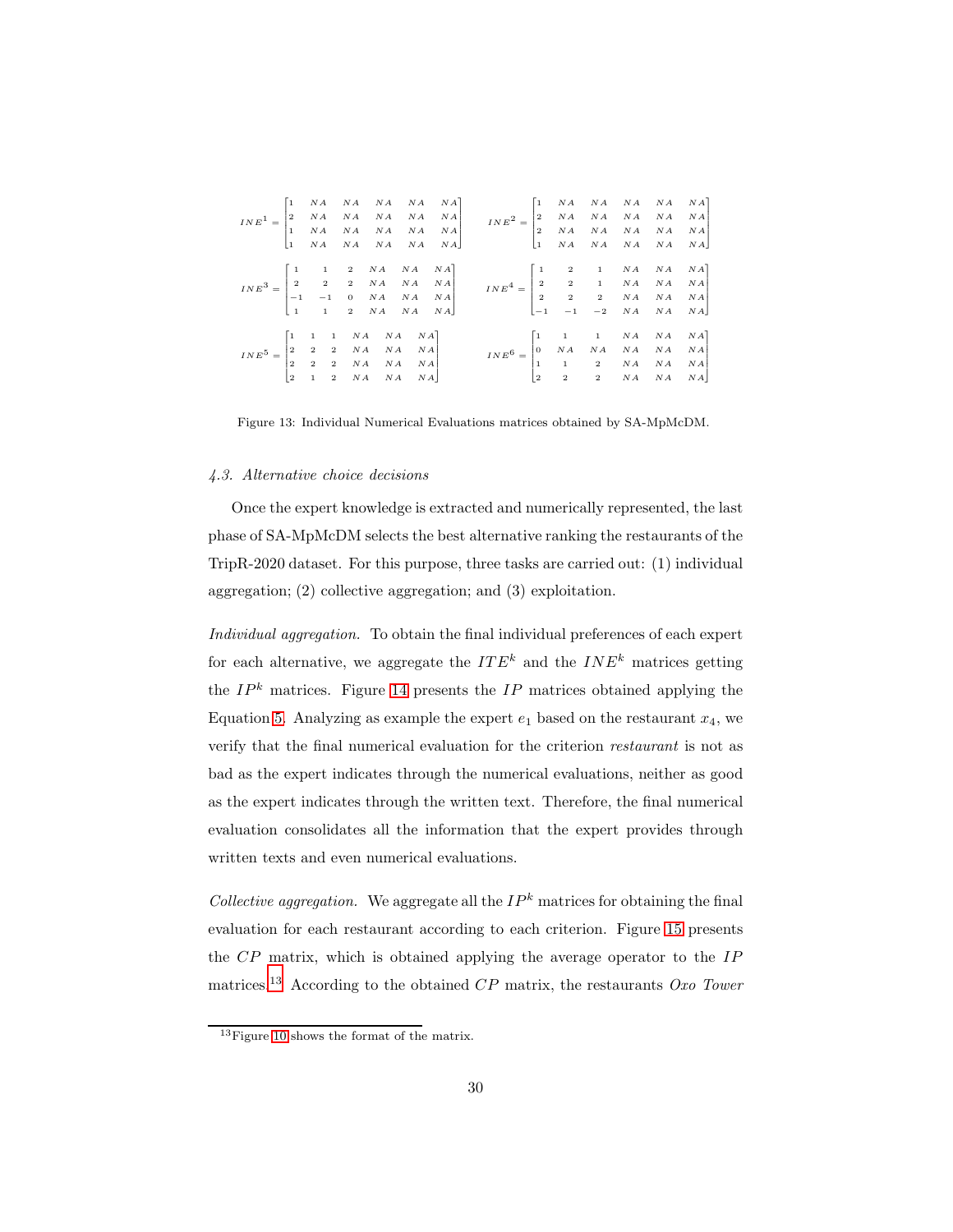<span id="page-30-0"></span>

|  |  |  |  | $\label{eq:IP3} IP^3 = \begin{bmatrix} 1.5 & 1.25 & 2 & 2 & 2 & NA \\ 2 & 2 & 2 & NA & 2 & NA \\ 0.5 & 0.28 & 0 & 2 & NA & NA \\ 1.5 & 1.5 & 2 & NA & 2 & NA \end{bmatrix} \qquad IP^4 = \begin{bmatrix} 1.5 & 2 & 1.5 & 2 & 2 & 2 \\ 2 & 2 & 1 & NA & NA & NA \\ 2 & 2 & 2 & 2 & 2 & 2 \\ -0.3 & 0.25 & -1 & NA & NA & NA \end{bmatrix}$ |  |  |  |
|--|--|--|--|-------------------------------------------------------------------------------------------------------------------------------------------------------------------------------------------------------------------------------------------------------------------------------------------------------------------------------------------|--|--|--|
|  |  |  |  |                                                                                                                                                                                                                                                                                                                                           |  |  |  |
|  |  |  |  |                                                                                                                                                                                                                                                                                                                                           |  |  |  |
|  |  |  |  |                                                                                                                                                                                                                                                                                                                                           |  |  |  |
|  |  |  |  |                                                                                                                                                                                                                                                                                                                                           |  |  |  |
|  |  |  |  |                                                                                                                                                                                                                                                                                                                                           |  |  |  |
|  |  |  |  |                                                                                                                                                                                                                                                                                                                                           |  |  |  |

Figure 14: Individual Preference matrices obtained by SA-MpMcDM.

<span id="page-30-1"></span>and *The Wolsely* are evaluated based on all the criteria. *J. Sheekey* restaurant is evaluated according to all the criteria except *drinks*. Finally, *The Ivy* is evaluated according to all the criteria except *drinks* and *location*. The final evaluation of a restaurant only depends on the criteria evaluated by the experts.

$$
CP = \begin{bmatrix} 1.5 & 1.65 & 1.6 & 2 & 2 & 2 \\ 1.83 & 2 & 0.75 & NA & 2 & 2 \\ 1.58 & 1.56 & 1.67 & 2 & 2 & 2 \\ 1.37 & 1.54 & 1.4 & NA & 2 & NA \end{bmatrix}
$$

Figure 15: Collective Preference matrix obtained by SA-MpMcDM.

*Exploitation.* We compute the criteria weights according to weighting criteria through the attention of experts (see Equation [6\)](#page-20-2). Numerical ratings according to each criterion are directly provided by the experts, while opinions regarding each criterion are extracted by the DOC-ABSADeepL model. The number of evaluations regarding each criterion are n evaluations (restaurant) = 83,  $n$  evaluations(food) = 105,  $n$  evaluations(service) = 34,  $n$  evaluations(drinks) = 8, n evaluations(ambience) = 30 and n evaluations(location) = 11. Then, the criteria weights are given by  $\omega_{res{taurant}} = 0,306, \omega_{food} = 0.387, \omega_{service} =$ 0.125,  $\omega_{drinks} = 0.03$ ,  $\omega_{ambience} = 0.111$  and  $\omega_{location} = 0.041$ .

The final numerical evaluation of each restaurant is computed aggregating the evaluation of each criterion according to the criteria weights. The final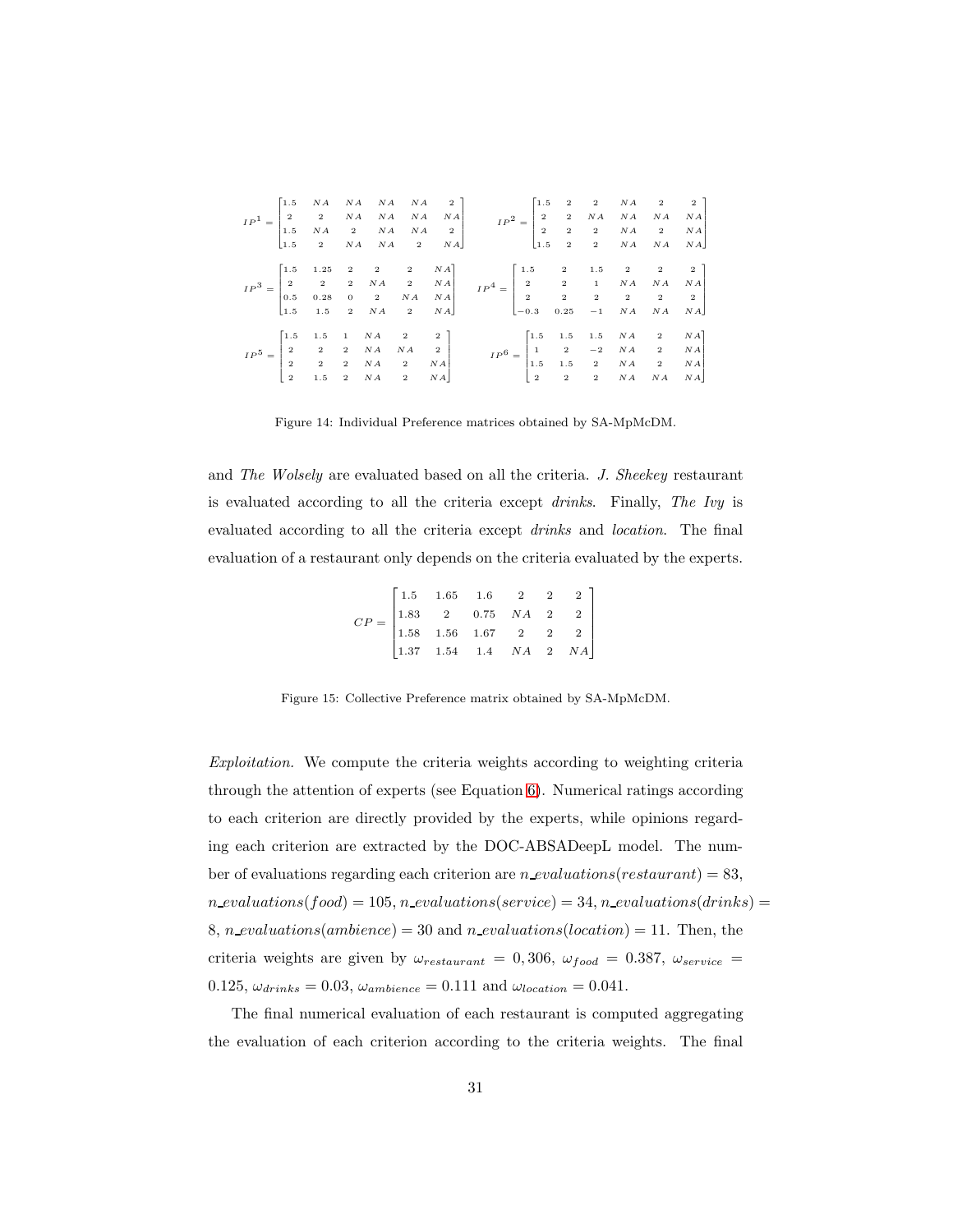preference  $fp$  vector collecting the final numerical evaluations is given by the Equation [7,](#page-20-3) getting  $fp_{OxoTower} = 1.66$ ;  $fp_{J.Sheekey} = 1.73$ ;  $fp_{TheWoleseley} = 1.65$ ;  $fp_{TheIvy} = 1.41$ . These values show that (1) all the restaurants have very good quality; (2) the best restaurant, based on the evaluations of the six selected experts, is J. Sheekey; and (3) The Oxo Tower and The Wolsely restaurants, which were evaluated according to all the criteria, are practically of the same quality.

<span id="page-31-1"></span>The final ranking, as shown in Table [5,](#page-31-1) is  $x_2 > x_1 > x_3 > x_4$ , *i.e.*, J. Sheekey > Oxo Tower Restaurant Bar and Brasserie > The Wolseley > The Ivy.

|      | Oxo Tower J. Sheekey Wolseley Ivy |      |      | Final Ranking           |
|------|-----------------------------------|------|------|-------------------------|
| 1.66 | 1.73                              | 1.65 | 1.41 | $x_2 > x_1 > x_3 > x_4$ |

Table 5: Final ranking obtained by the SA-MpMcDM methodology to solve the case of study collected into the TripR-2020 dataset. Ratings belong to the interval  $[-\tau, \tau] = [-2, 2]$ .

## <span id="page-31-0"></span>5. Behaviour analysis of the SA-MpMcDM methodology

This section solves the case study exposed in Section [4](#page-20-0) thought three evaluation scenarios to analyze the SA-MpMcDM methodology. Section [5.1](#page-32-0) exposes the solution based on the annotation of the evaluations from the TripR-2020 dataset to provide the ranking of the restaurants that best match the evaluations provided by the experts. Section [5.2](#page-33-0) provides the solution based on just numerical ratings to check the importance of adding natural language assessments. Section [5.3](#page-34-0) provides the solution based on just written texts to prove that numerical ratings improve the performance of SA-McMpDM.

All the evaluation scenarios analyze the TripR-2020 dataset, which is composed by the restaurants  $X = \{Ox0\}$  Tower Restaurant, Bar and Brasserie, J. *Sheekey*, *The Wolseley*, *The Ivy*} and the experts  $E = \{e_1, e_2, e_3, e_4, e_5, e_6\}.$ The set of criteria is C = {*Restaurant*, *Food*, *Service*, *Drinks*, *Ambience*, *Location*}. Each scenario solves the MpMcDM problem providing the final ranking.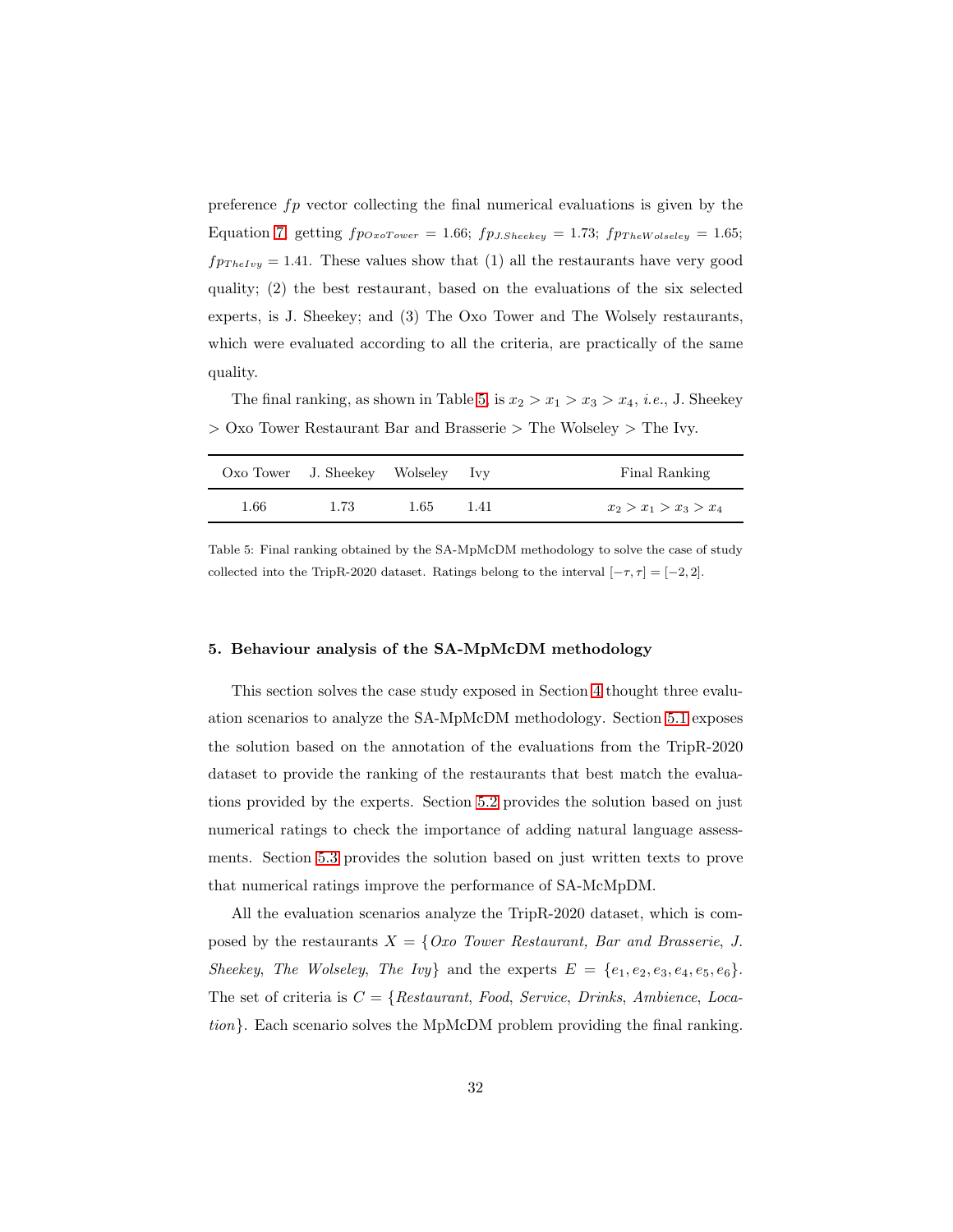Table [6](#page-35-0) shows the three restaurant rankings corresponding to the previous three evaluation scenarios and the one returned by the SA-MpMcDM methodology. We subsequently describe the three evaluation scenarios.

## <span id="page-32-0"></span>*5.1. Solution based on the annotation of the evaluations*

The purpose of this section is to provide the final preference vector that best fit to the evaluations that the experts provide. Therefore, this scenario provides the upper-bound result analyzing both numerical evaluations and written text. The case of study is solved simulating that the proposed SA-MpMcDM methodology takes into account the original opinions of the experts instead of the opinions obtained by the DOC-ABSADeepL model.

The ITE matrices are obtained extracting the opinions directly from the annotated labels of TripR-2020 and computing the *ite* values applying the Equation [4.](#page-17-0) For example, the actual annotation label of the sentence "Always good atmosphere and fun people watching." from the written text  $t_4^1$  is given by the aspect "atmosphere", the category "ambience" and the polarity "positive" as shown in Table [3.](#page-26-0) The INE matrices are the same than shown in Figure [13,](#page-29-0) since the numerical evaluations provided by the experts are the same. Figure [16](#page-32-1) shows the IP matrices, which are obtained applying equation [5.](#page-19-0)

<span id="page-32-1"></span>

|  |  |                                                                                                                                                                                      |  | $\label{eq:IP} IP^1 = \begin{bmatrix} 1.5 & NA & NA & NA & NA & 2 \\ 2 & 2 & 2 & NA & NA & NA \\ 1 & NA & 2 & NA & 2 & 2 \\ 1.5 & 2 & NA & NA & 2 & NA \\ \end{bmatrix} \hspace{1cm} IP^2 = \begin{bmatrix} 1.5 & 2 & 1 & NA & NA & 2 \\ 2 & 2 & NA & NA & NA & NA \\ 2 & NA & 2 & NA & 2 & NA \\ 0.5 & -2 & -2 & NA & NA & NA \\ \end{bmatrix}$        |                                                                                                                                                                        |  |  |
|--|--|--------------------------------------------------------------------------------------------------------------------------------------------------------------------------------------|--|---------------------------------------------------------------------------------------------------------------------------------------------------------------------------------------------------------------------------------------------------------------------------------------------------------------------------------------------------------|------------------------------------------------------------------------------------------------------------------------------------------------------------------------|--|--|
|  |  |                                                                                                                                                                                      |  | $\label{eq:IP3} IP^3 = \begin{bmatrix} 1.5 & 0.93 & 0 & 2 & NA & NA \\ 1 & 1.86 & 2 & NA & 2 & NA \\ 0.5 & -1.1 & -0.5 & -2 & NA & NA \\ 1.5 & 0.7 & 2 & NA & 2 & NA \end{bmatrix} \quad \quad IP^4 = \begin{bmatrix} 1.5 & 2 & 1.5 & 2 & 2 & 2 \\ 2 & 2 & 1 & NA & NA & NA \\ 2 & 2 & 2 & NA & 2 & 2 \\ -1.5 & -1.5 & -2 & NA & -2 & NA \end{bmatrix}$ |                                                                                                                                                                        |  |  |
|  |  | $\label{eq:IP5} IP^{\tilde{5}} = \begin{bmatrix} 1.5 & 1.5 & 1 & NA & NA & 2 \\ 1.5 & 2 & 2 & NA & NA & 0 \\ 2 & 2 & 2 & NA & 0.67 & NA \\ 2 & 1.5 & 2 & NA & 2 & NA \end{bmatrix}.$ |  |                                                                                                                                                                                                                                                                                                                                                         | $\label{eq:IP} IP^6 = \begin{bmatrix} 1.5 & 1.5 & 1.5 & NA & 2 & NA \\ 0 & 2 & 2 & NA & 1 & NA \\ 1.3 & 1.5 & 2 & NA & 2 & 2 \\ 2 & 2 & 2 & NA & 2 & NA \end{bmatrix}$ |  |  |

Figure 16: Individual Preference matrices obtained considering the annotation of the evaluations.

Figure [17](#page-33-1) shows the CP matrix, which is obtained applying the average operator to the  $IP$  matrices. The criteria weights are obtained by means of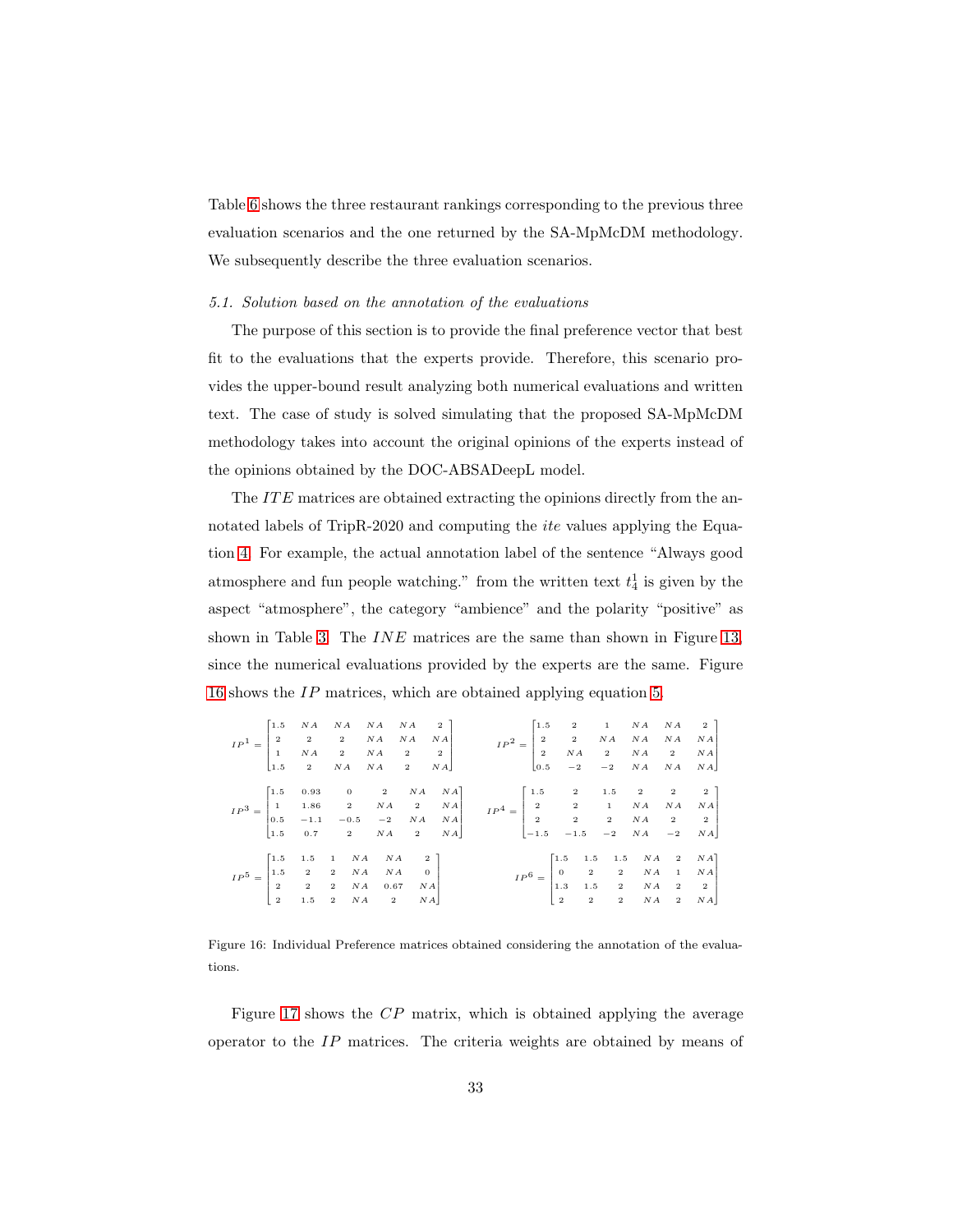<span id="page-33-1"></span>the Equation [6,](#page-20-2) considering the original opinions getting  $\omega_{restaurant} = 0,339$ ,  $\omega_{food} = 0.322, \ \omega_{service} = 0.159, \ \omega_{drinks} = 0.021, \ \omega_{ambience} = 0.113$  and  $\omega_{location} = 0.046$ . Applying the Equation [7,](#page-20-3) the f<sub>p</sub> vector is obtained getting  $fp_{OxoTower} = 1.538$ ,  $fp_{J.Sheekey} = 1.572$ ,  $fp_{TheWolesley} = 1.349$  and  $f p_{TheIvu} = 0.683.$ 

$$
CP=\begin{bmatrix}1.5&1.59&1&2&2&2\\1.42&1.98&1.8&NA&1.5&0\\1.47&1.1&1.58&-2&1.73&2\\1&0.45&0.4&NA&1.2&NA\end{bmatrix}
$$

Figure 17: Collective Preference matrix obtained considering the annotation of the evaluations.

Therefore, the final ranking of the restaurants for the solution based on the annotation of the evaluations is  $x_2 > x_1 > x_3 > x_4$ , that is, J. Sheekey  $> 0$ xo Tower Restaurant Bar and Brasserie > The Wolseley > The Ivy.

#### <span id="page-33-0"></span>*5.2. Solution based on just numerical ratings*

The aim of this section is to simulate the solution obtained by a traditional MpMcDM model that analyzes just the numerical evaluations. Therefore, this scenario solves the case of study by means of a simplification of the SA-MpMcDM methodology that only analyze the numerical ratings. Since TripAdvisor does not allow experts to provide numerical evaluations to the criteria *drinks*, *ambience* and *location*, we reduce the set of criteria to C = {*Restaurant*, *Food*, *Service*}.

The ITE matrices do not exist in this model, because the textual evaluations are not analyzed. The INE matrices are the same than shown in Figure [13,](#page-29-0) since the numerical evaluations provided by the experts are the same. Then, the IP matrices are the INE matrices.

Figure [18](#page-34-1) shows the CP matrix, which is obtained applying the average operator to the  $INE$  matrices. The criteria weights are obtained by means of a simplification of the Equation [6](#page-20-2) counting just the number of numerical ratings, getting  $\omega_{restaurant} = 0.444$ ,  $\omega_{food} = 0.278$  and  $\omega_{sevice} = 0.278$ . Applying the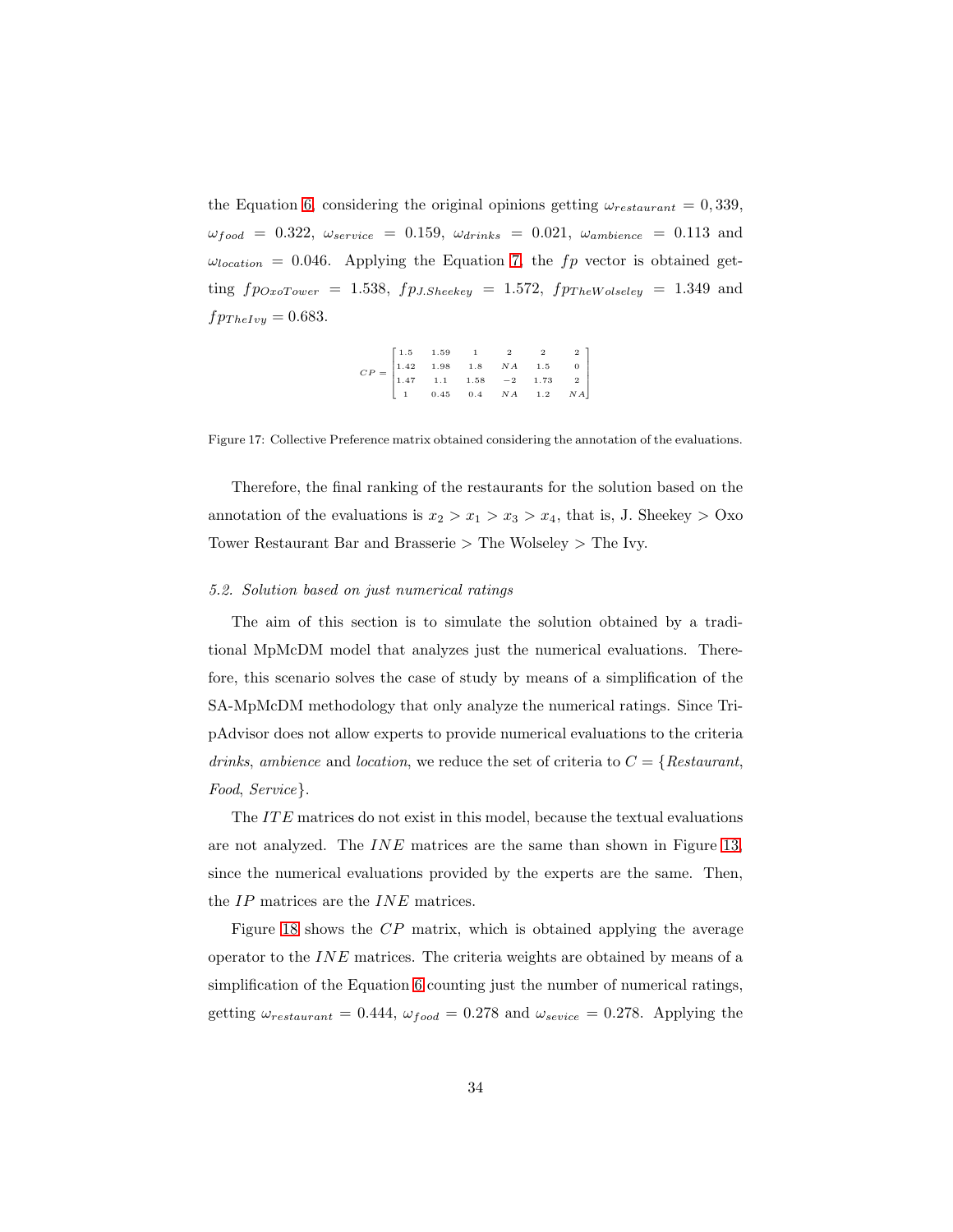<span id="page-34-1"></span>Equation [7,](#page-20-3) the f p vector is obtained getting  $fp_{OxoTower} = 1.139, fp_{J.Sheekey} =$ 1.759,  $fp_{The Wolesley} = 1.213$  and  $fp_{TheIvy} = 0.931$ .

| $\label{eq:CP} CP = \begin{bmatrix} 1 & 1.25 & 1.25 & NA & NA & NA & NA\\ 1.67 & 2 & 1.67 & NA & NA & NA\\ 1.17 & 1 & 1.5 & NA & NA & NA\\ 1 & 0.75 & 1 & NA & NA & NA\\ \end{bmatrix}$ |  |  |  |
|-----------------------------------------------------------------------------------------------------------------------------------------------------------------------------------------|--|--|--|
|                                                                                                                                                                                         |  |  |  |
|                                                                                                                                                                                         |  |  |  |

Figure 18: Collective Preference matrix obtained analyzing just numerical evaluations.

Then, the final ranking of the restaurants for the solution based on just numerical ratings is  $x_2 > x_3 > x_1 > x_4$ , that is, J. Sheekey > The Wolseley > Oxo Tower Restaurant Bar and Brasserie > The Ivy.

## <span id="page-34-0"></span>*5.3. Solution based on just written texts*

This Section aims at proving the importance of allowing experts to provide numerical ratings to evaluate even though they can provide natural language evaluations. Hence, this scenario solves the case of study by means of a simplification of the SA-MpMcDM methodology that only analyze the written texts.

The  $ITE$  matrices are the same than shown in Figure [11,](#page-27-1) since the written texts provided by the experts are the same. The INE matrices do not exist in this model, since numerical ratings are not analyzed. Then, the  $IP$  matrices are the ITE matrices.

Figure [19](#page-35-1) shows the CP matrix, which is obtained applying the average operator to the  $ITE$  matrices. The criteria weights are obtained by means of a simplification of Equation [6](#page-20-2) counting just the number of opinions obtained by the DOC-ABSADeepL model getting  $\omega_{res{taurant}} = 0.272$ ,  $\omega_{food} = 0.415$ ,  $\omega_{service}$  = 0.088,  $\omega_{drinks}$  = 0.04,  $\omega_{ambience}$  = 0.138 and  $\omega_{location}$  = 0.051. Applying the Equation [7,](#page-20-3) the fp vector is obtained getting  $fp_{OxoTower} = 1.958$ ,  $fp_{J.Sheekey} = 1.81, fp_{TheWolseley} = 1.954$  and  $fp_{TheIvy} = 1.667$ .

Therefore, the final ranking of the restaurants for the solution based on just written texts is  $x_1 > x_3 > x_2 > x_4$ , that is, Oxo Tower Restaurant Bar and Brasserie  $>$  The Wolseley  $>$  J. Sheekey  $>$  The Ivy.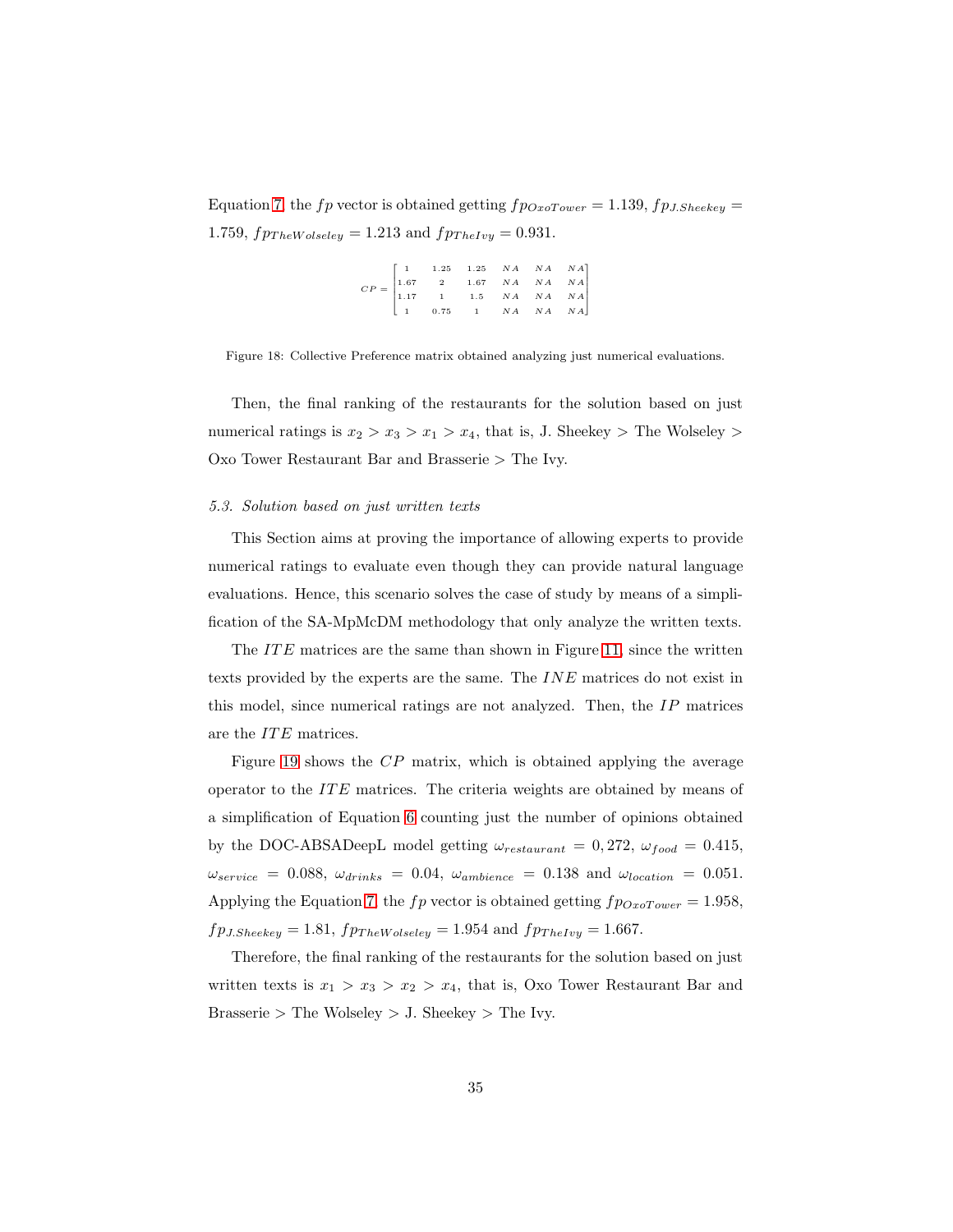| $CP = \begin{bmatrix} 2 & 1.9 & 2 & 2 & 2 & 2 \\ 2 & 2 & 0.67 & NA & 2 & 2 \\ 2 & 1.89 & 2 & 2 & 2 & 2 \\ 1.73 & 1.9 & 1.5 & NA & 2 & NA \end{bmatrix}$ |  |  |  |
|---------------------------------------------------------------------------------------------------------------------------------------------------------|--|--|--|
|                                                                                                                                                         |  |  |  |
|                                                                                                                                                         |  |  |  |

<span id="page-35-1"></span>Figure 19: Collective Preference matrix obtained analyzing just written texts.

## *5.4. Global Analysis and lessons learned*

Table [6](#page-35-0) shows the results reached by the previous evaluation scenarios and by the SA-MpMcDM methodology. The main conclusion is that it is necessary to deal both written texts and the numerical evaluations to have the highest possible quality in the result. In more detail, we conclude that:

<span id="page-35-0"></span>

|                         | Oxo Tower | J. Sheekey | Wolseley | Ivv  | Final Ranking           |
|-------------------------|-----------|------------|----------|------|-------------------------|
| Annotated evaluations   | 1.54      | 1.57       | 1.35     | 0.68 | $x_2 > x_1 > x_3 > x_4$ |
| Only numerical eval.    | 1.14      | 1.76       | 1.21     | 0.93 | $x_2 > x_3 > x_1 > x_4$ |
| Only text eval.         | 1.96      | 1.81       | 1.95     | 1.67 | $x_1 > x_3 > x_2 > x_4$ |
| $num.+text$ (SA-MpMcDM) | $1.66\,$  | 1.73       | 1.65     | 1.41 | $x_2 > x_1 > x_3 > x_4$ |

Table 6: Results obtained by the different scenarios from the SA-MpMcDM methodology to solve the case of study collected into the TripR-2020 dataset. Ratings belong to the interval  $[-\tau, \tau] = [-2, 2].$ 

- 1. The final evaluations obtained by SA-MpMcDM agree with the solution based on the actual annotation labels. The final ranking obtained by SA-MpMcDM, which aggregate numerical and written text evaluations, matches with the expected result. By contrast, models that handle only numerical or textual evaluations do not match the expected ranking.
- 2. The final evaluations obtained by SA-MpMcDM agree with what experts would expect when reading the reviews. Reading the original reviews from the TripR-2020 dataset we conclude that (1) *The J. Sheekey* is the best restaurant since it only has a negative opinion; (2) *The Ivy* has the worst rating, and therefore is the worst restaurant, since one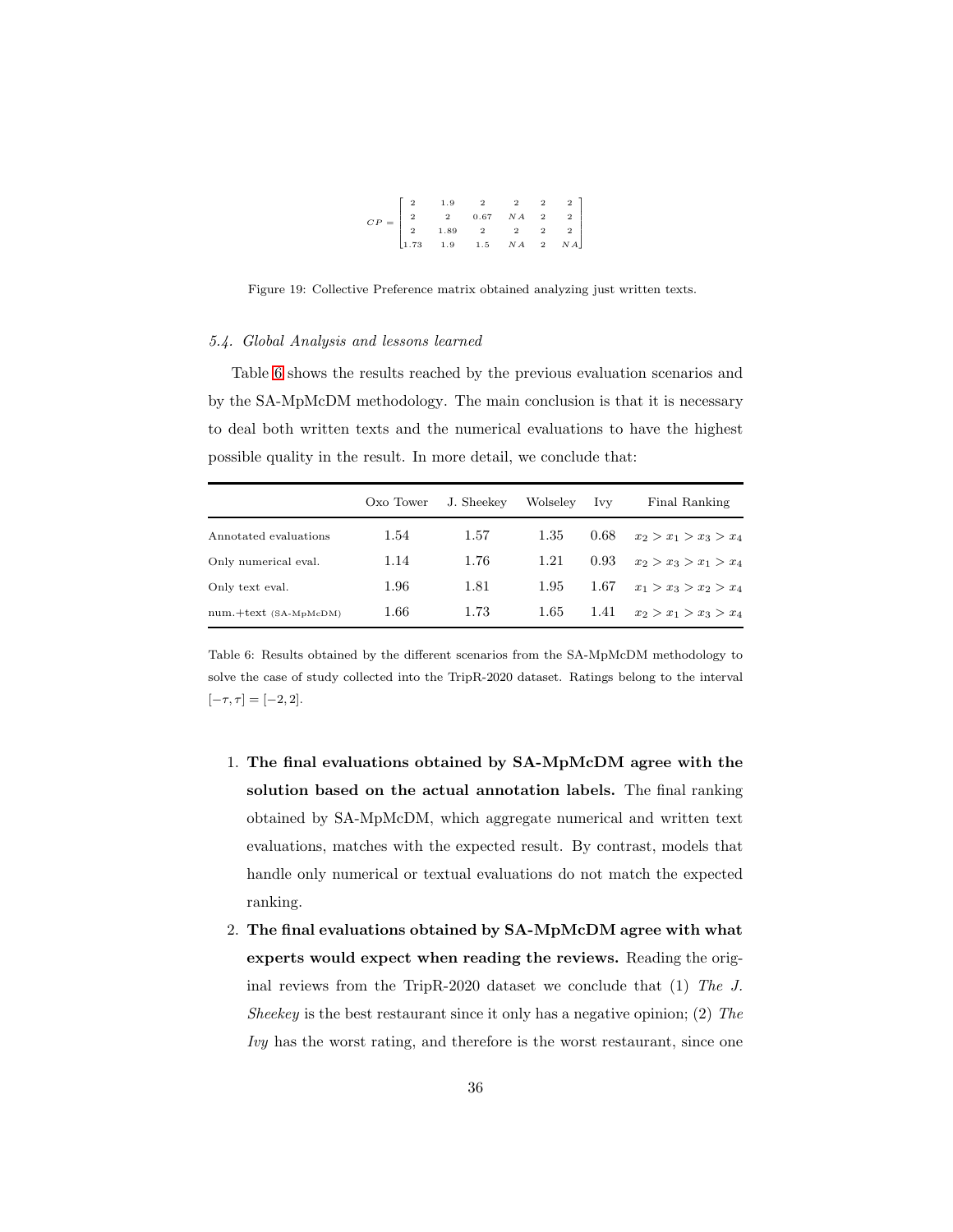expert provides a very negative review; and (3) *The Oxo Tower* and *The Wolsely* restaurants have very similar and good opinions, however, many details about *The Oxo Tower* are analyzed in a positive way, which makes it to be in the lead.

- 3. SA-MpMcDM allows analyzing any criterion, while traditional models allow analyzing just pre-defined criteria. The proposed methodology allows experts to evaluate any aspect related to any criterion. An expert may express her opinion on another criterion than the six established criteria. Simply, the DOC-ABSADeepL model will have to be trained with this extra criterion. Therefore, we do not limit the expert to evaluate on pre-defined criteria. In contrast, traditional models limit the criteria that can be evaluated by experts. In the case study, using the traditional model, experts can only provide numerical evaluations to three of the six criteria that can be evaluated using the SA-MpMcDM methodology.
- 4. SA-MpMcDM provides so much more information that rest of models. Thanks to the proposed methodology experts feel free to express opinions regarding any criterion of a restaurant. It is much easier and more comfortable for experts to express their opinions on writing text than providing numerical values. Experts are encouraged to evaluate more criteria when they can freely express their opinions without being limited to numerical values. This can be verified by analyzing, for example, expert  $e<sub>2</sub>$  evaluations. As shown in Figure [13,](#page-29-0) this expert only provides numerical evaluations to the overall *restaurant* criterion. However, as shown in Figure [11,](#page-27-1) this expert provides opinions in the natural language written texts about *food* and *service* criteria for almost all the restaurants.
- 5. The worst restaurant is the same for all scenarios. The Ivy restaurant has been selected as the worst, although it is also high quality, by means of all scenarios. This means that, in general terms, what an expert express through written texts agrees with what she expresses through numerical ratings.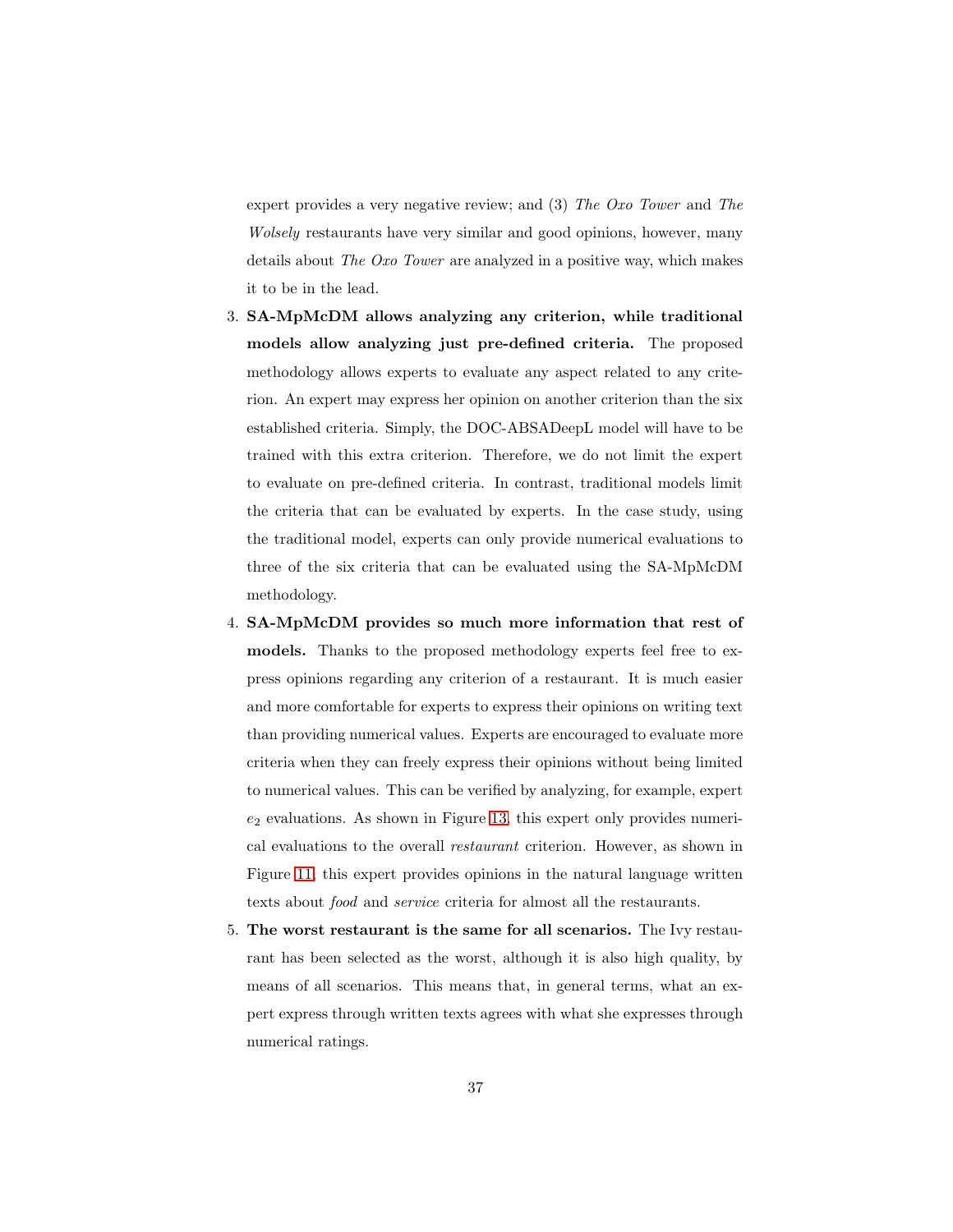6. Experts are more critical when they only provide numerical evaluations. Results obtained by scenarios dealing with written text are higher than results from scenarios dealing just with numerical evaluations. Therefore, it follows that experts strongly penalize negative situations if they are not allowed to express themselves freely.

## <span id="page-37-0"></span>6. Conclusions and future work

This paper presents the SA-MpMcDM methodology which incorporates SA tasks together with deep learning to solve MpMcDM problems for smarter decision aid. This is a data driven decision making approach guided by artificial intelligence approaches for learning and transform data (linguistic reviews) into decisions, as a smarter decision aid approach.

In contrast to traditional models, SA-MpMcDM allows experts to evaluate without imposing them any restriction related to how to express their evaluations. Specifically, experts can evaluate the alternatives in natural language with SA-MpMcDM, and they can also perform numerical evaluations. SA methods allow to extract the expert knowledge from the natural language evaluations. In particular, the SA-MpMcDM methodology incorporates an end-to-end multitask deep learning model, named DOC-ABSADeepL, to extract the opinions from the texts written in natural language.

We evaluated the SA-MpMcDM methodology on a real MpMcDM case study of selecting the best restaurant according to the reviews posted on TripAdvisor. We compiled the TripR-2020 dataset for the evaluation, and we release it for evaluating other prospective DM models based on the SA-MpMcDM methodology.

The results allow to conclude that:

- 1. The use of the natural language evaluations enhances the performance of DM models.
- 2. The SA-MpMcDM methodology allows experts to evaluate any criterion.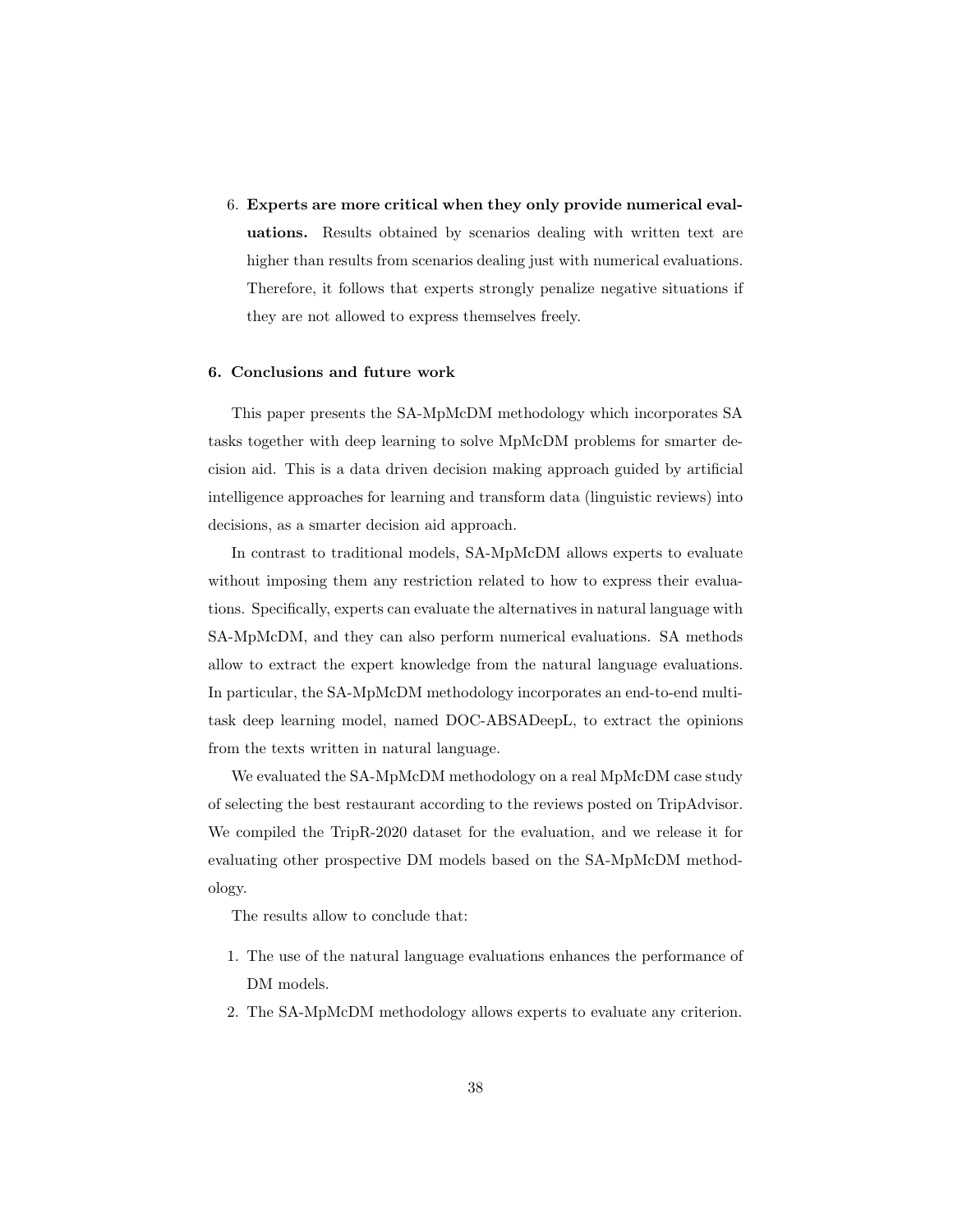- 3. The SA-MpMcDM methodology provides more information than traditional DM models.
- 4. The results obtained by SA-MpMcDM agree with expected results on the real MpMcDM problem.
- 5. The evaluations of experts are usually more negative when they use numerical evaluations than when they express them in natural language.

Therefore, we conclude that the combination of natural language and numerical information by means of the SA-MpMcDM methodology is essential to reach higher quality decisions in MpMcDM models.

We will work on making the SA-MpMcDM methodology support large scale DM problems using sparse representation [\[6\]](#page-39-7), and we will evaluate it with all the reviews of the TripR-2020 dataset, which were written by 1,428 experts. The main challenge will be the processing of those alternatives with sparse evaluations, because not all the alternatives are evaluated by all the experts. Moreover, we will study the consideration of the correlation among criteria, since they tend to be dependent and redundant in complex models [\[23,](#page-41-7) [50\]](#page-44-4). We will also plan to extend the methodology taking into account the time in which the experts carry out the evaluations, so that the older evaluations are less important.

## Acknowledgements

This work was partially supported by the Spanish Ministry of Science and Technology under the projects TIN2017-89517-P and PID2019-103880RB-I00. Cristina Zuheros and Eugenio Martínez Cámara were supported by the Spanish Government by the FPI Programme (PRE2018-083884) and Juan de la Cierva Incorporación (IJC2018-036092-I) respectively.

## References

<span id="page-38-0"></span>[1] D. Bahdanau, K. Cho, and Y. Bengio. Neural machine translation by jointly learning to align and translate. *arXiv:1409.0473*, 2014.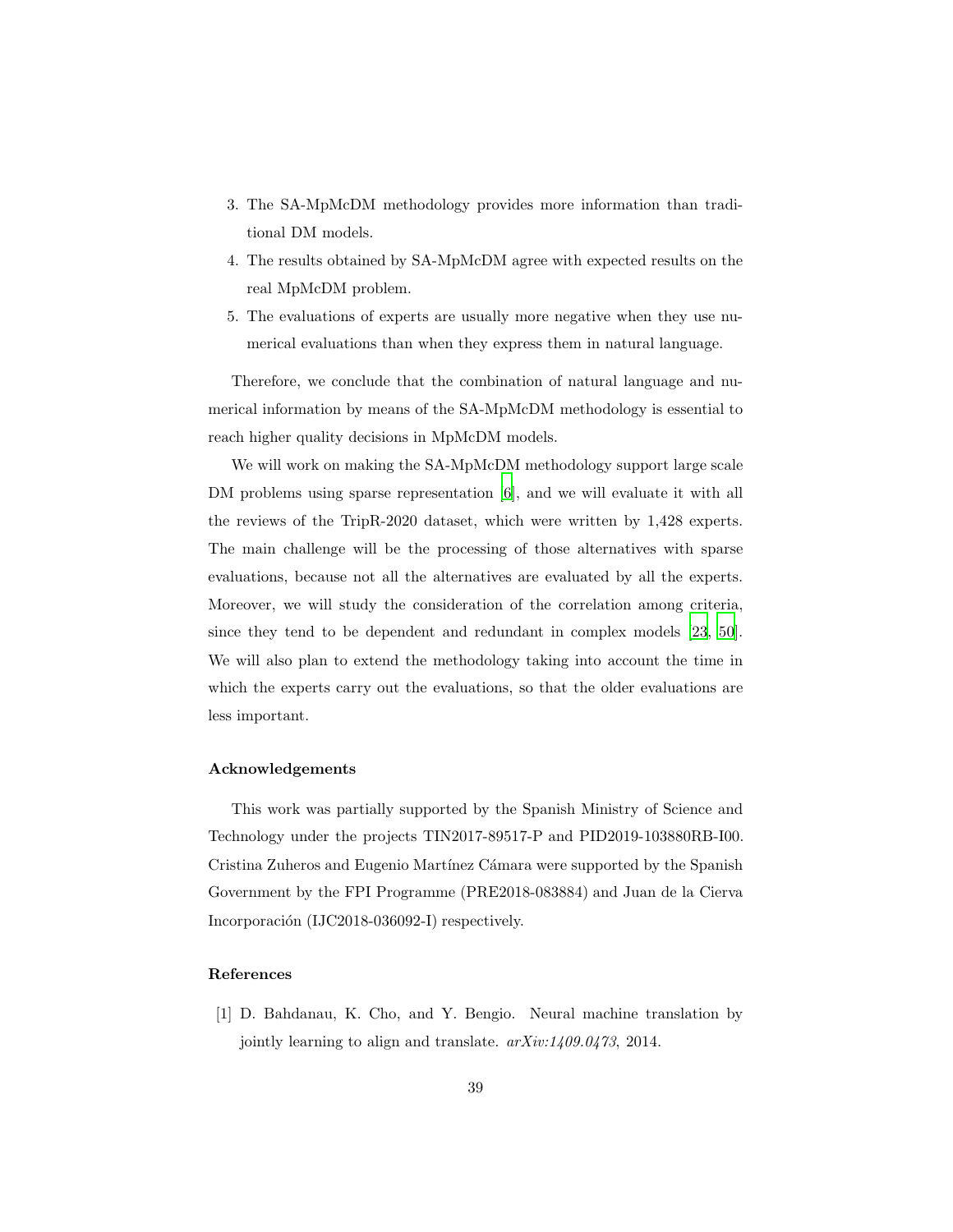- <span id="page-39-0"></span>[2] R. E. Bellman and L. A. Zadeh. Decision-making in a fuzzy environment. *Management Science*, 17(4):B–141–B–164, 1970.
- <span id="page-39-3"></span>[3] Rich Caruana. Multitask learning. *Machine learning*, 28(1):41–75, 1997.
- <span id="page-39-5"></span>[4] Richard Caruana. Multitask learning: A knowledge-based source of inductive bias. In *Proceedings of the Tenth International Conference on Machine Learning*, pages 41–48. Morgan Kaufmann, 1993.
- <span id="page-39-6"></span>[5] R.X. Ding, I. Palomares, X. Wang, G.R. Yang, B. Liu, Y. Dong, E. Herrera-Viedma, and F. Herrera. Large-scale decision-making: Characterization, taxonomy, challenges and future directions from an artificial intelligence and applications perspective. *Information Fusion*, 59:84 – 102, 2020.
- <span id="page-39-7"></span>[6] R.X. Ding, X. Wang, K. Shang, and F. Herrera. Social network analysisbased conflict relationship investigation and conflict degree-based consensus reaching process for large scale decision making using sparse representation. *Information Fusion*, 50:251 – 272, 2019.
- <span id="page-39-4"></span>[7] L. Duong, T. Cohn, S. Bird, and P. Cook. Low resource dependency parsing: Cross-lingual parameter sharing in a neural network parser. In *Proceedings of the 53rd Annual Meeting of the Association for Computational Linguistics and the 7th International Joint Conference on Natural Language Processing (Volume 2: Short Papers)*, pages 845–850, Beijing, China, July 2015. Association for Computational Linguistics.
- [8] F.A. Gers, J.A. Schmidhuber, and F.A. Cummins. Learning to forget: Continual prediction with lstm. *Neural Comput.*, 12(10):2451–2471, October 2000.
- <span id="page-39-1"></span>[9] Yoav Goldberg. Neural network methods for natural language processing. *Synthesis Lectures on Human Language Technologies*, 10(1):1–309, 2017.
- <span id="page-39-2"></span>[10] J. Gonzalez-Dominguez, I. Lopez-Moreno, H. Sak, J. González-Rodríguez, and P.J. Moreno. Automatic language identification using long short-term memory recurrent neural networks. In *INTERSPEECH*, 2014.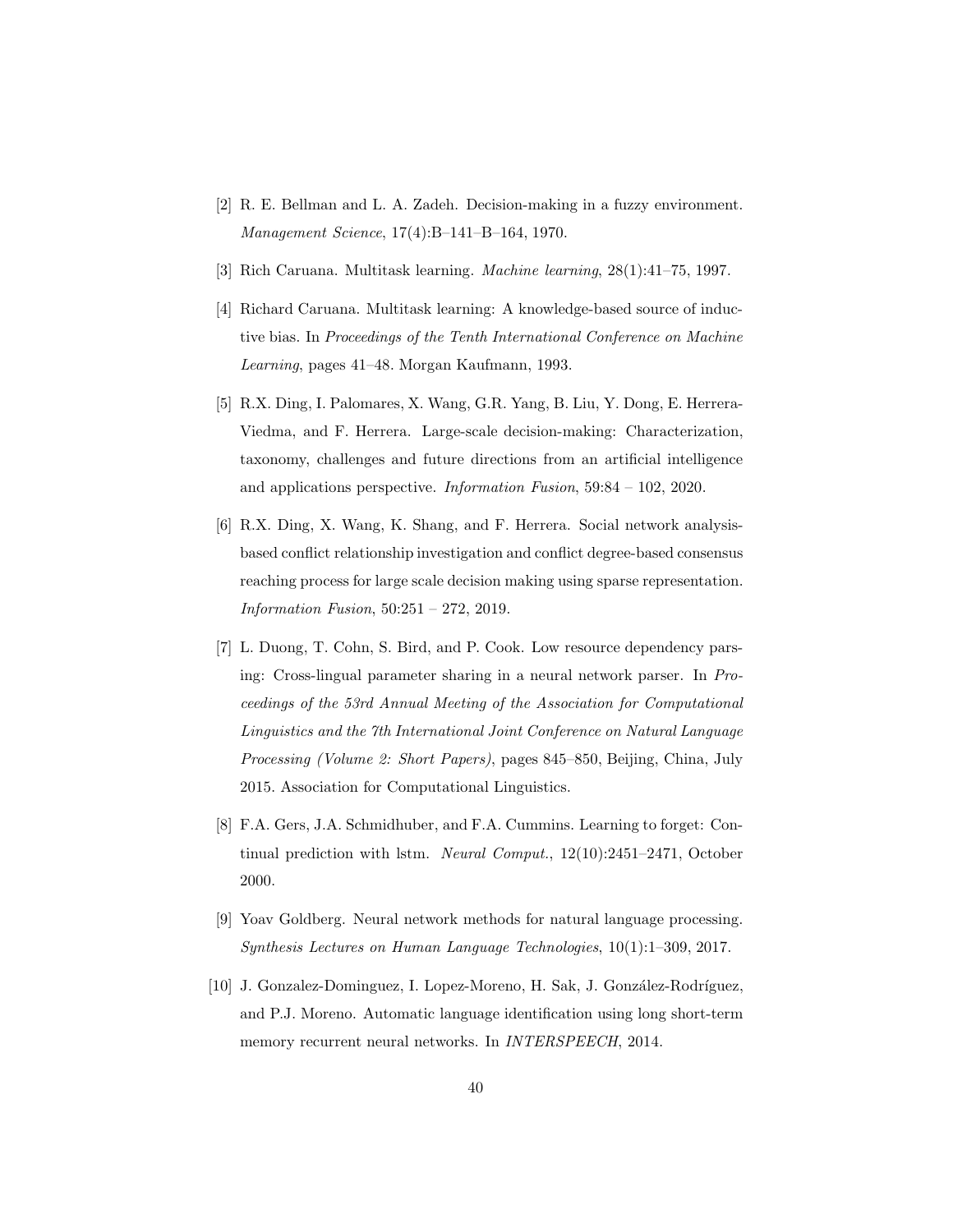- <span id="page-40-3"></span>[11] I. Goodfellow, Y. Bengio, and A. Courville. *Deep Learning*. MIT Press, 2016.
- <span id="page-40-5"></span>[12] R. He, W.S. Lee, H. T. Ng, and D. Dahlmeier. An interactive multitask learning network for end-to-end aspect-based sentiment analysis. In *Proceedings of the 57th Annual Meeting of the Association for Computational Linguistics*, pages 504–515. Association for Computational Linguistics, 2019.
- <span id="page-40-0"></span>[13] F. Herrera and E. Herrera-Viedma. Linguistic decision analysis: steps for solving decision problems under linguistic information. *Fuzzy Sets and systems*, 115(1):67–82, 2000.
- <span id="page-40-2"></span>[14] F. Herrera and L. Martinez. An approach for combining linguistic and numerical information based on the 2-tuple fuzzy linguistic representation model in decision-making. *International Journal of Uncertainty, Fuzziness and Knowledge-Based Systems*, 08(05):539–562, 2000.
- [15] S. Hochreiter and J. Schmidhuber. Long short-term memory. *Neural Comput.*, 9(8):1735–1780, November 1997.
- <span id="page-40-1"></span>[16] N. Indurkhya and F. J. Damerau. *Handbook of Natural Language Processing*. Chapman & Hall/CRC, 2nd edition, 2010.
- <span id="page-40-4"></span>[17] A. Jacovi, O. Sar Shalom, and Y. Goldberg. Understanding convolutional neural networks for text classification. In *Proceedings of the 2018 EMNLP Workshop BlackboxNLP: Analyzing and Interpreting Neural Networks for NLP*, pages 56–65, Brussels, Belgium, November 2018. Association for Computational Linguistics.
- <span id="page-40-6"></span>[18] A. Joulin, E. Grave, P. Bojanowski, and T. Mikolov. Bag of tricks for efficient text classification. In *Proceedings of the 15th Conference of the European Chapter of the Association for Computational Linguistics: Volume 2, Short Papers*, pages 427–431, Valencia, Spain, April 2017. Association for Computational Linguistics.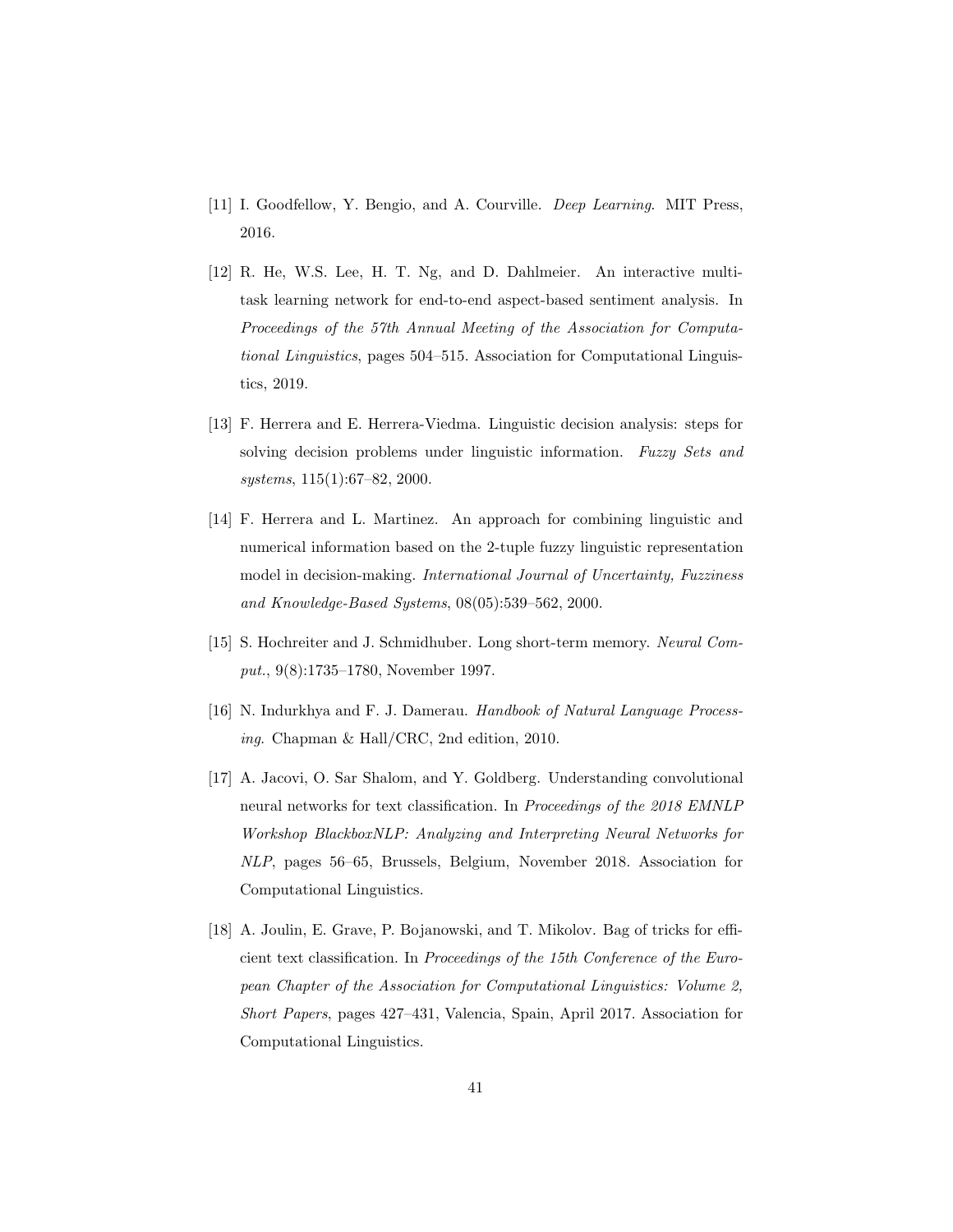- <span id="page-41-4"></span>[19] E. Kauffmann, J. Peral, D. Gil, A. Ferrández, R. Sellers, and H. Mora. A framework for big data analytics in commercial social networks: A case study on sentiment analysis and fake review detection for marketing decision-making. *Industrial Marketing Management*, 2019.
- <span id="page-41-0"></span>[20] Philipp Koehn. *Neural Machine Translation*. Cambridge University Press, 2020.
- <span id="page-41-6"></span>[21] V. Kolias, I. Anagnostopoulos, and E. Kayafas. Exploratory analysis of a terabyte scale web corpus. *20th IMEKO TC4 Symposium on Measurements of Electrical Quantities: Research on Electrical and Electronic Measurement for the Economic Upturn*, pages 726–730, 2014.
- <span id="page-41-1"></span>[22] J. Lawrence and C. Reed. Argument mining: A survey. *Computational Linguistics*, 45(4):765–818, 2020.
- <span id="page-41-7"></span>[23] Z. Liao, H. Liao, M. Tang, A. Al-Barakati, and C. Llopis-Albert. A choquet integral-based hesitant fuzzy gained and lost dominance score method for multi-criteria group decision making considering the risk preferences of experts: Case study of higher business education evaluation. *Information Fusion*, 62:121 – 133, 2020.
- <span id="page-41-3"></span>[24] Bing Liu. *Sentiment analysis: Mining opinions, sentiments, and emotions*. Cambridge University Press, 2015.
- <span id="page-41-5"></span>[25] X. Liu, P. He, W. Chen, and J. Gao. Multi-task deep neural networks for natural language understanding. In *Proceedings of the 57th Annual Meeting of the Association for Computational Linguistics*, pages 4487–4496. Association for Computational Linguistics, 2019.
- <span id="page-41-2"></span>[26] L. Martinez, R. Rodríguez, and F. Herrera. *The 2-tuple Linguistic Model Computing with Words in Decision Making*. Springer International Publishing, 2015.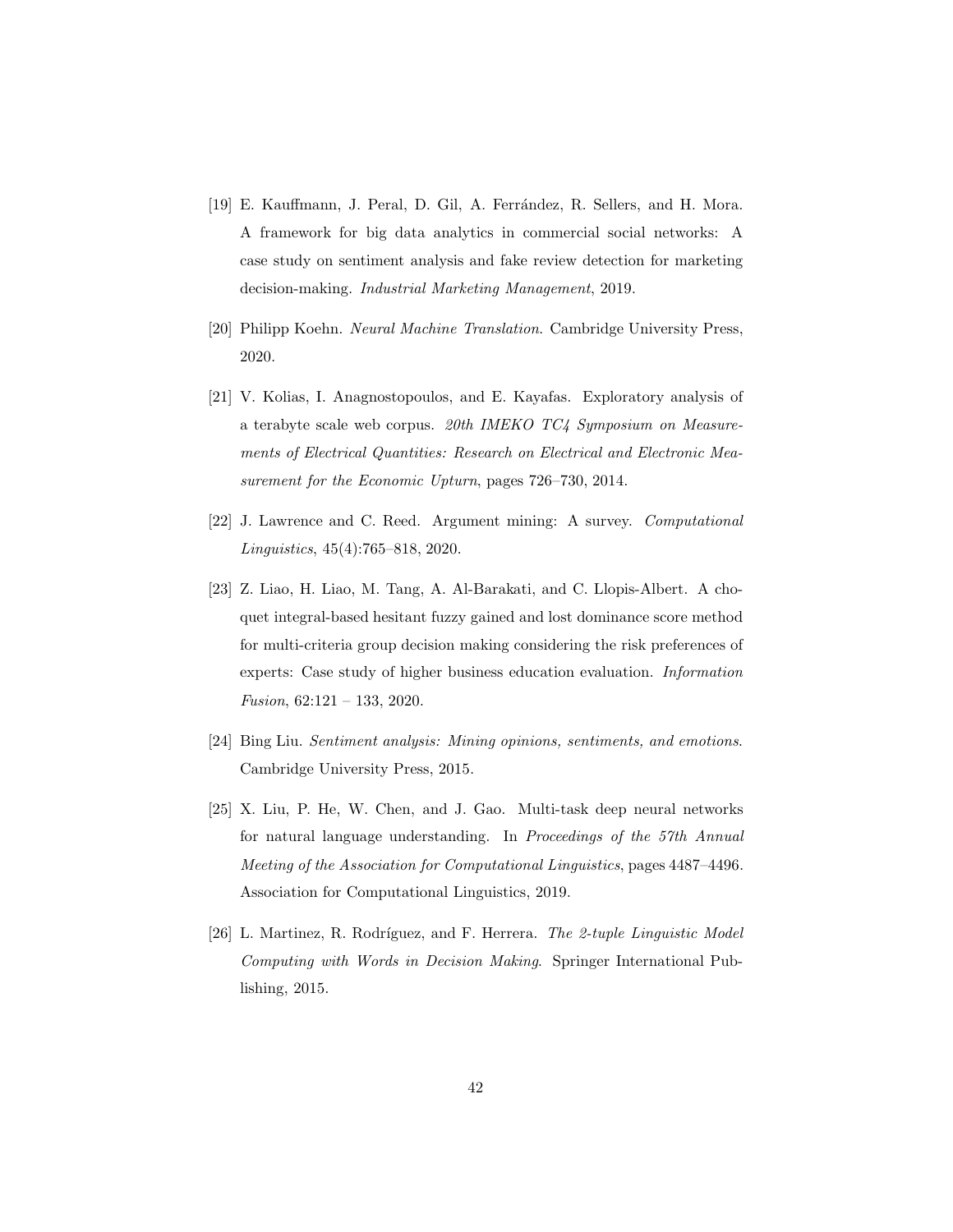- <span id="page-42-8"></span>[27] B. McCann, N. Shirish Keskar, C. Xiong, and R. Socher. The natural language decathlon: Multitask learning as question answering. *arXiv:1806.08730*, 2018.
- <span id="page-42-1"></span>[28] Ruslan Mitkov. *The Oxford Handbook of Computational Linguistics (Oxford Handbooks)*. Oxford University Press, Inc., 2nd edition, 2014.
- <span id="page-42-5"></span>[29] J.A. Morente-Molinera, G. Kou, Y. Peng, C. Torres-Albero, and E. Herrera-Viedma. Analysing discussions in social networks using group decision making methods and sentiment analysis. *Information Sciences*, 447:157– 168, 2018.
- <span id="page-42-6"></span>[30] J.A. Morente-Molinera, G. Kou, K. Samuylov, R. Ureña, and E. Herrera-Viedma. Carrying out consensual group decision making processes under social networks using sentiment analysis over comparative expressions. *Knowledge-Based Systems*, 165:335 – 345, 2019.
- <span id="page-42-4"></span>[31] B. Pang and L. Lee. Opinion mining and sentiment analysis. *Foundations and trends in information retrieval*, 2(1-2):1–135, 2008.
- <span id="page-42-7"></span>[32] R. Pascanu, T. Mikolov, and Y. Bengio. On the difficulty of training recurrent neural networks. In *International conference on machine learning*, pages 1310–1318, 2013.
- <span id="page-42-9"></span>[33] M. Pontiki, D. Galanis, H. Papageorgiou, I. Androutsopoulos, S. Manandhar, M. Al-Smadi, M. Al-Ayyoub, Y. Zhao, B. Qin, O. De Clercq, et al. Semeval-2016 task 5: Aspect based sentiment analysis. In *10th International Workshop on Semantic Evaluation (SemEval 2016)*, 2016.
- <span id="page-42-3"></span>[34] R. Quirk, S. Greenbaum, G. Leech, and J. Svartvik. *A Comprehensive Grammar of the English Language*. Longman, London, 1985.
- <span id="page-42-0"></span>[35] Marc Roubens. Fuzzy sets and decision analysis. *Fuzzy sets and systems*, 90(2):199–206, 1997.
- <span id="page-42-2"></span>[36] Sunita Sarawagi. *Information extraction*. Now Publishers Inc., 2008.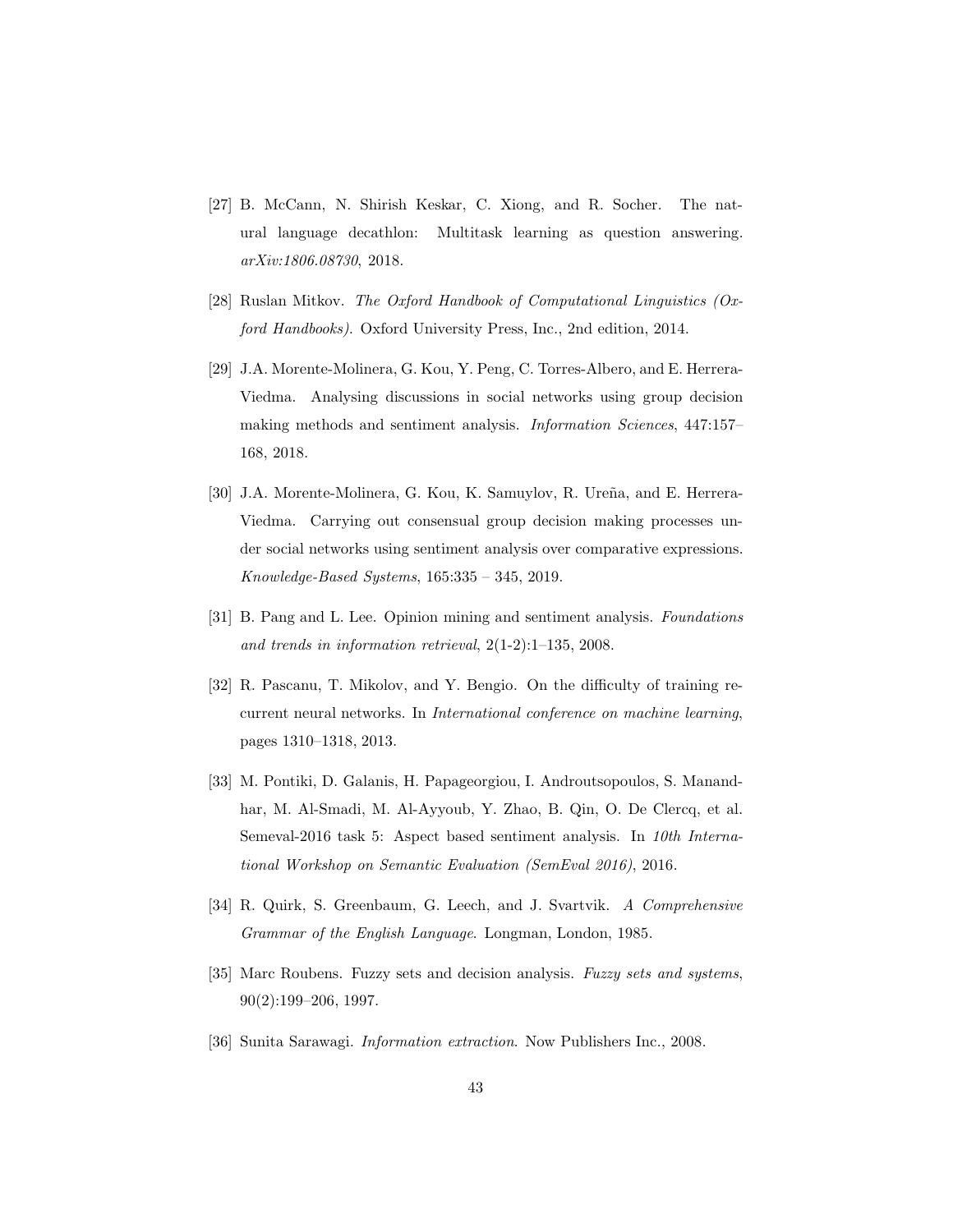- <span id="page-43-10"></span>[37] Kai Shuang, Qianqian Yang, Jonathan Loo, Rui Li, and Mengyu Gu. Feature distillation network for aspect-based sentiment analysis. *Information Fusion*, 61:13 – 23, 2020.
- <span id="page-43-4"></span>[38] Clemen Robert T. *Making Hard Decisions. An Introduction to Decision Analysis*. Duxbury Press,, 1995.
- <span id="page-43-5"></span>[39] H. Thiriez and D. Houri. Multi-person multi-criteria decision-making: a sample approach. In *Multiple Criteria Decision Making*, pages 103–119. Springer, 1976.
- <span id="page-43-1"></span>[40] Juan-Manuel Torres-Moreno. *Automatic text summarization*. John Wiley & Sons, 2014.
- <span id="page-43-3"></span>[41] E. Triantaphyllou. *Multi-criteria Decision Making Methods: A Comparative Study*. Applied Optimization. Springer US, 2013.
- <span id="page-43-2"></span>[42] J. Wiebe, T. Wilson, R. Bruce, M. Bell, and M. Martin. Learning subjective language. *Computational Linguistic*, 30(3):277–308, September 2004.
- <span id="page-43-8"></span>[43] D. D. Wu, L. Zheng, and D. L. Olson. A decision support approach for online stock forum sentiment analysis. *IEEE Transactions on Systems, Man, and Cybernetics: Systems*, 44(8):1077–1087, 2014.
- <span id="page-43-7"></span>[44] Ronald R Yager. Multiple objective decision-making using fuzzy sets. *International Journal of Man-Machine Studies*, 9(4):375 – 382, 1977.
- <span id="page-43-0"></span>[45] Ronald R Yager. Non-numeric multi-criteria multi-person decision making. *Group Decision and Negotiation*, 2(1):81–93, 1993.
- <span id="page-43-9"></span>[46] W. Yin, H. Schütze, B. Xiang, and B. Zhou. Abcnn: Attention-based convolutional neural network for modeling sentence pairs. *Transactions of the Association for Computational Linguistics*, 4:259–272, 2016.
- <span id="page-43-6"></span>[47] L.A. Zadeh. The concept of a linguistic variable and its application to approximate reasoning - ii. *Information Sciences*, 8(4):301 – 357, 1975.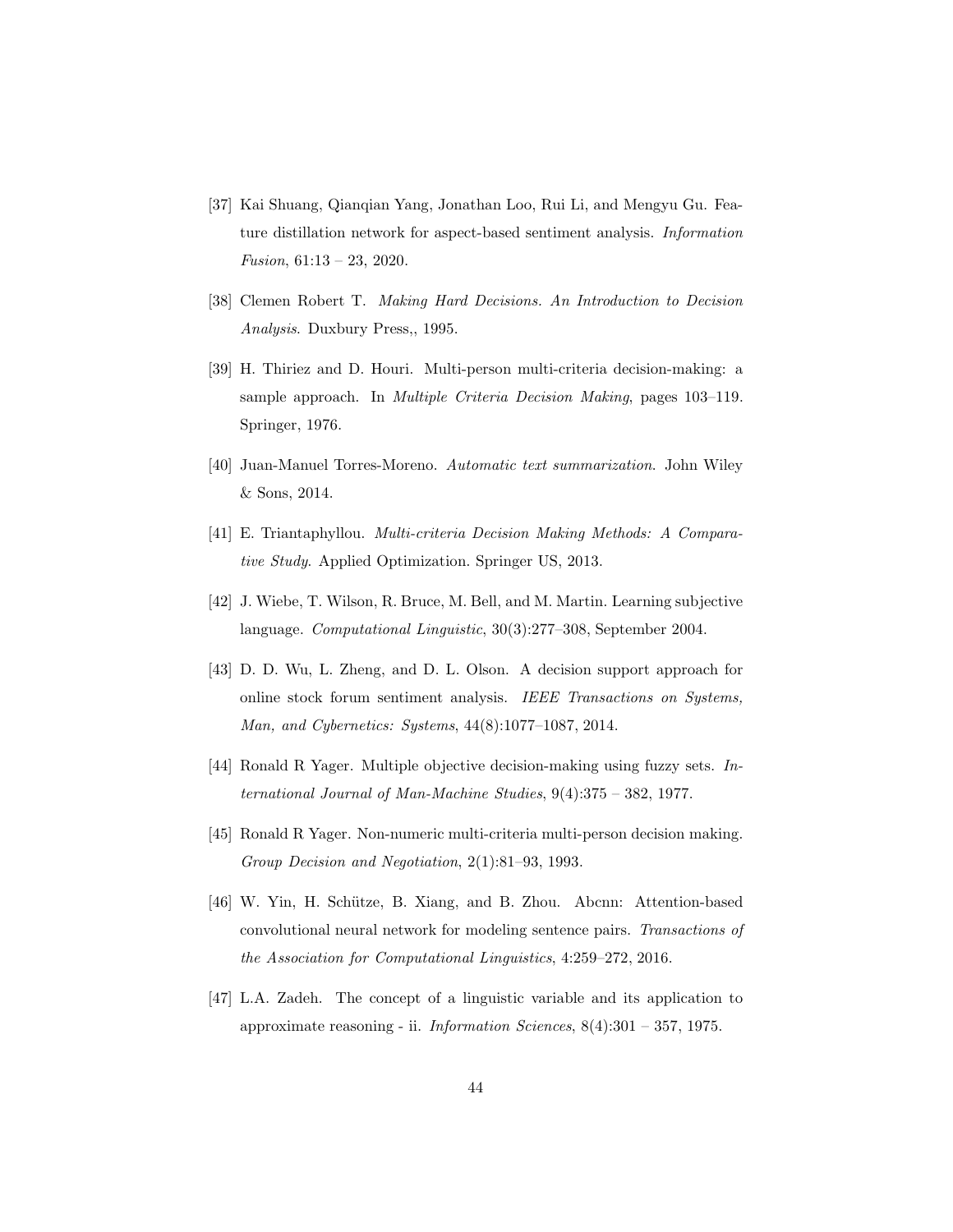- <span id="page-44-0"></span>[48] Lei Zhang, Shuai Wang, and Bing Liu. Deep learning for sentiment analysis: A survey. *WIREs Data Mining and Knowledge Discovery*, 8(4):e1253, 2018.
- <span id="page-44-3"></span>[49] Y. Zhang and Q. Yang. A survey on multi-task learning. *arXiv preprint arXiv:1707.08114*, 2017.
- <span id="page-44-4"></span>[50] F. Zhu, P. Zhong, B. Xu, Y. Wu, and Y. Zhang. A multi-criteria decisionmaking model dealing with correlation among criteria for reservoir flood control operation. *Journal of Hydroinformatics*, 18(3):531–543, 2016.
- <span id="page-44-1"></span>[51] C. Zuheros, C.C. Li, F.J. Cabrerizo, Y. Dong, E. Herrera-Viedma, and F. Herrera. Computing with words: Revisiting the qualitative scale. *International Journal of Uncertainty, Fuzziness and Knowledge-Based Systems*, 26(Suppl. 2):127–143, 2018.
- <span id="page-44-2"></span>[52] C. Zuheros, S. Tabik, A. Valdivia, E. Martínez-Cámara, and F. Herrera. Deep recurrent neural network for geographical entities disambiguation on social media data. *Knowledge-Based Systems*, 173:117 – 127, 2019.